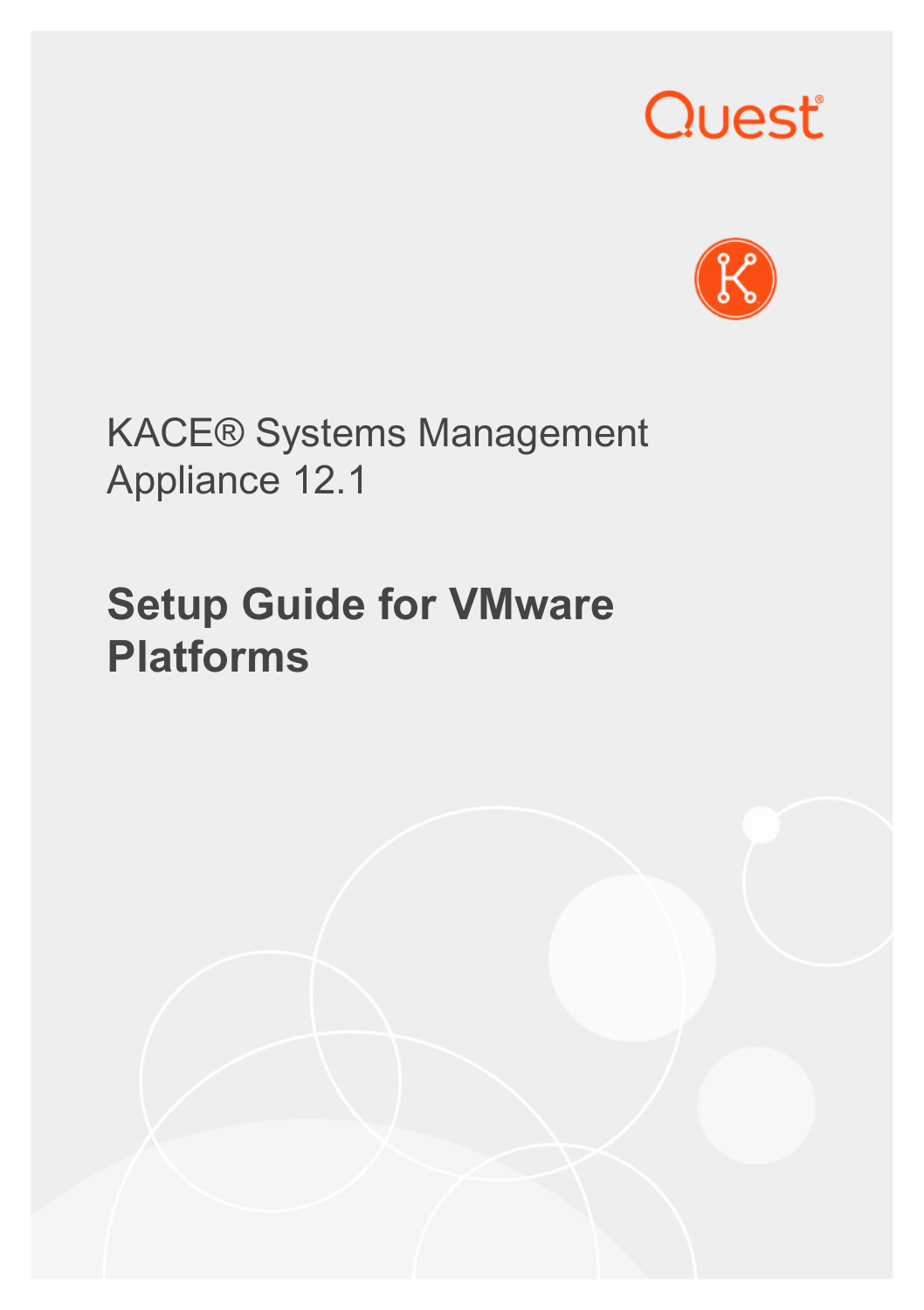## **Table of Contents**

| Installation de l'appliance virtuelle KACE SMA sur un serveur VMware ESX ou          |  |
|--------------------------------------------------------------------------------------|--|
|                                                                                      |  |
| Mettre l'appliance sous tension et se connecter à la Console d'administration 15     |  |
|                                                                                      |  |
|                                                                                      |  |
|                                                                                      |  |
|                                                                                      |  |
|                                                                                      |  |
|                                                                                      |  |
|                                                                                      |  |
| Installieren der virtuellen KACE SMA auf einem VMware ESX- oder VMware ESXi-Server25 |  |
| Einschalten der Appliance und Anmelden bei der Administratorkonsole26                |  |
|                                                                                      |  |
|                                                                                      |  |
|                                                                                      |  |
|                                                                                      |  |
|                                                                                      |  |
|                                                                                      |  |
|                                                                                      |  |
| VMware ESXまたはVMware ESXiサーバへの仮想KACE SMAのインストール 36                                    |  |
|                                                                                      |  |
|                                                                                      |  |
|                                                                                      |  |
|                                                                                      |  |
|                                                                                      |  |
|                                                                                      |  |
|                                                                                      |  |
|                                                                                      |  |
| Instalar o KACE SMA virtual em um servidor VMware ESX ou VMware ESXi46               |  |
|                                                                                      |  |
|                                                                                      |  |
|                                                                                      |  |
|                                                                                      |  |
|                                                                                      |  |
|                                                                                      |  |
|                                                                                      |  |
|                                                                                      |  |

KACE Systems Management Appliance 12.1 Setup Guide for VMware Platforms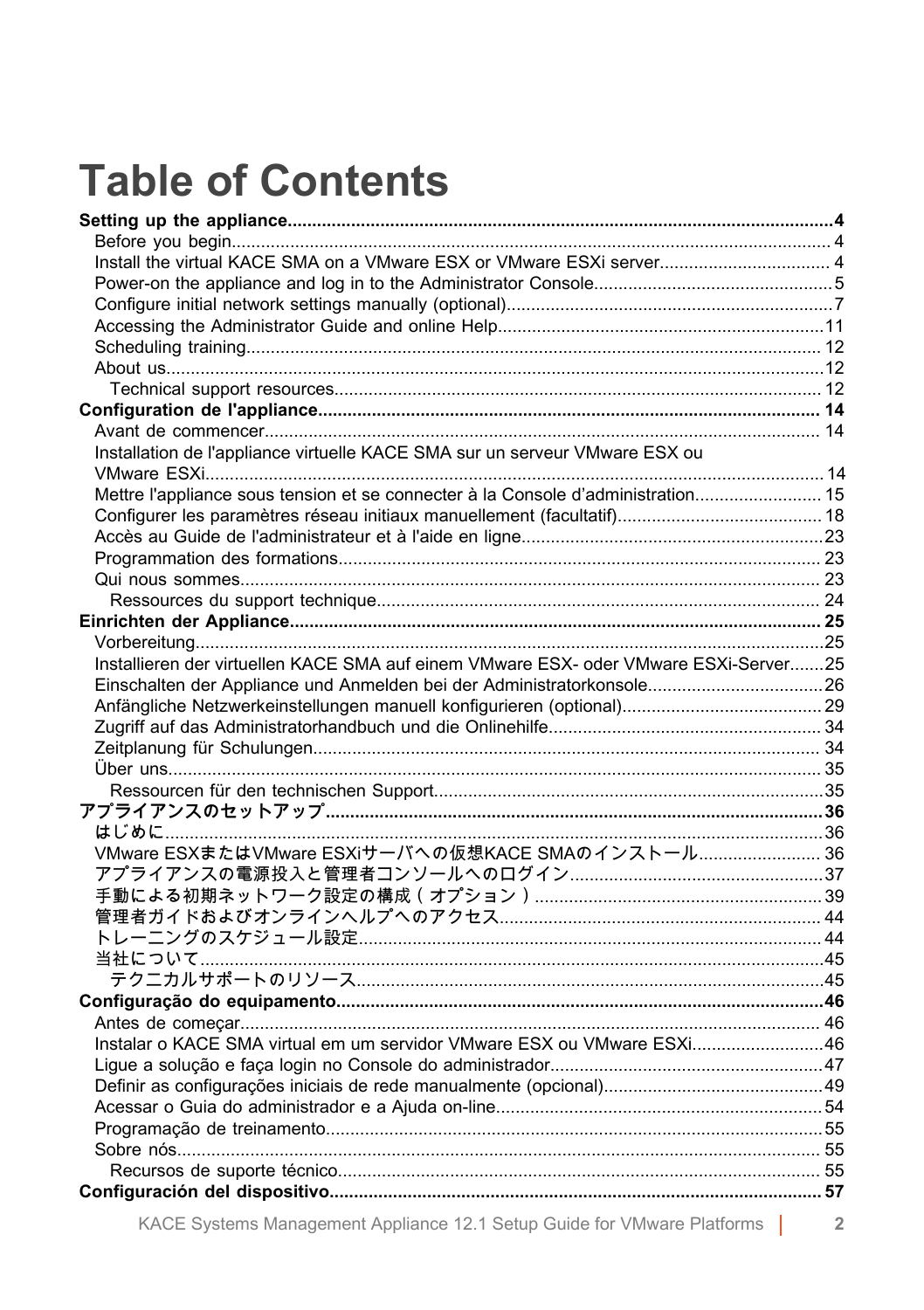| Instale el SMA virtual de KACE en un servidor VMware ESX o VMware ESXi57 |  |
|--------------------------------------------------------------------------|--|
|                                                                          |  |
|                                                                          |  |
|                                                                          |  |
|                                                                          |  |
|                                                                          |  |
|                                                                          |  |
|                                                                          |  |
|                                                                          |  |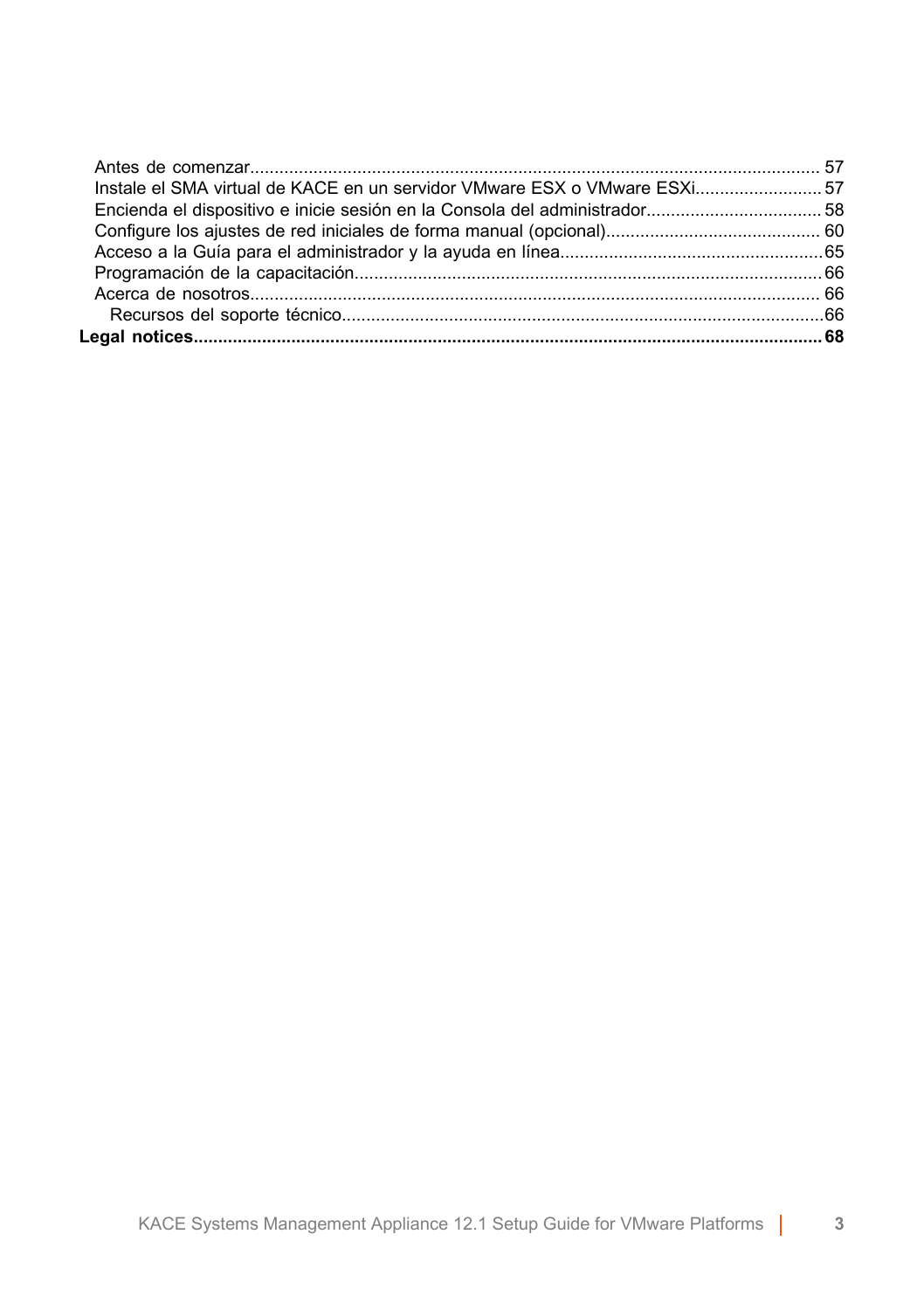## **Setting up the appliance**

<span id="page-3-0"></span>**This guide explains how to set up the virtual KACE Systems Management Appliance (SMA) on VMware® ESX® or VMware ESXi™ host systems.The virtual KACE SMA does not require dedicated hardware.**

For additional documentation, go to [https://support.quest.com/kace-systems-management](https://support.quest.com/kace-systems-management-appliance/technical-documents)[appliance/technical-documents.](https://support.quest.com/kace-systems-management-appliance/technical-documents)

#### <span id="page-3-1"></span>**Before you begin**

Before you set up the appliance, there are a number of preliminary actions you need to take.

- 1. Purchase a virtual KACE SMA license from Quest sales at [https://www.quest.com/company/](https://www.quest.com/company/contact-us.aspx) [contact-us.aspx](https://www.quest.com/company/contact-us.aspx).
- 2. Decide whether to use a DHCP server to automatically assign an IP address to the appliance, or to obtain a static IP address for the appliance.
- 3. If you obtain a static IP address for the appliance, enter the appliance's hostname in the A record of your internal DNS (domain name system) server. The A record defines the hostname for the MX record, and this enables users to send email tickets to the Service Desk. By default, the appliance's hostname is k1000, but Quest recommends to change this name to a more unique value during initial setup.
	- Leaving the appliance name unchanged can cause problems when additional KACE i SMA appliances are introduced. Multiple KACE SMA appliances with identical names belonging to the same network will have the same IP address, which can cause problems for these appliances.
- 4. Decide whether to use a split DNS. This is useful if the appliance connects to the Internet using a reverse proxy, or if you place the appliance in a perimeter network or screened subnet. A DMZ adds an additional layer of security to a LAN (local area network).

#### <span id="page-3-2"></span>**Install the virtual KACE SMA on a VMware ESX or VMware ESXi server**

You can install the virtual KACE SMA on a host system that has the VMware vSphere® client or the vSphere Web Client installed.

Before you install the virtual KACE SMA, you need to install the VMware vSphere client, or the vSphere Web Client on your host system. Run the vSphere client on a computer that is on the same network as the designated host because importing across a WAN does not work.

1. To download the virtual KACE SMA, go to [https://support.quest.com/kace-systems](https://support.quest.com/kace-systems-management-appliance/download-new-releases)[management-appliance/download-new-releases](https://support.quest.com/kace-systems-management-appliance/download-new-releases). To obtain your customer login credentials, contact Quest Software Support at<https://support.quest.com/contact-support>.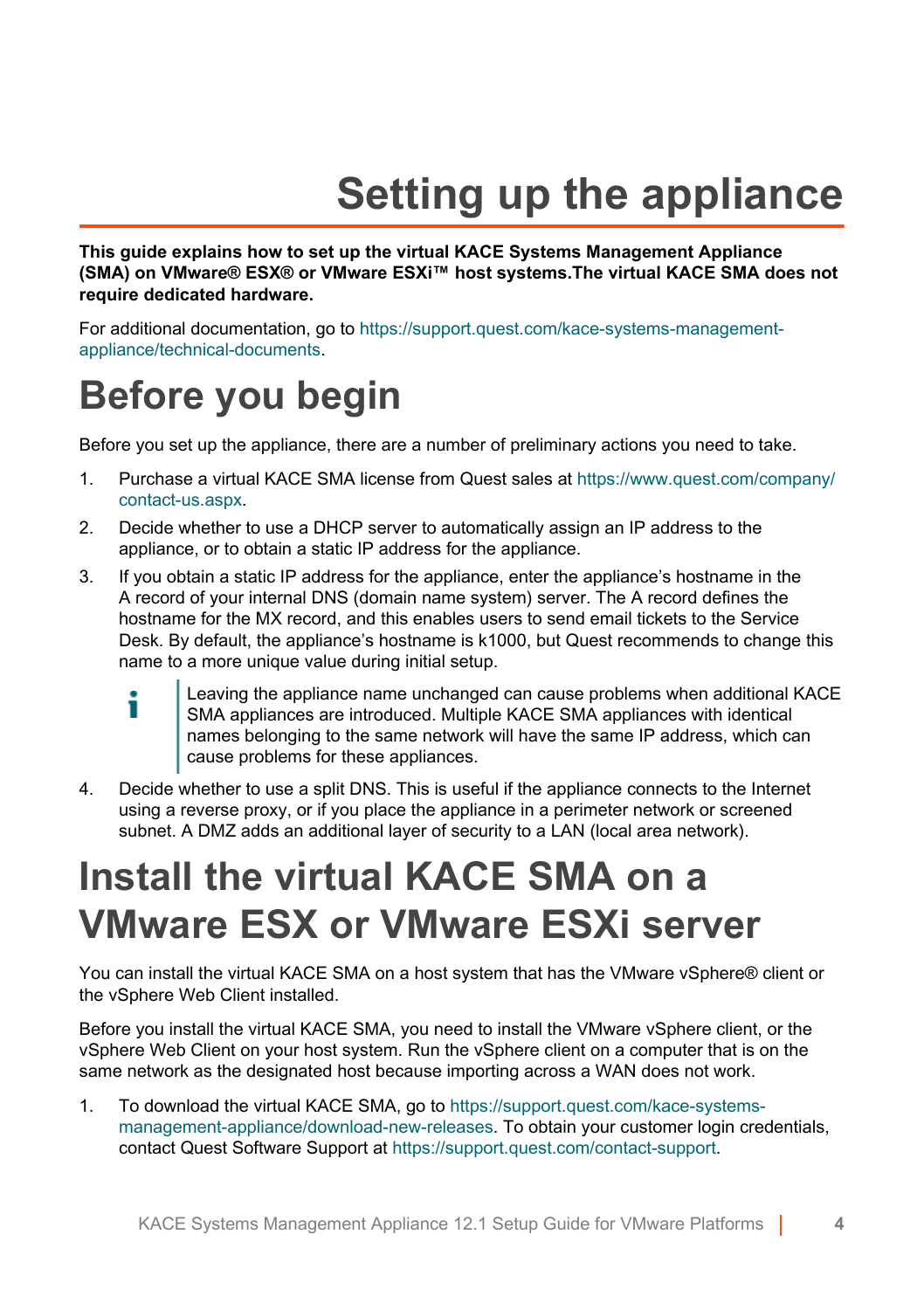- 2. In the Virtual Appliance section, download the compressed OVF (Open Virtualization Format) file to your vSphere Client system.
- 3. Extract the files.
- 4. Launch the vSphere client program, then click **File** > **Deploy OVF Template**.
- 5. Browse to the folder where you extracted the files and select the OVF file.

The installation wizard appears and offers you installation choices.

- 6. Select the components that your implementation requires: data center, datastore, and so on.
- 7. Click **Finish**.
- 8. Confirm the appliance settings. Check for a valid network and any other settings you need.

#### <span id="page-4-0"></span>**Power-on the appliance and log in to the Administrator Console**

When the appliance is powered on for the first time, you can log in to the KACE SMA **Administrator Console** from any computer on your LAN provided that a DHCP server is available to assign an IP address to the appliance. This enables you to use the setup wizard to configure initial network settings.

If a DHCP server is not available, you can configure initial network settings using the **Command Line Console**. See [Configure initial network settings manually \(optional\).](#page-6-0)

Your browser setting determines locale formats used for date and time information Ť displayed in the **Administrator Console** the first time you log in. For information about changing the language settings, see the appliance **Administrator Guide**: [Accessing the](#page-10-0) [Administrator Guide and online Help](#page-10-0).

1. Power on the virtual machine to boot the appliance. This takes 5 to 10 minutes.

The **Command Line Console** login screen appears, and it shows the appliance's DHCP network settings.

2. On any computer connected to your LAN, open a browser and go to the URL shown on the Command Line Console login screen. For example, http:// <unique\_KACE\_SMA\_appliance\_name>.local/admin.

The Software Transaction Agreement page appears.

3. Accept the agreement.

The Initial Setup wizard appears.

- 4. Verify that you have the information required to configure the appliance, then click **Next**.
- 5. Review the information on the Diagnostic Console Two-Factor Authentication page that appears, and record the secret key and offline tokens in a secure place, as instructed.
- 6. On the Licensing and Administrator Settings page, provide the following information: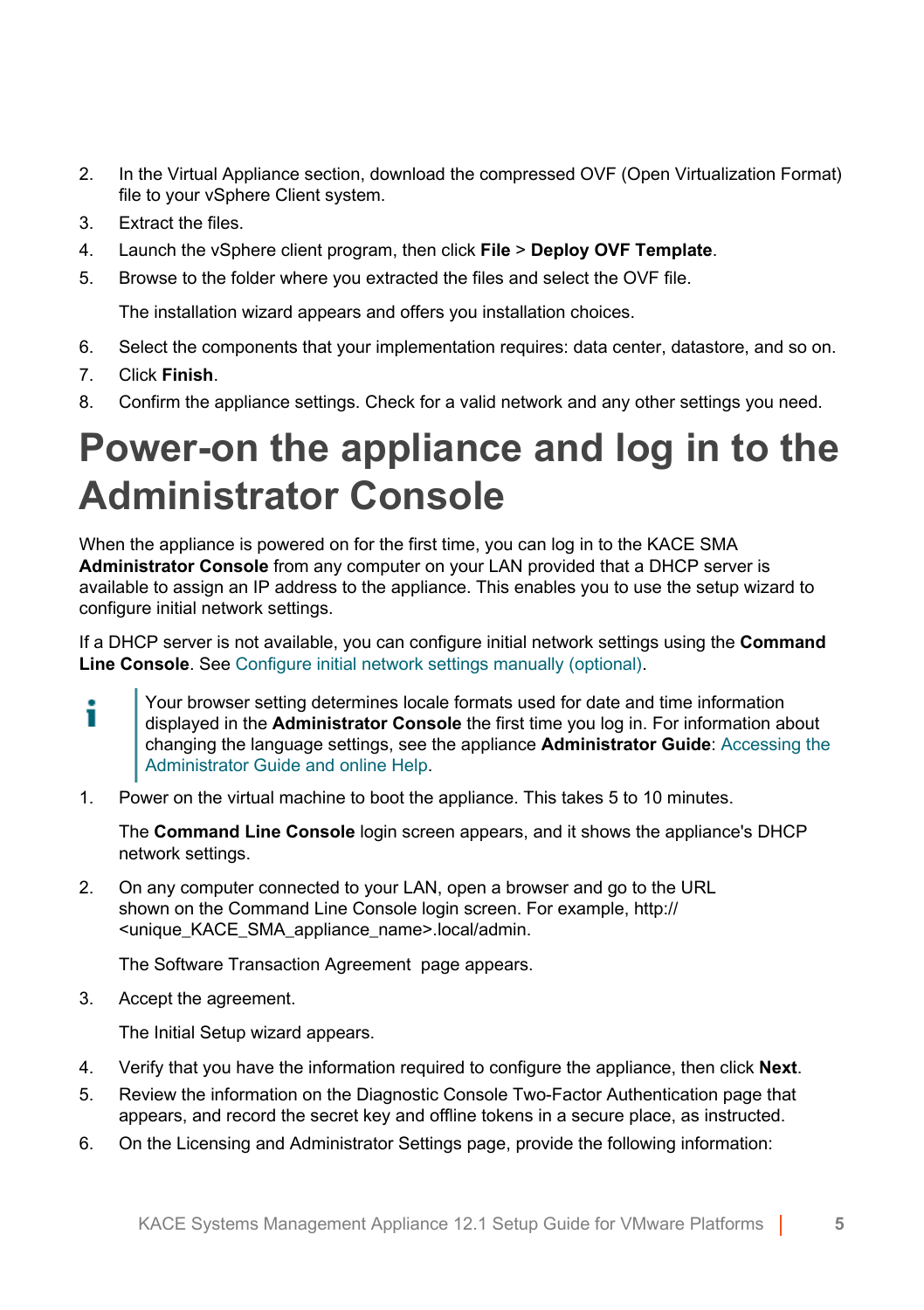| <b>Option</b>                    | <b>Description</b>                                                                                                                                                                                                                                                                                                                                                       |                                                                                                                                                                                                                                                                                                                                                                                                                            |  |
|----------------------------------|--------------------------------------------------------------------------------------------------------------------------------------------------------------------------------------------------------------------------------------------------------------------------------------------------------------------------------------------------------------------------|----------------------------------------------------------------------------------------------------------------------------------------------------------------------------------------------------------------------------------------------------------------------------------------------------------------------------------------------------------------------------------------------------------------------------|--|
| License Key                      |                                                                                                                                                                                                                                                                                                                                                                          | The license key you received in the <b>Welcome</b><br>email from Quest. If you do not have a license<br>key, contact Quest Software Support at https://<br>support.quest.com/contact-support.                                                                                                                                                                                                                              |  |
| <b>Company Name</b>              | The name of your company or group.                                                                                                                                                                                                                                                                                                                                       |                                                                                                                                                                                                                                                                                                                                                                                                                            |  |
| <b>Administrator Email</b>       |                                                                                                                                                                                                                                                                                                                                                                          | The email address where you want to receive<br>communications from Quest.                                                                                                                                                                                                                                                                                                                                                  |  |
| Password                         | The password for the default <b>admin</b> account,<br>which is the account you use to log in to the<br>appliance Administrator Console. The default<br>admin account is the only account on the<br>appliance at this time. If you forget the password<br>for this account, the system might have to be<br>reset to factory defaults which can result in loss<br>of data. |                                                                                                                                                                                                                                                                                                                                                                                                                            |  |
|                                  | Т                                                                                                                                                                                                                                                                                                                                                                        | If you have multiple KACE SMA or<br>KACE SDA (Systems Deployment)<br>appliances, Quest recommends that<br>you use the same password for the<br>admin account on all appliances. This<br>enables you to link the appliances later.<br>For more information, see the appliance<br><b>Administrator Guide: Accessing the</b><br>Administrator Guide and online Help.                                                          |  |
| <b>Two-Factor Authentication</b> |                                                                                                                                                                                                                                                                                                                                                                          | If you want to provide stronger security for users<br>logging into the appliance, set this to Enabled.<br>This feature adds an extra step to the login<br>process. It relies on the Google Authenticator<br>app to generate verification codes. The app<br>generates a new six-digit code at regular<br>intervals. When enabled, end users will be<br>prompted for the current verification code each<br>time they log in. |  |
|                                  | Т                                                                                                                                                                                                                                                                                                                                                                        | If you enable this feature, ensure<br>that KACE SMA server's clock is<br>accurate, as well as the device<br>running Google Authenticator. Google<br>Authenticator relies on current time to<br>create the token. If server's clock is not<br>synchronized with those of the devices<br>running Google Authenticator, token                                                                                                 |  |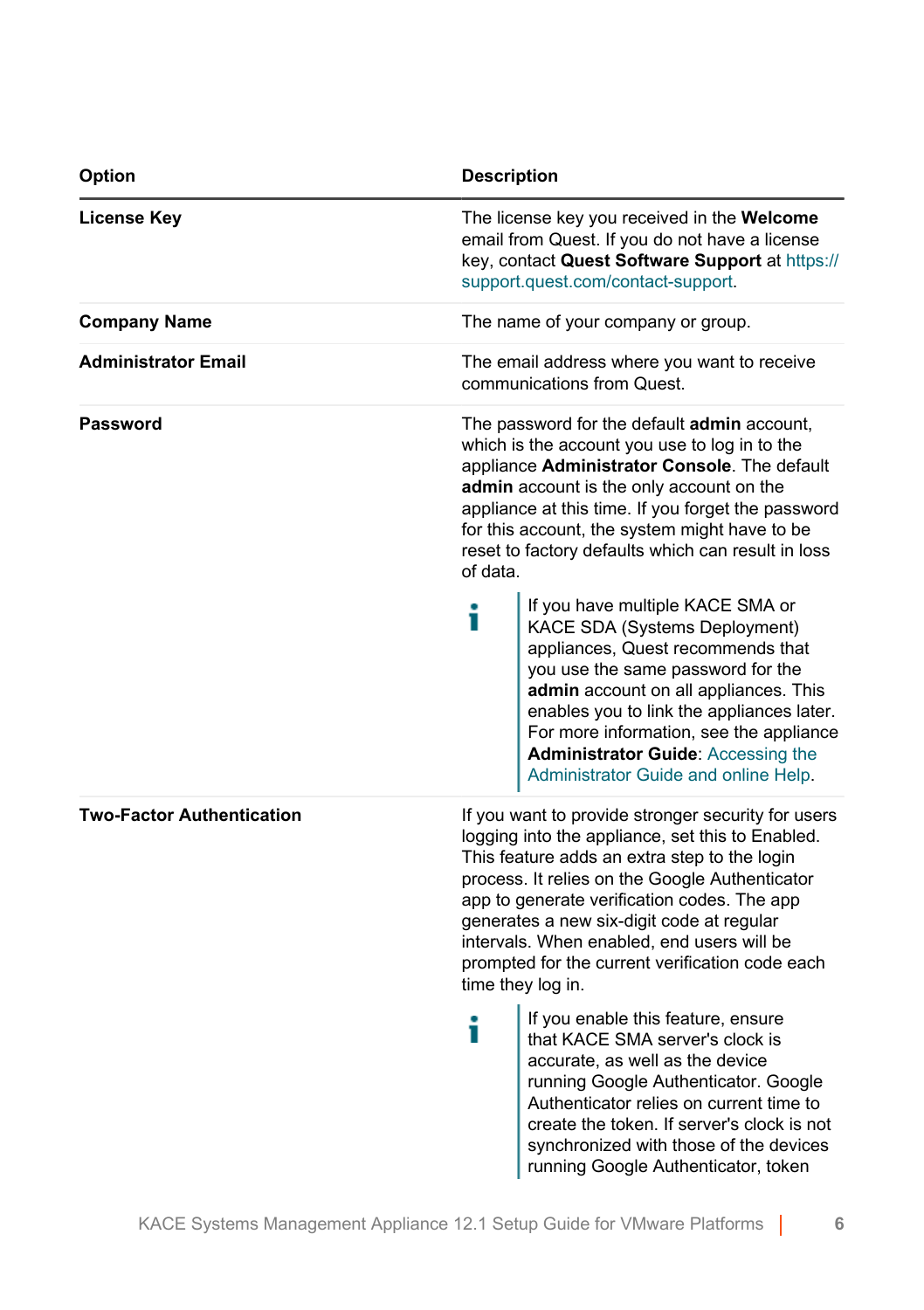**Option Description**

validation may fail, which may result in the account lockouts.

7. Follow the on-screen instructions to complete the initial setup.

When the initial setup is complete, the appliance restarts and the **Administrator Console** login page appears.



If you change the appliance IP address, go to the new address to display the login page.

8. Log in to the Administrator Console using the login ID admin and the password you chose during initial setup.

If Two-Factor Authentication was enabled on the Licensing and Administrator Settings page in the Initial Setup wizard, the Configure Two-Factor Authentication page appears.

9. **Two-Factor Authentication only**. Follow the instructions on the Configure Two-Factor Authentication page to generate a Google Authenticator verification code using your smart phone. In the Verification Code field, type the Google Authenticator code, and click **Finish Configuration**. A new verification code is required on each subsequent login.

To skip this step, click **Skip Configuration**. You can only bypass this step during a configured transition window. For more information, see the Administrator Guide.

The **Administrator Console** appears and the appliance is ready for use.

### <span id="page-6-0"></span>**Configure initial network settings manually (optional)**

If a DHCP server is not available and you cannot log in to the appliance **Administrator Console**, you can configure initial network settings manually using the **Command Line Console**.

1. Power on the virtual machine to boot the appliance. This takes 5 to 10 minutes.

The **Command Line Console** login screen appears.

2. At the prompts, enter:

Login: konfig

Password: konfig

- 3. Choose the language to use for the Command Line Console. Use the up- and down-arrow keys to move between fields.
- 4. Configure the following network settings. Use the right- and left-arrow keys to select options in a field; use the up- and down-arrow keys to move between fields.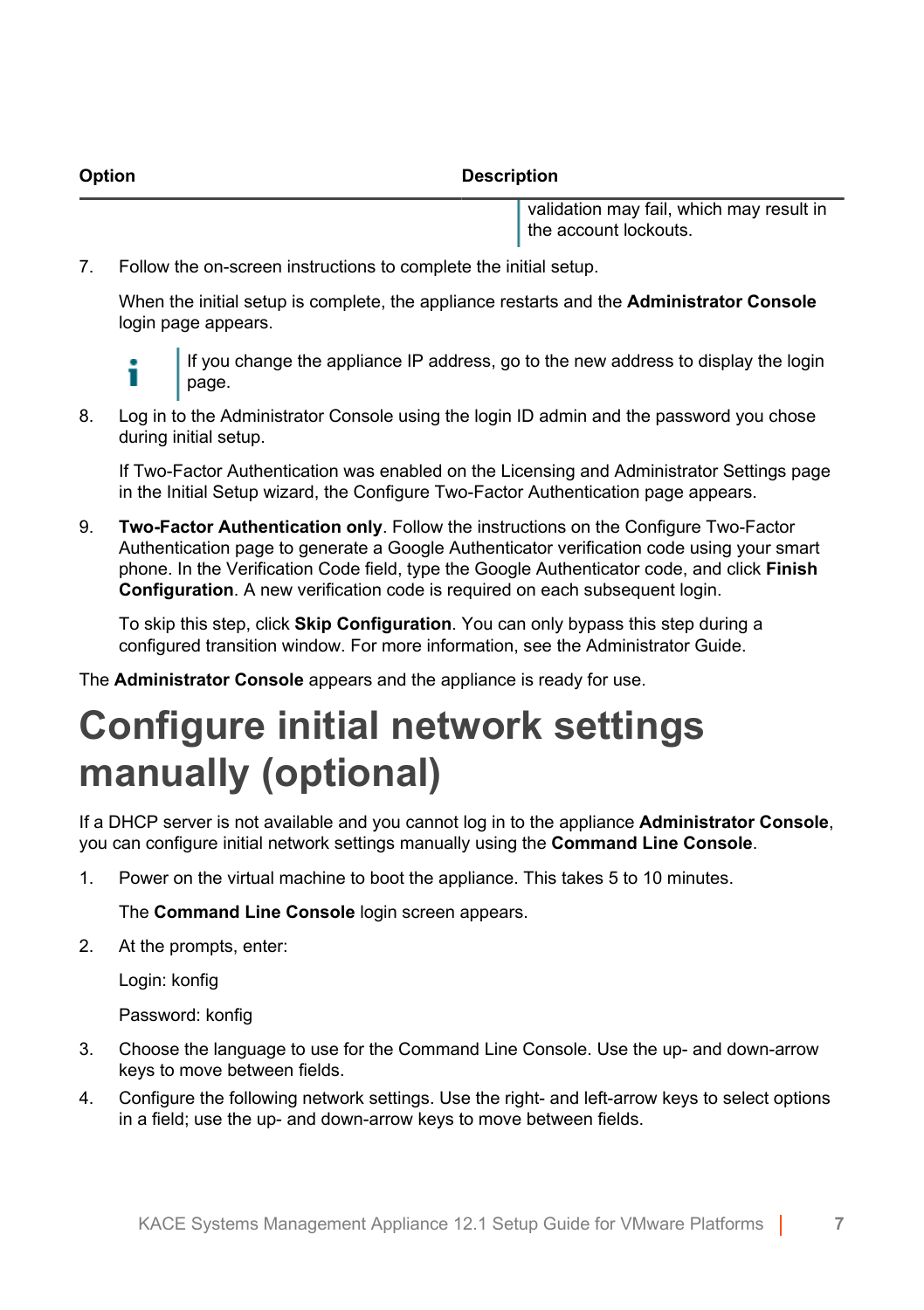| <b>Option</b>                      | <b>Description</b>                                                                                                                                                                                                                                                                                                                                                                                                                                                                                            |  |  |
|------------------------------------|---------------------------------------------------------------------------------------------------------------------------------------------------------------------------------------------------------------------------------------------------------------------------------------------------------------------------------------------------------------------------------------------------------------------------------------------------------------------------------------------------------------|--|--|
| <b>KACE SMA DNS Hostname</b>       | Enter the hostname of the appliance. The default<br>is k1000, but Quest recommends to change this<br>name to a more unique value during initial setup.<br>Leaving the appliance name unchanged can<br>cause problems when additional KACE SMA<br>appliances are introduced.<br>Multiple KACE SMA appliances with                                                                                                                                                                                              |  |  |
|                                    | Т<br>identical names belonging to the same<br>network will have the same IP address,<br>which can cause problems for these<br>appliances.                                                                                                                                                                                                                                                                                                                                                                     |  |  |
| Automatically generate server name | Select this check box to enable the system to<br>generate the KACE SMA web server name using<br>this format: Hostname.Domain. For example:<br><unique_kace_sma_appliance_name>.example.com.<br/>Clear this check box to enter a custom web<br/>server name.</unique_kace_sma_appliance_name>                                                                                                                                                                                                                  |  |  |
| <b>KACE SMA Web Server Name</b>    | Enter the fully qualified domain name<br>of the appliance. This is the <b>Hostname</b><br>concatenated with Domain. For example:<br><unique_kace_sma_appliance_name>.example.com.<br/>Devices connect to the appliance using this<br/>name. Quest recommends that you add a<br/>static IP address entry for the appliance to your<br/>DNS server. If you use an SSL certificate, the<br/>hostname must be fully qualified and it must<br/>match the name on the certificate.</unique_kace_sma_appliance_name> |  |  |
| <b>DHCP</b>                        | (Optional) Select this option to use DHCP<br>(Dynamic Host Configuration Protocol) to<br>automatically obtain the IPv4 address and<br>other network configuration information for the<br>appliance. If you select this option, you do not<br>need to provide the Static IP Address, Domain,<br>Subnet Mask, Default Gateway, Primary DNS, or<br>Secondary DNS settings.                                                                                                                                       |  |  |
| <b>Manual IPv4 Configuration</b>   | Specify the IPv4 address and provide the Static<br>IP Address, Domain, Subnet Mask, Default<br>Gateway, Primary DNS, or Secondary DNS<br>settings for the appliance.<br>The IPv4 address is required whether<br>T<br>or not an IPv6 address is available. The<br>IPv6 address is optional.                                                                                                                                                                                                                    |  |  |
|                                    |                                                                                                                                                                                                                                                                                                                                                                                                                                                                                                               |  |  |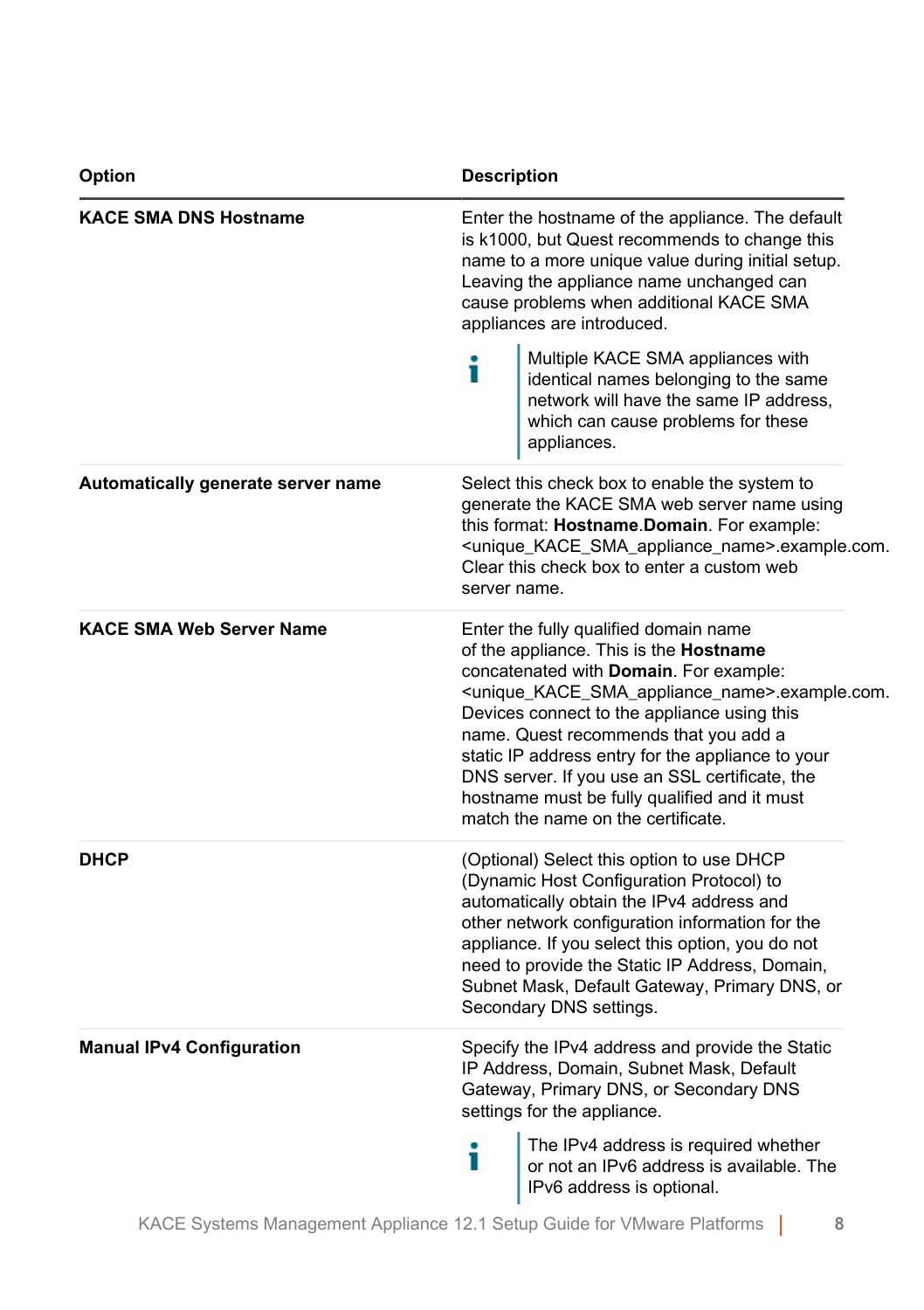| Option                           | <b>Description</b>                                                                                                                                                                                                                                                                                                                                                                                                                                                                                                                                    |  |  |
|----------------------------------|-------------------------------------------------------------------------------------------------------------------------------------------------------------------------------------------------------------------------------------------------------------------------------------------------------------------------------------------------------------------------------------------------------------------------------------------------------------------------------------------------------------------------------------------------------|--|--|
| <b>SLAAC</b>                     | Select this option if you want to use SLAAC<br>(stateless address auto-configuration), offered<br>by IPv6, to configure the appliance's network<br>settings. SLAAC allows devices to select their<br>own IPv6 addresses based on the prefix that is<br>advertised from their connected interface.                                                                                                                                                                                                                                                     |  |  |
| <b>Manual IPv6 Configuration</b> | Select this option if you want to manually specify<br>the IPv6 address. If you select this option, you<br>must specify the IPv6 address, prefix length, and<br>default gateway for the appliance.                                                                                                                                                                                                                                                                                                                                                     |  |  |
|                                  | The IPv6 address is optional. The IPv4<br>i<br>address is required whether or not an<br>IPv6 address is available.                                                                                                                                                                                                                                                                                                                                                                                                                                    |  |  |
| Disable IPv6                     | Select this option if you want to disable an IPv6<br>address for the appliance. This is the default<br>setting.                                                                                                                                                                                                                                                                                                                                                                                                                                       |  |  |
| <b>SMTP Server</b>               | (Optional) Specify the hostname or IP<br>address of an external SMTP server, such as<br>smtp.gmail.com. External SMTP servers must<br>allow anonymous (non-authenticated) outbound<br>email transport. Ensure that your network<br>policies allow the appliance to contact the SMTP<br>server directly. In addition, the mail server must<br>be configured to allow the relaying of email from<br>the appliance without authentication. If you do<br>not provide SMTP server information, the KACE<br>SMA sends email using its internal SMTP server. |  |  |
| <b>SSH Enabled</b>               | (Optional) Select this option to enable SSH<br>(secure) access to the appliance Administrator<br><b>Console.</b> Quest recommends that you enable<br>SSH during the initial setup. When the setup<br>is complete, you can change the setting in the<br>Administrator Console as needed.                                                                                                                                                                                                                                                               |  |  |
| Proxy                            | (Optional) Enter proxy server information.                                                                                                                                                                                                                                                                                                                                                                                                                                                                                                            |  |  |
|                                  | The appliance supports proxy<br>i<br>servers that use basic, realm-based<br>authentication, requiring usernames and<br>passwords. If your proxy server uses<br>a different kind of authentication, add<br>the appliance's IP address to the proxy<br>server's exception list.                                                                                                                                                                                                                                                                         |  |  |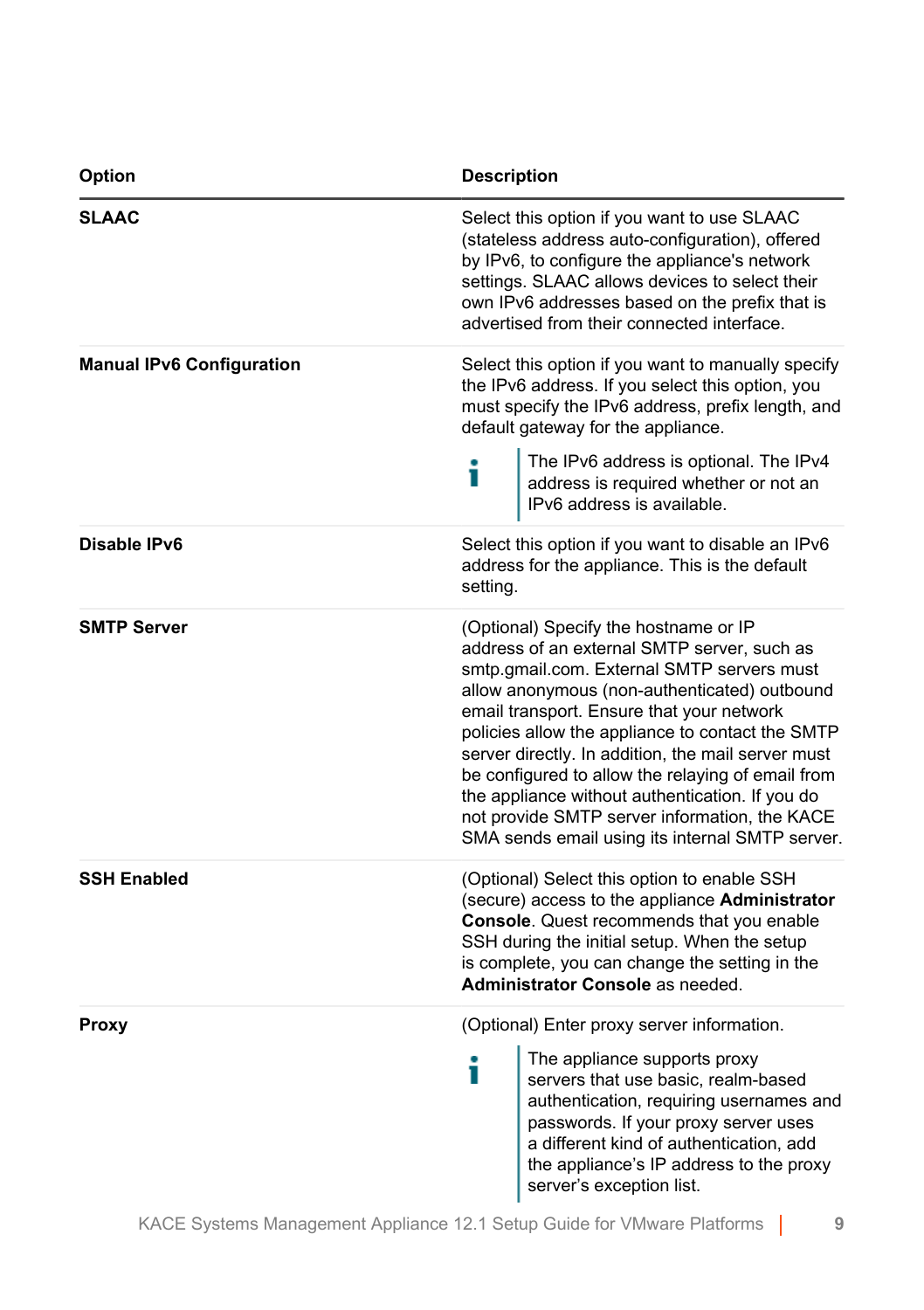5. Use the down-arrow key to move the cursor to Save, and then press **Enter** or **Return**.

The appliance restarts.

6. On any computer connected to your LAN, open a browser and go to the appliance Administrator Console URL. For example, http:// <unique\_KACE\_SMA\_appliance\_name>.local/admin.

The Software Transaction Agreement page appears.

7. Accept the agreement.

The Initial Setup wizard appears.

- 8. Verify that you have the information required to configure the appliance, then click **Next**.
- 9. Review the information on the Diagnostic Console Two-Factor Authentication page that appears, and record the secret key and offline tokens in a secure place, as instructed.
- 10. On the Licensing and Administrator Settings page, provide the following information:

| <b>Option</b>                    | <b>Description</b>                                                                                                                                                                                                                                                                                                                                                       |  |
|----------------------------------|--------------------------------------------------------------------------------------------------------------------------------------------------------------------------------------------------------------------------------------------------------------------------------------------------------------------------------------------------------------------------|--|
| <b>License Key</b>               | The license key you received in the <b>Welcome</b><br>email from Quest. If you do not have a license<br>key, contact Quest Software Support at https://<br>support.quest.com/contact-support.                                                                                                                                                                            |  |
| <b>Company Name</b>              | The name of your company or group.                                                                                                                                                                                                                                                                                                                                       |  |
| <b>Administrator Email</b>       | The email address where you want to receive<br>communications from Quest.                                                                                                                                                                                                                                                                                                |  |
| Password                         | The password for the default <b>admin</b> account,<br>which is the account you use to log in to the<br>appliance Administrator Console. The default<br>admin account is the only account on the<br>appliance at this time. If you forget the password<br>for this account, the system might have to be<br>reset to factory defaults which can result in loss<br>of data. |  |
|                                  | If you have multiple KACE SMA or<br>i<br>KACE SDA (Systems Deployment)<br>appliances, Quest recommends that<br>you use the same password for the<br>admin account on all appliances. This<br>enables you to link the appliances later.<br>For more information, see the appliance<br><b>Administrator Guide: Accessing the</b><br>Administrator Guide and online Help.   |  |
| <b>Two-Factor Authentication</b> | If you want to provide stronger security for users                                                                                                                                                                                                                                                                                                                       |  |

logging into the appliance, set this to Enabled.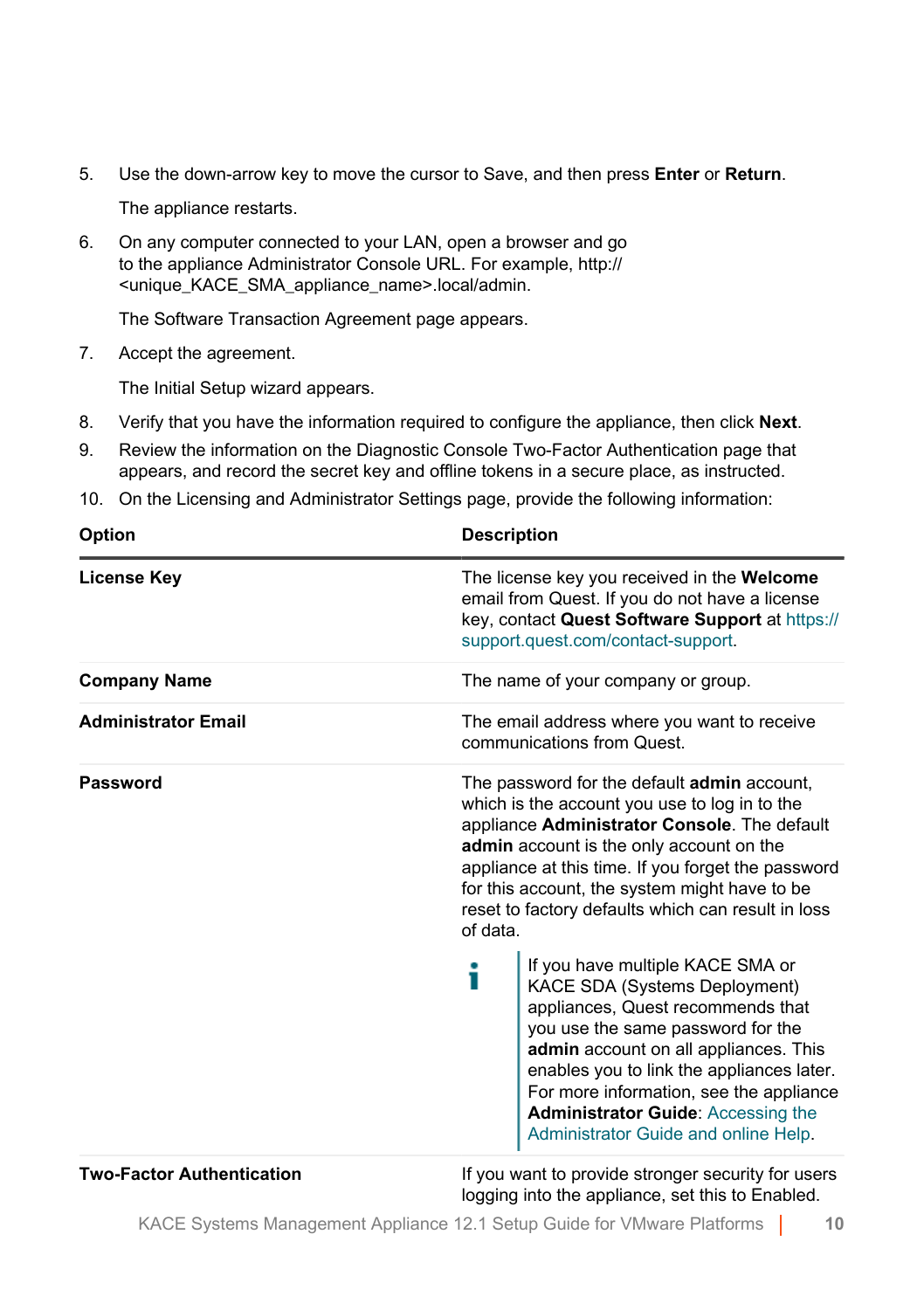| <b>Option</b> | <b>Description</b>                                                                                                                                                                                                                                                                                                                                                                              |  |
|---------------|-------------------------------------------------------------------------------------------------------------------------------------------------------------------------------------------------------------------------------------------------------------------------------------------------------------------------------------------------------------------------------------------------|--|
|               | This feature adds an extra step to the login<br>process. It relies on the Google Authenticator<br>app to generate verification codes. The app<br>generates a new six-digit code at regular<br>intervals. When enabled, end users will be<br>prompted for the current verification code each<br>time they log in.                                                                                |  |
|               | If you enable this feature, ensure<br>that KACE SMA server's clock is<br>accurate, as well as the device<br>running Google Authenticator. Google<br>Authenticator relies on current time to<br>create the token. If server's clock is not<br>synchronized with those of the devices<br>running Google Authenticator, token<br>validation may fail, which may result in<br>the account lockouts. |  |

11. Follow the on-screen instructions to complete the initial setup.

When the initial setup is complete, the appliance restarts and the **Administrator Console** login page appears.

i

If you change the appliance IP address, go to the new address to display the login page.

12. Log in to the Administrator Console using the login ID admin and the password you chose during initial setup.

If Two-Factor Authentication was enabled on the Licensing and Administrator Settings page in the Initial Setup wizard, the Configure Two-Factor Authentication page appears.

13. **Two-Factor Authentication only**. Follow the instructions on the Configure Two-Factor Authentication page to generate a Google Authenticator verification code using your smart phone. In the Verification Code field, type the Google Authenticator code, and click **Finish Configuration**. A new verification code is required on each subsequent login.

To skip this step, click **Skip Configuration**. You can only bypass this step during a configured transition window. For more information, see the Administrator Guide.

The **Administrator Console** appears and the appliance is ready for use.

#### <span id="page-10-0"></span>**Accessing the Administrator Guide and online Help**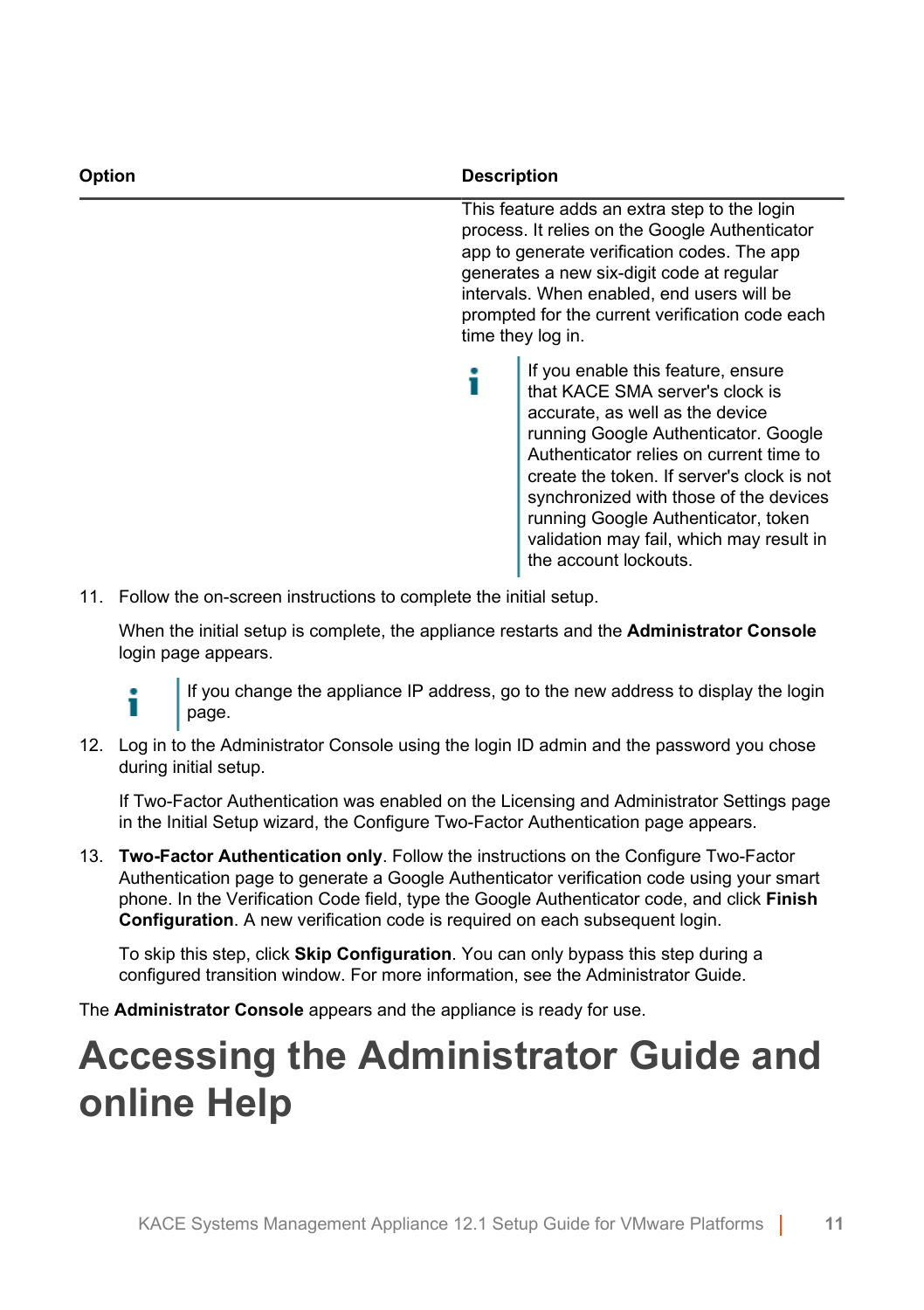For help using the **Administrator Console**, click the Help link in the top-right corner of the interface to open the context-sensitive Help. To access the main Help system, click the links in context-sensitive Help topics.

| 6 Q D               | KACE Systems Management Appliance | admin (Default) v<br>Session Timeout: 00:59:13 . 07/28/2017 16:53:29 |
|---------------------|-----------------------------------|----------------------------------------------------------------------|
|                     | < The Home > Dashboard            | o                                                                    |
| n Home<br>Dashboard | Dashboard                         | e<br><b>View Details</b><br>Customize                                |
| Label Management    | The Result des Bess Lables        | <b>The annual Alberta Anglickers</b>                                 |

#### <span id="page-11-0"></span>**Scheduling training**

To help you begin using the appliance, Quest provides a training program called QuickStart. This program provides remote assistance to help get your solution up and running quickly to begin provisioning, managing, securing and servicing your network-connected devices.

To find out more about this program, visit one of the following links:

- **KACE Systems Management Appliance**: [https://support.quest.com/kace-systems](https://support.quest.com/kace-systems-management-appliance/professional-services/332)[management-appliance/professional-services/332](https://support.quest.com/kace-systems-management-appliance/professional-services/332)
- **KACE Asset Management Appliance**: [https://support.quest.com/kace-asset-management](https://support.quest.com/kace-asset-management-appliance/professional-services/331)[appliance/professional-services/331](https://support.quest.com/kace-asset-management-appliance/professional-services/331)

To register, submit a request at:

- **KACE Systems Management Appliance**: <https://www.quest.com/register/113381>
- **KACE Asset Management Appliance**: <https://www.quest.com/register/113379>

## <span id="page-11-1"></span>**About us**

Quest creates software solutions that make the benefits of new technology real in an increasingly complex IT landscape. From database and systems management, to Active Directory and Office 365 management, and cyber security resilience, Quest helps customers solve their next IT challenge now. Around the globe, more than 130,000 companies and 95% of the Fortune 500 count on Quest to deliver proactive management and monitoring for the next enterprise initiative, find the next solution for complex Microsoft challenges and stay ahead of the next threat. Quest Software. Where next meets now. For more information, visit [www.quest.com](https://www.quest.com/company/contact-us.aspx).

#### <span id="page-11-2"></span>**Technical support resources**

Technical support is available to Quest customers with a valid maintenance contract and customers who have trial versions. You can access the Quest Support Portal at [https://](https://support.quest.com/) [support.quest.com.](https://support.quest.com/)

The Support Portal provides self-help tools you can use to solve problems quickly and independently, 24 hours a day, 365 days a year. The Support Portal enables you to:

Submit and manage a Service Request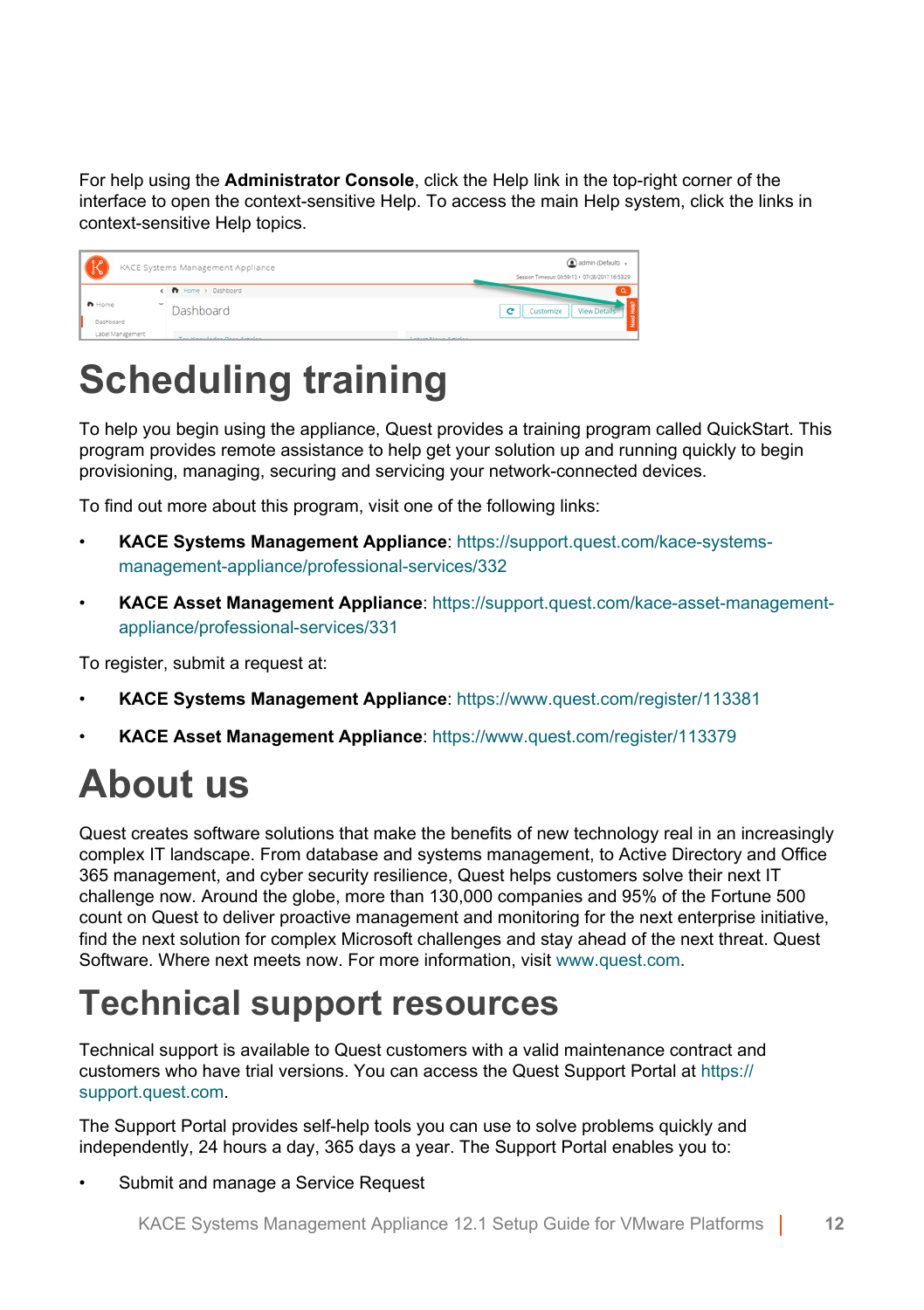- View Knowledge Base articles
- Sign up for product notifications
- Download software and technical documentation
- View how-to-videos
- Engage in community discussions
- Chat with support engineers online
- View services to assist you with your product.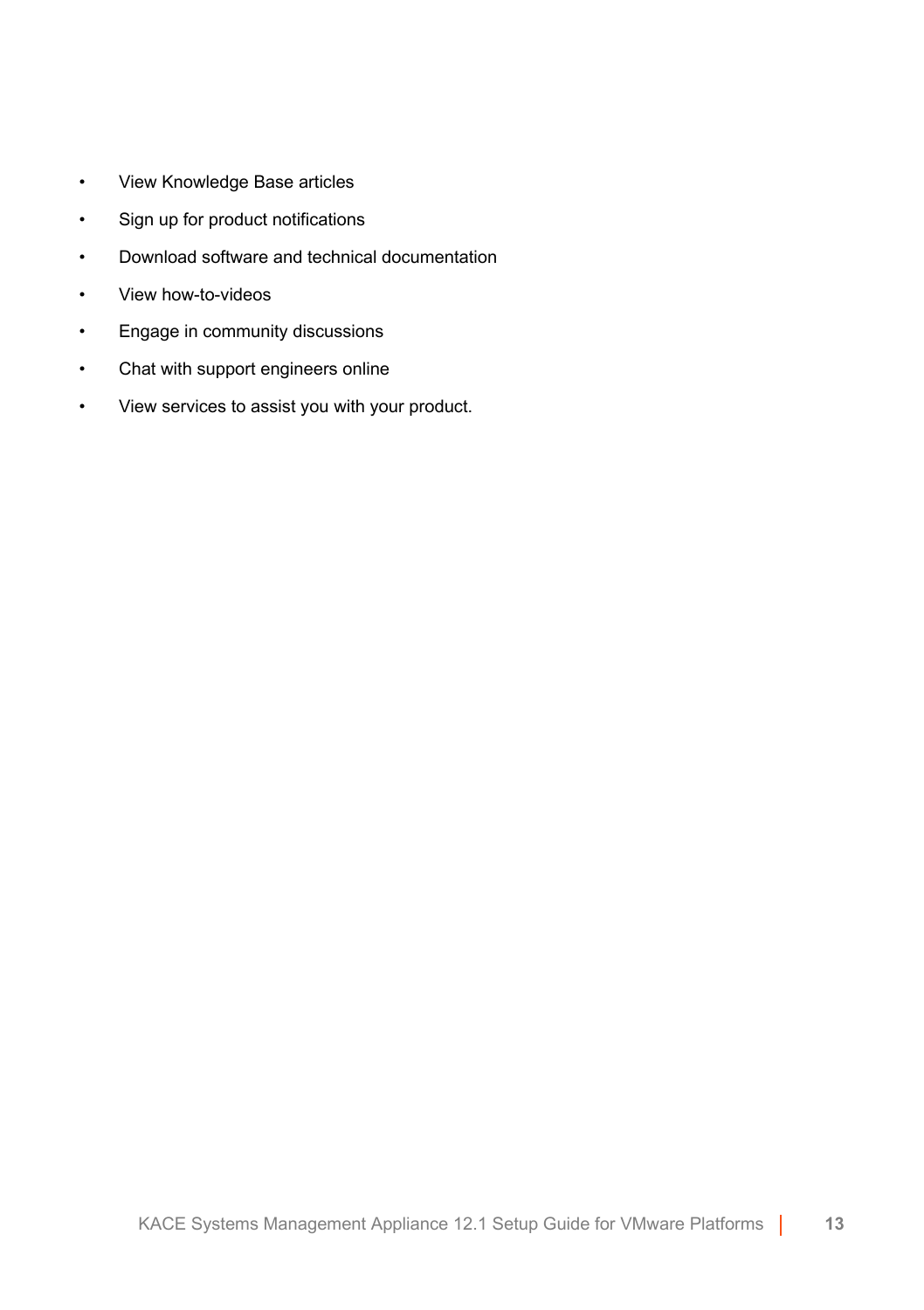## **Configuration de l'appliance**

<span id="page-13-0"></span>**Ce guide explique comment configurer l'appliance virtuelle de gestion des systèmes KACE (SMA) sur les systèmes hôtes VMware® ESX® ou VMware ESXi™.L'appliance KACE SMA ne requiert aucun matériel dédié.**

Pour obtenir de la documentation supplémentaire, rendez-vous sur [https://support.quest.com/](https://support.quest.com/kace-systems-management-appliance/technical-documents) [kace-systems-management-appliance/technical-documents.](https://support.quest.com/kace-systems-management-appliance/technical-documents)

#### <span id="page-13-1"></span>**Avant de commencer**

Avant de configurer l'appliance, vous devez effectuer un certain nombre de tâches.

- 1. Achetez une licence virtuelle KACE SMA auprès du service commercial Quest à l'adresse <https://www.quest.com/company/contact-us.aspx>.
- 2. Décidez si vous souhaitez utiliser un serveur DHCP pour attribuer automatiquement une adresse IP à l'appliance, ou si vous préférez obtenir une adresse IP statique pour l'appliance.
- 3. Si vous obtenez une adresse IP statique pour l'appliance, saisissez le nom d'hôte de l'appliance dans l'enregistrement A de votre serveur DNS (Domain Name System) interne. L'enregistrement A définit le nom d'hôte de l'enregistrement MX et permet, par conséquent, aux utilisateurs d'envoyer des tickets par courrier électronique au Service Desk. Par défaut, le nom d'hôte de l'appliance est k1000, mais Quest vous recommande de modifier ce nom par un nom unique plus personnalisé lors de la configuration initiale.
	- Le fait de ne pas modifier le nom de l'appliance par défaut peut provoquer des i problèmes lorsque des appliances KACE SMA supplémentaires sont ajoutées. Plusieurs appliances KACE SMA avec des noms identiques et appartenant au même réseau partageront la même adresse IP, ce qui peut générer des problèmes pour ces appliances.
- 4. Décidez s'il convient d'utiliser ou non une infrastructure Split DNS. Cela peut être utile si l'appliance se connecte à Internet au moyen d'un proxy inverse ou si elle est placée dans un périmètre réseau ou un sous-réseau filtré. La zone DMZ permet d'ajouter un niveau de sécurité supplémentaire à un réseau LAN (Local Area Network).

#### <span id="page-13-2"></span>**Installation de l'appliance virtuelle KACE SMA sur un serveur VMware ESX ou VMware ESXi**

Vous pouvez installer l'appliance virtuelle KACE SMA sur un système hôte sur lequel est installé le client VMware vSphere® ou le web client vSphere.

Avant d'installer l'appliance virtuelle KACE SMA, vous devez installer le client VMware vSphere ou le web client vSphere sur votre système hôte. Exécutez le client vSphere sur un ordinateur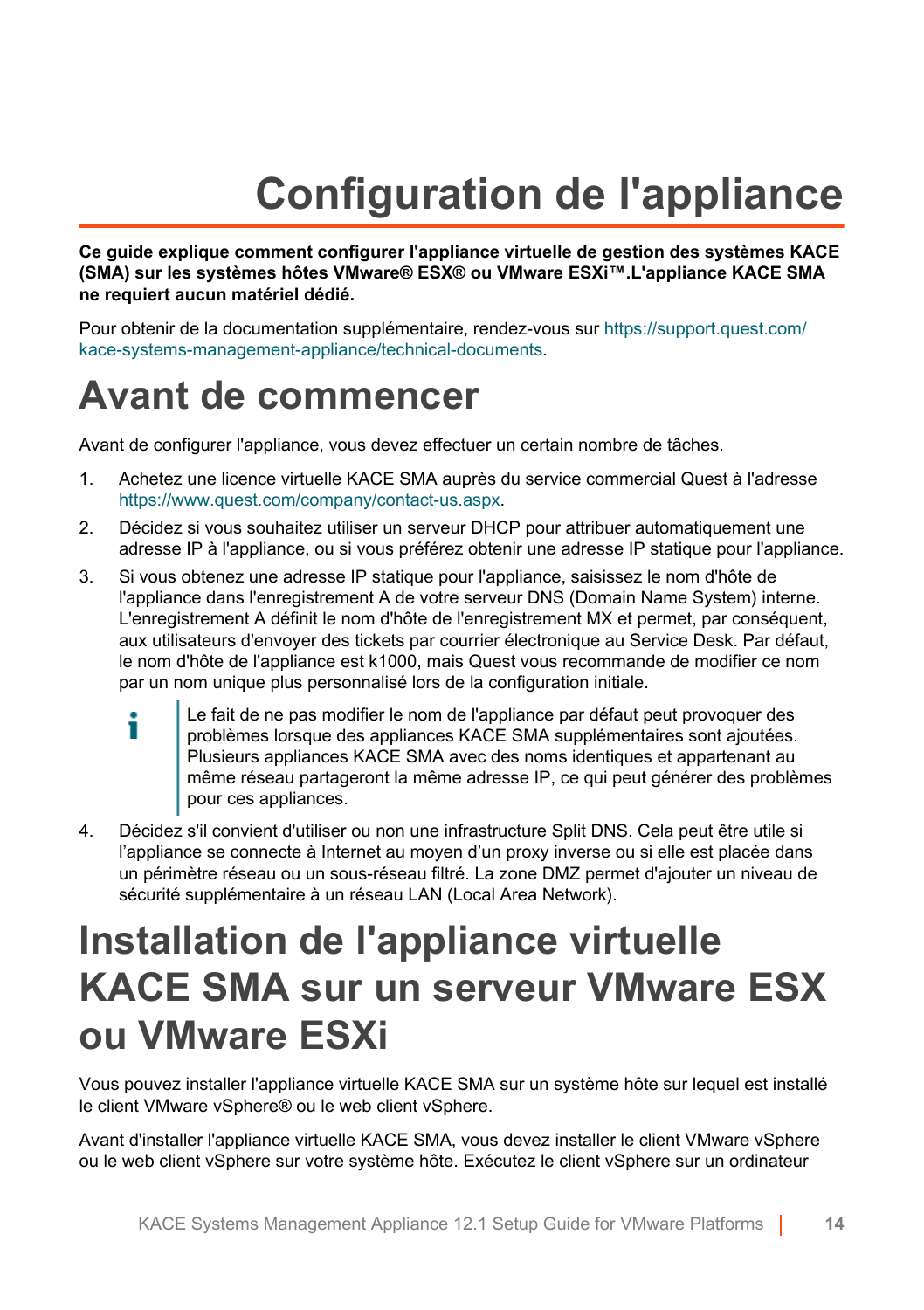situé sur le même réseau que l'hôte désigné. En effet, l'importation ne fonctionne pas sur un réseau étendu (WAN).

- 1. Pour télécharger l'appliance virtuelle KACE SMA, accédez à la page [https://](https://support.quest.com/kace-systems-management-appliance/download-new-releases) [support.quest.com/kace-systems-management-appliance/download-new-releases.](https://support.quest.com/kace-systems-management-appliance/download-new-releases) Pour obtenir vos informations d'identification, contactez le Support Quest Software à l'adresse <https://support.quest.com/contact-support>.
- 2. Dans la section Appliance virtuelle, téléchargez le fichier compressé OVF (Open Virtualization Format) vers votre système client vSphere.
- 3. Procédez à l'extraction des fichiers.
- 4. Lancez le programme client vSphere, puis cliquez sur **Fichier** > **Déployer le modèle OVF**.
- 5. Recherchez le dossier où vous avez extrait les fichiers et sélectionnez le fichier OVF.

L'Assistant d'installation s'affiche et vous propose différents choix d'installation.

- 6. Sélectionnez les composants nécessaires pour votre environnement (centre de données, magasin de données, etc.).
- 7. Cliquez sur **Terminer**.
- 8. Vérifiez les paramètres de l'appliance. Recherchez un réseau valide et vérifiez les autres paramètres dont vous avez besoin.

#### <span id="page-14-0"></span>**Mettre l'appliance sous tension et se connecter à la Console d'administration**

Lorsque vous mettez l'appliance sous tension pour la première fois, vous pouvez vous connecter à la **Console d'administration** de l'appliance KACE SMA depuis n'importe quel ordinateur sur votre réseau local, à condition qu'un serveur DHCP soit disponible pour attribuer une adresse IP à l'appliance. Cela vous permet d'utiliser l'assistant d'installation afin de configurer les paramètres réseau initiaux.

Si aucun serveur DHCP n'est disponible, vous pouvez configurer les paramètres réseau initiaux à l'aide de la **Console de ligne de commande**. Voir [Configurer les paramètres réseau initiaux](#page-17-0) [manuellement \(facultatif\).](#page-17-0)

- Votre paramètre de navigateur détermine les paramètres régionaux utilisés pour i la date et l'heure affichées dans la **Console d'administration** au cours de votre première connexion. Pour plus d'informations sur la modification des paramètres de langue, consultez le **Guide de l'administrateur** de l'appliance : [Accès au Guide de](#page-22-0) [l'administrateur et à l'aide en ligne](#page-22-0).
- 1. Mettez la machine virtuelle sous tension pour démarrer l'appliance. Cette opération dure entre 5 et 10 minutes.

L'écran de connexion à la **Console de ligne de commande** s'affiche et indique les paramètres réseau DHCP de l'appliance.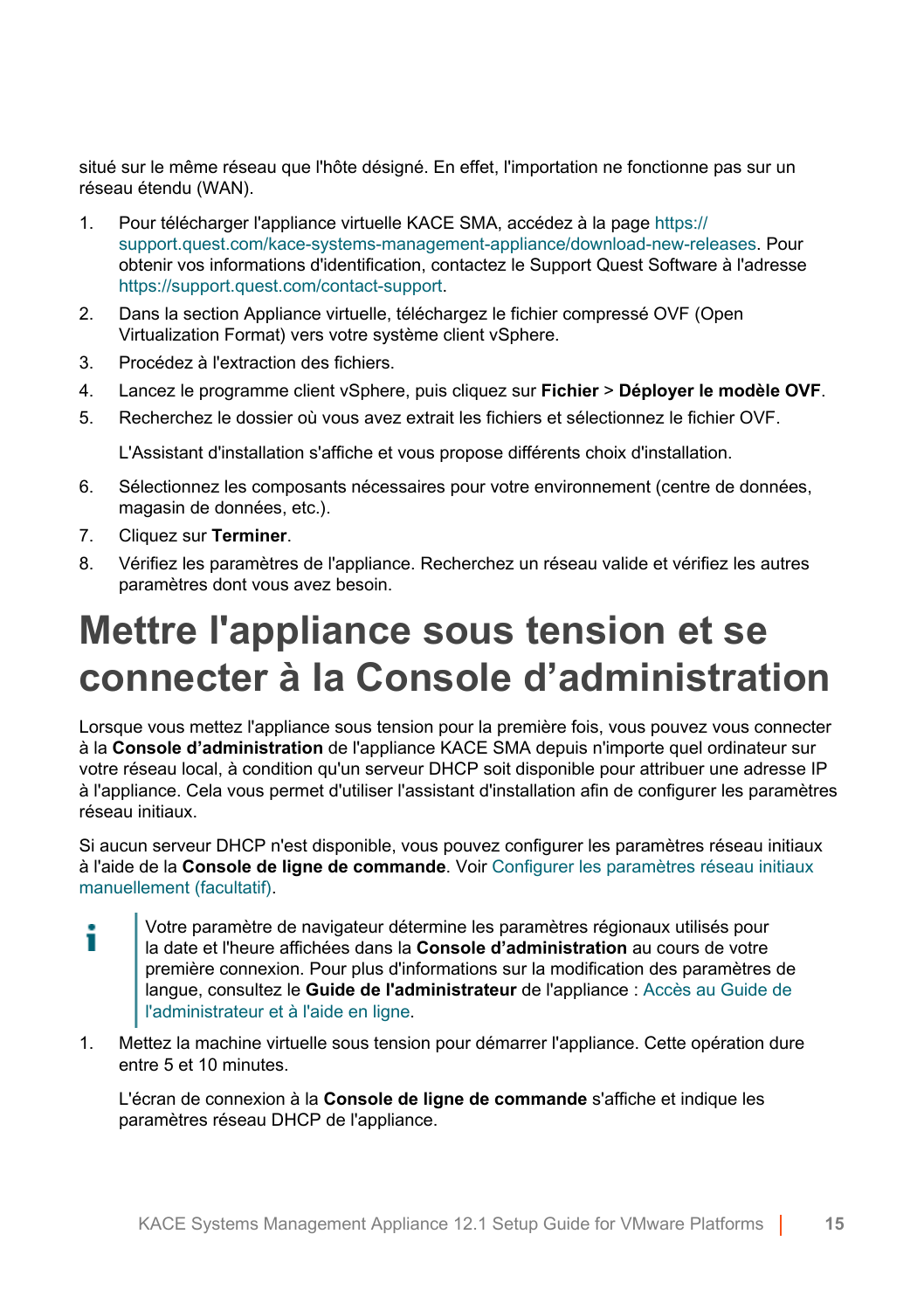2. Sur tout ordinateur connecté à votre réseau local, ouvrez un navigateur et accédez à l'URL indiquée sur l'écran de connexion à la Console de ligne de commande. Par exemple, http:// <unique\_KACE\_SMA\_appliance\_name>.local/admin.

La page Contrat de transaction du logiciel apparaît.

3. Acceptez le contrat.

L'assistant Installation initiale s'affiche.

- 4. Vérifiez que vous disposez de toutes les informations nécessaires pour configurer l'appliance, puis cliquez sur **Suivant**.
- 5. Vérifiez les informations de la page Authentification à deux facteurs de la Console de diagnostic qui s'affiche, et conservez la clé secrète et les jetons hors ligne en lieu sûr, comme demandé.

|  |  |  | 6. À la page Paramètres de licence et d'administrateur, fournissez les informations suivantes : |
|--|--|--|-------------------------------------------------------------------------------------------------|
|--|--|--|-------------------------------------------------------------------------------------------------|

|                                                                                                                                                                                                                                                                      | <b>Description</b>                                                                                                                                                                                                                                                                                                                                                                                                                          |  |
|----------------------------------------------------------------------------------------------------------------------------------------------------------------------------------------------------------------------------------------------------------------------|---------------------------------------------------------------------------------------------------------------------------------------------------------------------------------------------------------------------------------------------------------------------------------------------------------------------------------------------------------------------------------------------------------------------------------------------|--|
| Saisissez la clé de licence que vous avez reçue<br>dans le courrier électronique de bienvenue<br>envoyé par Quest. Si vous ne disposez d'aucune<br>clé de licence, contactez le Support Quest<br>Software à l'adresse https://support.quest.com/<br>contact-support. |                                                                                                                                                                                                                                                                                                                                                                                                                                             |  |
| Nom de votre entreprise ou organisation.                                                                                                                                                                                                                             |                                                                                                                                                                                                                                                                                                                                                                                                                                             |  |
|                                                                                                                                                                                                                                                                      | Adresse e-mail à laquelle vous souhaitez<br>recevoir les communications de Quest.                                                                                                                                                                                                                                                                                                                                                           |  |
| Mot de passe                                                                                                                                                                                                                                                         |                                                                                                                                                                                                                                                                                                                                                                                                                                             |  |
| i                                                                                                                                                                                                                                                                    | Si vous disposez de plusieurs<br>appliances KACE SMA ou KACE SDA<br>(déploiement des systèmes), Quest<br>vous recommande d'utiliser un mot<br>de passe identique pour le compte<br>admin de chaque appliance. Cela vous<br>permet de lier les appliances entre elles<br>par la suite. Pour plus d'informations,<br>consultez le Guide de l'administrateur                                                                                   |  |
|                                                                                                                                                                                                                                                                      | Mot de passe du compte <b>admin</b> par défaut,<br>qui est le compte que vous utilisez pour vous<br>connecter à la Console d'administration<br>de l'appliance. Le compte admin par défaut<br>est le seul compte défini sur l'appliance à ce<br>stade. Si vous oubliez le mot de passe de ce<br>compte, il vous faudra probablement rétablir les<br>paramètres d'usine par défaut du système, ce<br>qui peut entraîner une perte de données. |  |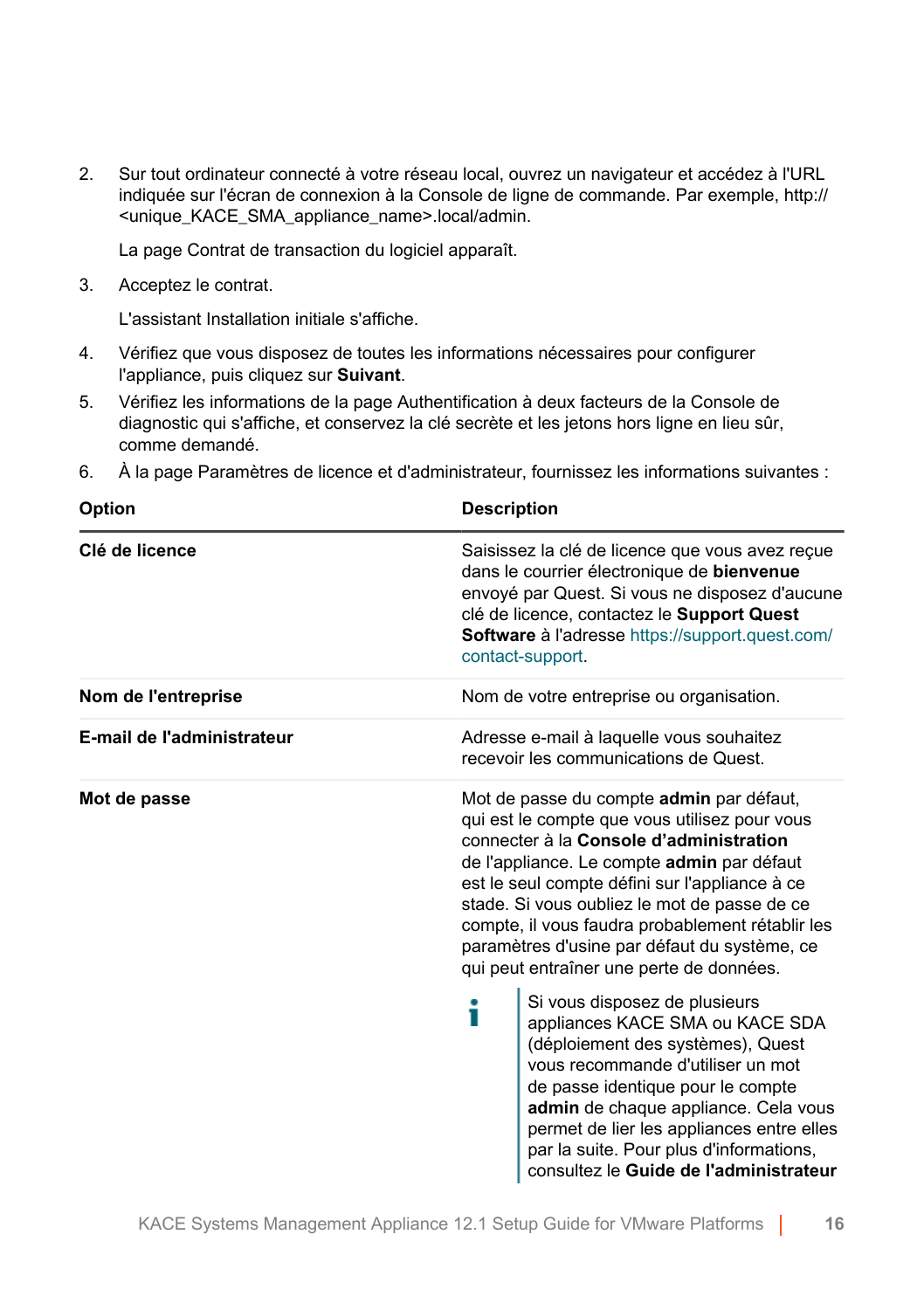| <b>Option</b>                         | <b>Description</b>                                                                                                                                                                                                                                                                                                                                                                                                                                                                                                         |  |  |
|---------------------------------------|----------------------------------------------------------------------------------------------------------------------------------------------------------------------------------------------------------------------------------------------------------------------------------------------------------------------------------------------------------------------------------------------------------------------------------------------------------------------------------------------------------------------------|--|--|
|                                       | de l'appliance : Accès au Guide de<br>l'administrateur et à l'aide en ligne.                                                                                                                                                                                                                                                                                                                                                                                                                                               |  |  |
| <b>Authentification bifactorielle</b> | Si vous voulez fournir une sécurité accrue<br>aux utilisateurs se connectant à l'appliance,<br>définissez cette option sur Activé. Cette<br>fonction ajoute une étape au processus de<br>connexion. Elle s'appuie sur l'application Google<br>Authenticator pour générer des codes de<br>vérification. L'application génère un nouveau<br>code à six chiffres à intervalles réguliers.<br>Lorsque cette option est activée, les utilisateurs<br>sont invités à saisir le code de vérification actif à<br>chaque connexion. |  |  |
|                                       | Si vous activez cette fonction, assurez-<br>i<br>vous que l'horloge du serveur KACE<br>SMA est précise, ainsi que sur le<br>périphérique exécutant Google<br>Authenticator. Google Authenticator<br>s'appuie sur l'heure actuelle pour<br>créer le jeton. Si l'horloge du serveur<br>n'est pas synchronisée avec celles<br>des périphériques exécutant Google<br>Authenticator, la validation du jeton<br>peut échouer, ce qui peut entraîner le<br>verrouillage du compte.                                                |  |  |

7. Suivez les instructions affichées à l'écran pour finaliser la configuration initiale.

Une fois la configuration initiale terminée, l'appliance redémarre, puis la page de connexion à la **Console d'administration** s'affiche.



Si vous modifiez l'adresse IP de l'appliance, utilisez la nouvelle adresse pour afficher la page de connexion.

8. Connectez-vous à la Console d'administration avec l'ID de connexion admin et le mot de passe que vous avez défini lors de la configuration initiale.

Si l'authentification à deux facteurs a été activée sur la page Paramètres de licence et d'administrateur de l'assistant de configuration initiale, la page Configurer l'authentification à deux facteurs s'affiche.

9. **Authentification à deux facteurs uniquement**. Suivez les instructions figurant sur la page Configurer l'authentification à deux facteurs pour générer un code de vérification Google Authenticator en utilisant votre smartphone. Dans le champ Code de vérification, saisissez le code d'authentification Google Authenticator et cliquez sur **Terminer la configuration**. Un nouveau code de vérification est nécessaire pour chaque nouvelle connexion.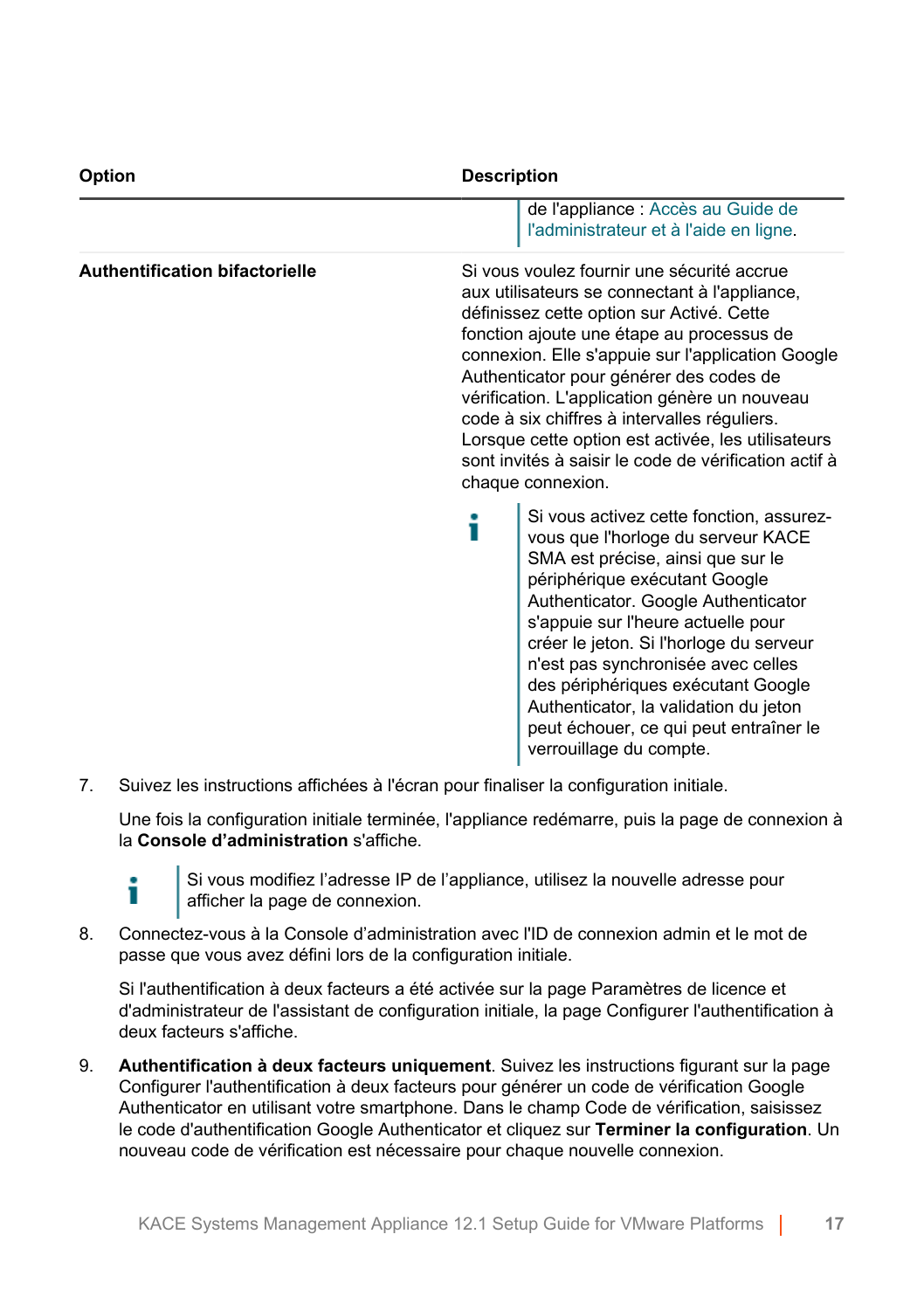Pour ignorer cette étape, cliquez sur **Ignorer la configuration**. Vous ne pouvez ignorer cette étape que pendant une fenêtre de transition configurée. Pour plus d'informations à ce sujet, consultez le document Administrator Guide (Guide de l'administrateur).

La **Console d'administration** s'affiche et vous pouvez utiliser l'appliance.

## <span id="page-17-0"></span>**Configurer les paramètres réseau initiaux manuellement (facultatif)**

Si aucun serveur DHCP n'est disponible et que vous ne pouvez pas vous connecter à la **Console de ligne de commande** de l'appliance, vous pouvez configurer les paramètres réseau initiaux manuellement à l'aide de la **Console d'administration**.

1. Mettez la machine virtuelle sous tension pour démarrer l'appliance. Cette opération dure entre 5 et 10 minutes.

L'écran de connexion à la **Console de ligne de commande** s'affiche.

2. À l'invite de connexion, saisissez :

ID de connexion : konfig

Mot de passe : konfig

- 3. Choisissez la langue de la Console de ligne de commande. Utilisez les touches fléchées haut et bas pour vous déplacer d'un champ à l'autre.
- 4. Configurez les paramètres réseau ci-dessous. utilisez les touches fléchées droite et gauche pour sélectionner les options dans un champ et les touches fléchées haut et bas pour vous déplacer d'un champ à l'autre.

| <b>Option</b>                                                                 | <b>Description</b>                                                                                                                                                                                                                                                                                                                                                                         |                                                                                                                                                                                         |  |
|-------------------------------------------------------------------------------|--------------------------------------------------------------------------------------------------------------------------------------------------------------------------------------------------------------------------------------------------------------------------------------------------------------------------------------------------------------------------------------------|-----------------------------------------------------------------------------------------------------------------------------------------------------------------------------------------|--|
| Nom d'hôte DNS du KACE SMA                                                    | Entrez le nom d'hôte de l'appliance. Par défaut,<br>le nom d'hôte de l'appliance est k1000, mais<br>Quest vous recommande de modifier ce nom<br>par un nom unique plus personnalisé lors de la<br>configuration initiale. Le fait de ne pas modifier<br>le nom de l'appliance par défaut peut provoquer<br>des problèmes lorsque des appliances KACE<br>SMA supplémentaires sont ajoutées. |                                                                                                                                                                                         |  |
|                                                                               |                                                                                                                                                                                                                                                                                                                                                                                            | Plusieurs appliances KACE SMA avec<br>des noms identiques et appartenant<br>au même réseau partageront la même<br>adresse IP, ce qui peut générer des<br>problèmes pour ces appliances. |  |
| Générer automatiquement le nom du serveur Cochez cette case pour permettre au |                                                                                                                                                                                                                                                                                                                                                                                            | système de générer le nom du serveur<br>Web KACE SMA au format suivant :                                                                                                                |  |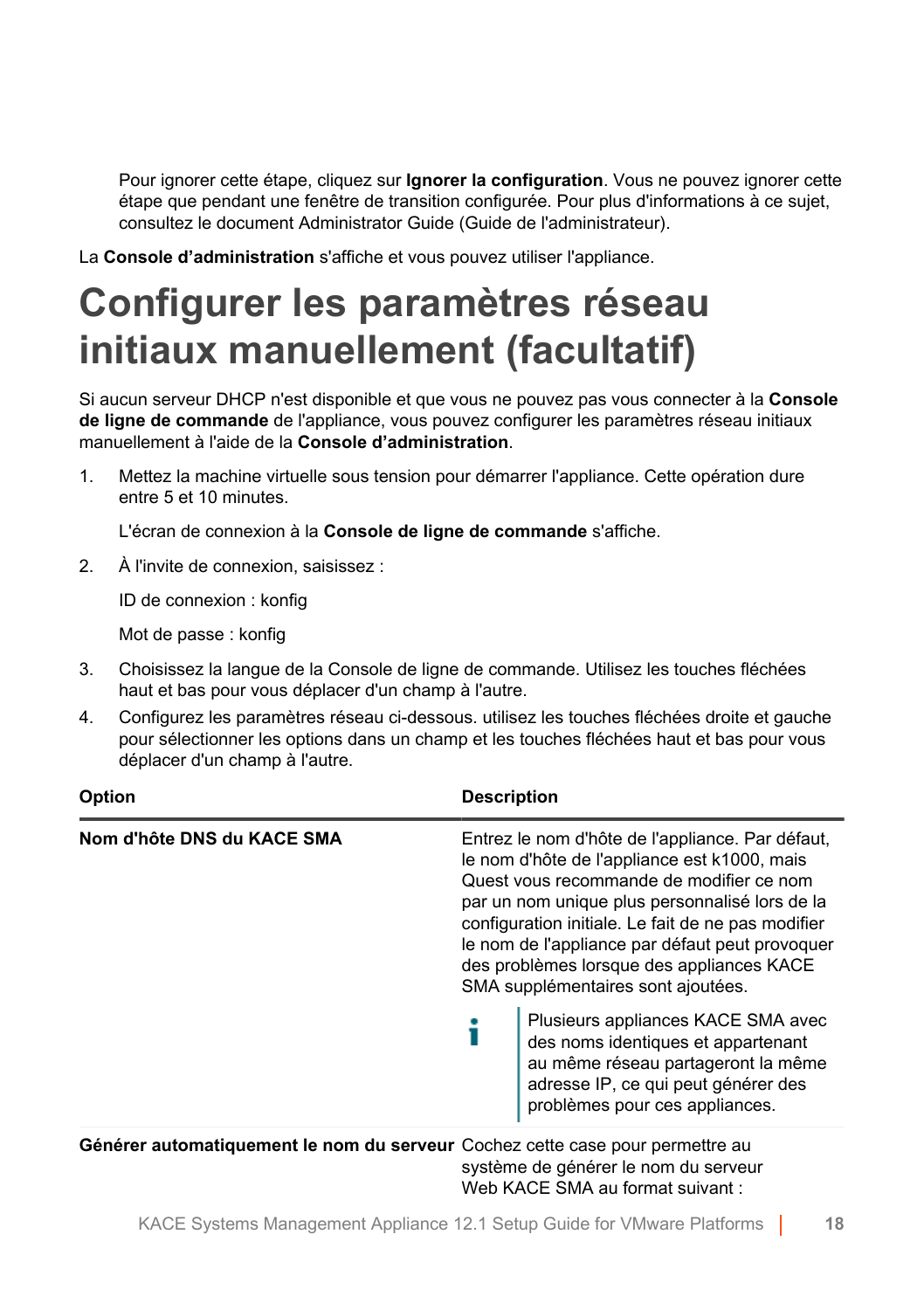| <b>Option</b>                      | <b>Description</b>                                                                                                                                                                                                                                                                                                                                                                                                                                                                                                                                                                                                                                                                                                                                                                                                                                                                                                                                                                                         |  |
|------------------------------------|------------------------------------------------------------------------------------------------------------------------------------------------------------------------------------------------------------------------------------------------------------------------------------------------------------------------------------------------------------------------------------------------------------------------------------------------------------------------------------------------------------------------------------------------------------------------------------------------------------------------------------------------------------------------------------------------------------------------------------------------------------------------------------------------------------------------------------------------------------------------------------------------------------------------------------------------------------------------------------------------------------|--|
|                                    | Nom d'hôte Domaine. Exemple :<br><unique_kace_sma_appliance_name>.example.com.<br/>Décochez cette case pour saisir un nom de<br/>serveur Web personnalisé.</unique_kace_sma_appliance_name>                                                                                                                                                                                                                                                                                                                                                                                                                                                                                                                                                                                                                                                                                                                                                                                                                |  |
| Nom du serveur Web du KACE SMA     | Saisissez le nom de domaine complet<br>de l'appliance. Il s'agit du Nom d'hôte<br>concaténé avec le Domaine. Exemple :<br><unique_kace_sma_appliance_name>.example.com.<br/>Les périphériques se connectent à l'appliance en<br/>utilisant ce nom. Quest recommande d'ajouter<br/>une entrée d'adresse IP statique pour l'appliance<br/>sur votre serveur DNS. Si vous utilisez un<br/>certificat SSL, vous devez spécifier un nom<br/>d'hôte complet qui correspond au nom du<br/>certificat.<br/>(Facultatif) Sélectionnez cette option pour utiliser<br/>le DHCP (Dynamic Host Configuration Protocol)<br/>afin d'obtenir automatiquement l'adresse IP<br/>et d'autres informations de configuration du<br/>réseau pour l'appliance. Si vous sélectionnez<br/>cette option, vous n'avez pas besoin de fournir<br/>l'adresse IP statique, le domaine, le masque de<br/>sous-réseau, la passerelle par défaut, le DNS<br/>principal ou les paramètres du DNS secondaire.</unique_kace_sma_appliance_name> |  |
| <b>DHCP</b>                        |                                                                                                                                                                                                                                                                                                                                                                                                                                                                                                                                                                                                                                                                                                                                                                                                                                                                                                                                                                                                            |  |
| <b>Configuration IPv4 manuelle</b> | Spécifiez l'adresse IPv4 et indiquez l'adresse IP<br>statique, le domaine, le masque de sous-réseau,<br>la passerelle par défaut, le DNS principal ou les<br>paramètres du DNS secondaire pour l'appliance.                                                                                                                                                                                                                                                                                                                                                                                                                                                                                                                                                                                                                                                                                                                                                                                                |  |
|                                    | L'adresse IPv4 est requise, qu'une<br>Т<br>adresse IPv6 soit disponible ou non.<br>L'adresse IPv6 soit disponible ou non.                                                                                                                                                                                                                                                                                                                                                                                                                                                                                                                                                                                                                                                                                                                                                                                                                                                                                  |  |
| <b>SLAAC</b>                       | Sélectionnez cette option si vous souhaitez<br>utiliser SLAAC (Stateless Address<br>Autoconfiguration), proposée par IPv6, pour<br>configurer les paramètres du réseau de<br>l'appliance. SLAAC autorise les appareils à<br>sélectionner leurs propres adresses IPv6 en<br>fonction du préfixe publié depuis leur interface<br>connectée.                                                                                                                                                                                                                                                                                                                                                                                                                                                                                                                                                                                                                                                                  |  |
| <b>Configuration IPv6 manuelle</b> | Sélectionnez cette option si vous souhaitez<br>spécifier manuellement l'adresse IPv6. Si vous<br>sélectionnez cette option, vous devez spécifier                                                                                                                                                                                                                                                                                                                                                                                                                                                                                                                                                                                                                                                                                                                                                                                                                                                           |  |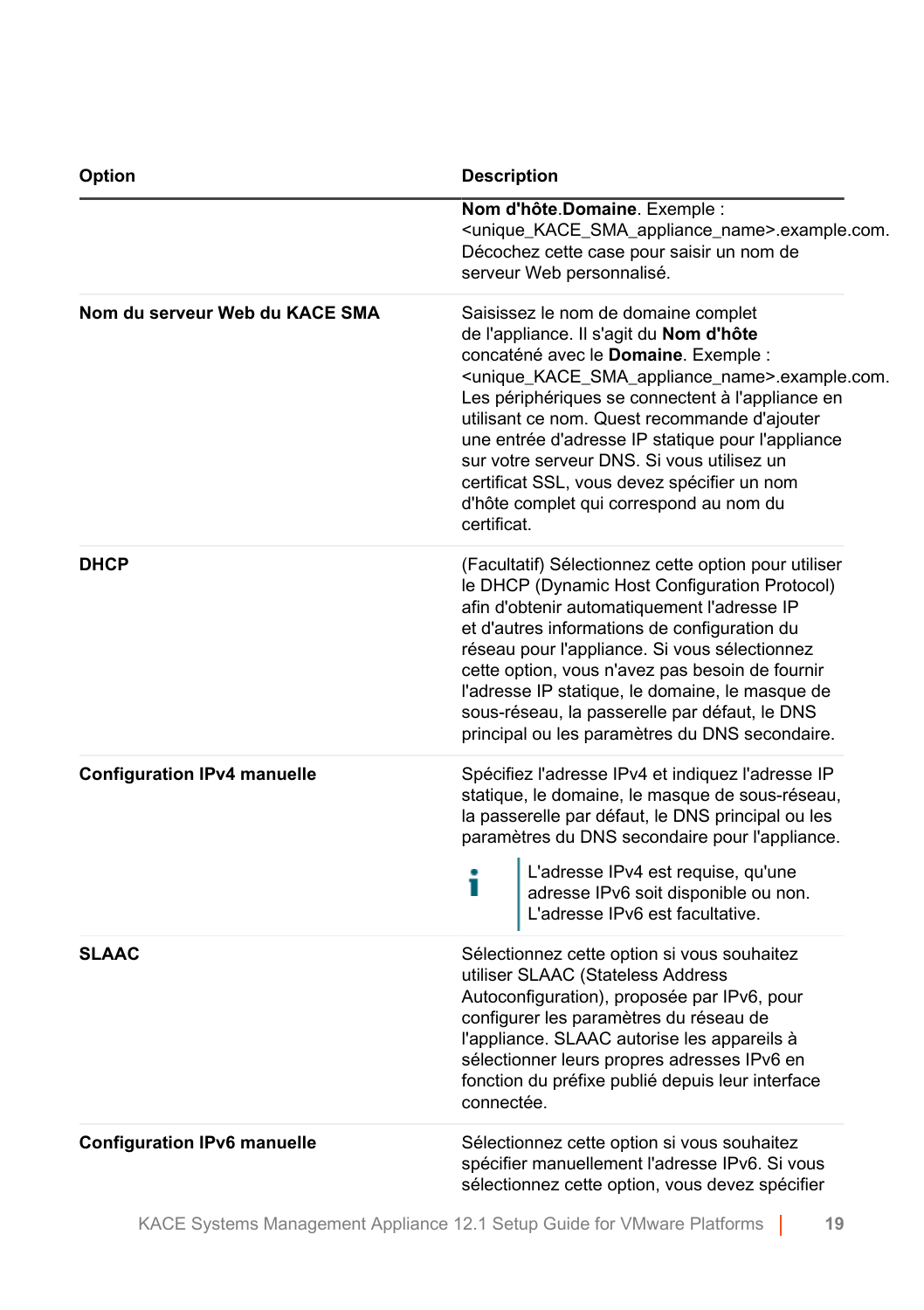| <b>Option</b>       | <b>Description</b>                                                                                                                                                                                                                                                                                                                                                                                                                                                                                                                                                                                                                                                    |  |
|---------------------|-----------------------------------------------------------------------------------------------------------------------------------------------------------------------------------------------------------------------------------------------------------------------------------------------------------------------------------------------------------------------------------------------------------------------------------------------------------------------------------------------------------------------------------------------------------------------------------------------------------------------------------------------------------------------|--|
|                     | l'adresse IPv6, la longueur du préfixe et la<br>passerelle par défaut pour l'appliance.                                                                                                                                                                                                                                                                                                                                                                                                                                                                                                                                                                               |  |
|                     | L'adresse IPv6 est facultative. L'adresse<br>i<br>IPv4 est requise, qu'une adresse IPv6<br>soit disponible ou non.                                                                                                                                                                                                                                                                                                                                                                                                                                                                                                                                                    |  |
| Désactiver IPv6     | Sélectionnez cette option si vous souhaitez<br>désactiver une adresse IPv6 pour l'appliance. Il<br>s'agit du paramètre par défaut.                                                                                                                                                                                                                                                                                                                                                                                                                                                                                                                                    |  |
| <b>Serveur SMTP</b> | (Facultatif) Spécifiez le nom d'hôte ou<br>l'adresse IP d'un serveur SMTP externe, comme<br>smtp.gmail.com. Les serveurs SMTP externes<br>doivent autoriser le trafic de messagerie sortant<br>anonyme (non authentifié). Assurez-vous<br>que vos stratégies de réseau permettent à<br>l'appliance de communiquer directement avec<br>le serveur SMTP. En outre, le serveur de<br>messagerie doit être configuré pour permettre<br>le relais du courrier électronique de l'appliance<br>sans authentification. Si vous ne fournissez pas<br>les informations du serveur SMTP, l'appliance<br>KACE SMA envoie les e-mails par le biais de<br>son serveur SMTP interne. |  |
| <b>SSH activé</b>   | (Facultatif) Sélectionnez cette option pour<br>activer l'accès SSH (sécurisé) à la Console<br>d'administration de l'appliance. Quest vous<br>recommande d'activer le protocole SSH au cours<br>de l'installation initiale. Lorsque la configuration<br>est terminée, vous pouvez modifier les<br>paramètres dans la Console d'administration<br>si nécessaire.                                                                                                                                                                                                                                                                                                        |  |
| Proxy               | (Facultatif) Saisissez les informations concernant<br>le serveur proxy.                                                                                                                                                                                                                                                                                                                                                                                                                                                                                                                                                                                               |  |
|                     | l'appliance prend en charge les serveurs<br>i<br>proxy utilisant l'authentification de base<br>axée sur le domaine, qui demande un<br>nom d'utilisateur et un mot de passe.<br>Si votre serveur proxy utilise un type<br>d'authentification différent, ajoutez<br>l'adresse IP de l'appliance à la liste des<br>exceptions du serveur proxy.                                                                                                                                                                                                                                                                                                                          |  |

5. Appuyez sur la touche fléchée bas pour déplacer le curseur vers Enregistrer, puis appuyez sur la touche **Entrée** ou **Retour**.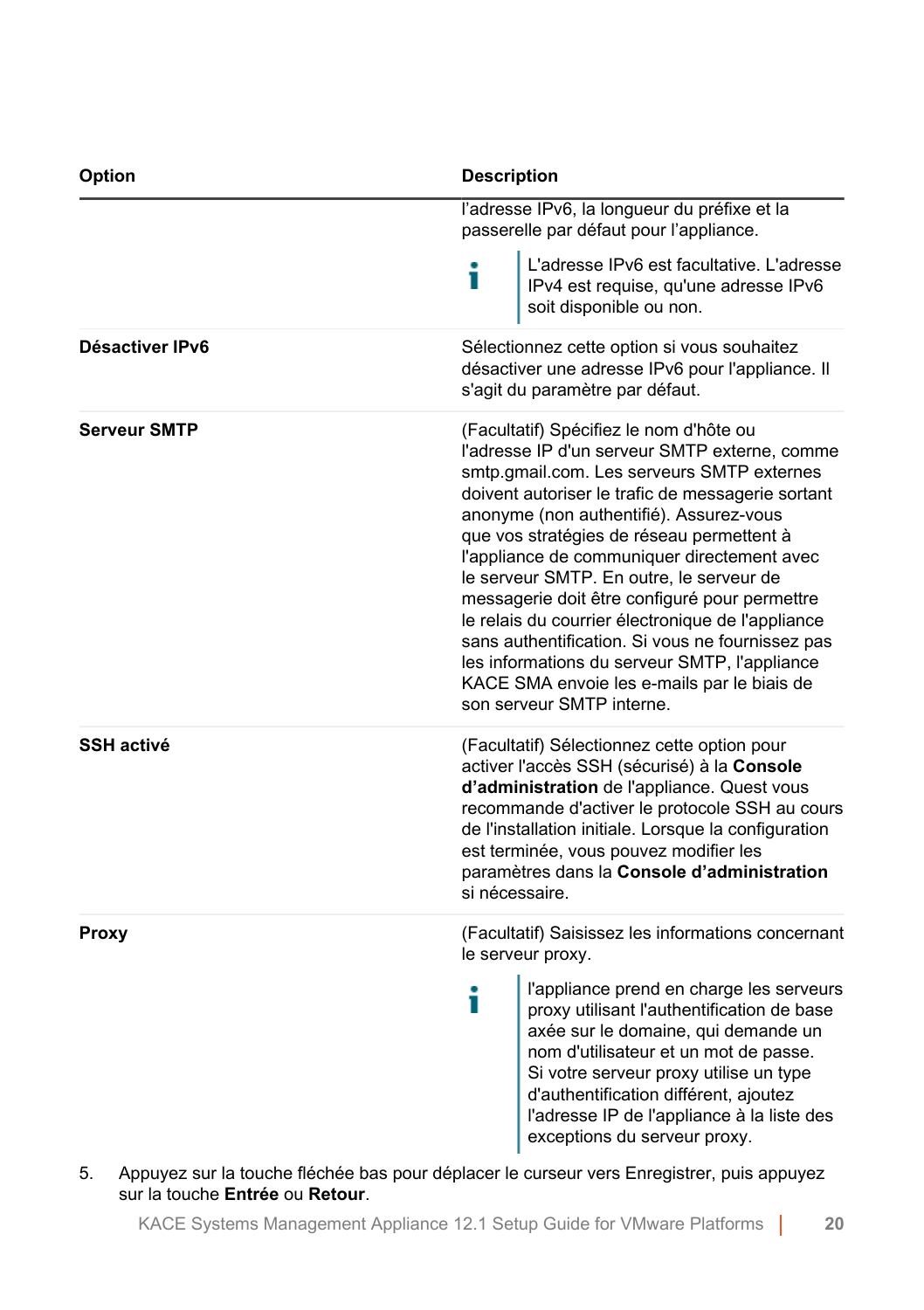L'appliance redémarre.

6. Sur tout ordinateur connecté à votre réseau local, ouvrez un navigateur et accédez à l'URL de la Console d'administration de l'appliance. Par exemple, http:// <unique\_KACE\_SMA\_appliance\_name>.local/admin.

La page Contrat de transaction du logiciel apparaît.

7. Acceptez le contrat.

L'assistant Installation initiale s'affiche.

- 8. Vérifiez que vous disposez de toutes les informations nécessaires pour configurer l'appliance, puis cliquez sur **Suivant**.
- 9. Vérifiez les informations de la page Authentification à deux facteurs de la Console de diagnostic qui s'affiche, et conservez la clé secrète et les jetons hors ligne en lieu sûr, comme demandé.
- 10. À la page Paramètres de licence et d'administrateur, fournissez les informations suivantes :

| <b>Option</b>              | <b>Description</b>                                                                                                                                                                                                                                                                                                                                                                                                                   |
|----------------------------|--------------------------------------------------------------------------------------------------------------------------------------------------------------------------------------------------------------------------------------------------------------------------------------------------------------------------------------------------------------------------------------------------------------------------------------|
| Clé de licence             | Saisissez la clé de licence que vous avez reçue<br>dans le courrier électronique de bienvenue<br>envoyé par Quest. Si vous ne disposez d'aucune<br>clé de licence, contactez le Support Quest<br><b>Software à l'adresse https://support.quest.com/</b><br>contact-support.                                                                                                                                                          |
| Nom de l'entreprise        | Nom de votre entreprise ou organisation.                                                                                                                                                                                                                                                                                                                                                                                             |
| E-mail de l'administrateur | Adresse e-mail à laquelle vous souhaitez<br>recevoir les communications de Quest.                                                                                                                                                                                                                                                                                                                                                    |
| Mot de passe               | Mot de passe du compte admin par défaut,<br>qui est le compte que vous utilisez pour vous<br>connecter à la Console d'administration<br>de l'appliance. Le compte admin par défaut<br>est le seul compte défini sur l'appliance à ce<br>stade. Si vous oubliez le mot de passe de ce<br>compte, il vous faudra probablement rétablir les<br>paramètres d'usine par défaut du système, ce<br>qui peut entraîner une perte de données. |
|                            | Si vous disposez de plusieurs<br>i<br>appliances KACE SMA ou KACE SDA<br>(déploiement des systèmes), Quest<br>vous recommande d'utiliser un mot<br>de passe identique pour le compte<br>admin de chaque appliance. Cela vous<br>permet de lier les appliances entre elles<br>par la suite. Pour plus d'informations,                                                                                                                 |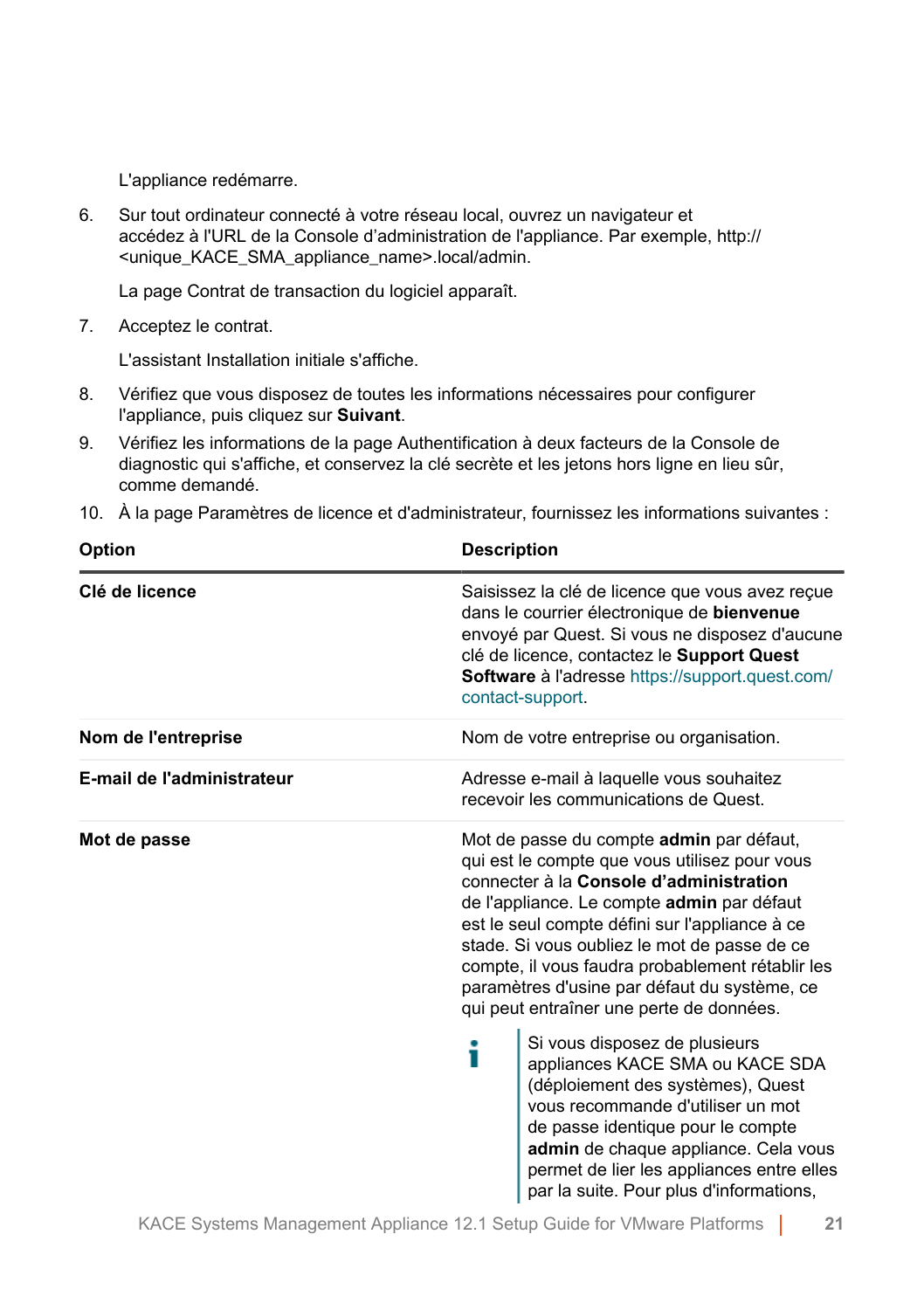| <b>Option</b>                         | <b>Description</b>                                                                                                                                                                                                                                                                                                                                                                                                                                                                                                         |
|---------------------------------------|----------------------------------------------------------------------------------------------------------------------------------------------------------------------------------------------------------------------------------------------------------------------------------------------------------------------------------------------------------------------------------------------------------------------------------------------------------------------------------------------------------------------------|
|                                       | consultez le Guide de l'administrateur<br>de l'appliance : Accès au Guide de<br>l'administrateur et à l'aide en ligne.                                                                                                                                                                                                                                                                                                                                                                                                     |
| <b>Authentification bifactorielle</b> | Si vous voulez fournir une sécurité accrue<br>aux utilisateurs se connectant à l'appliance,<br>définissez cette option sur Activé. Cette<br>fonction ajoute une étape au processus de<br>connexion. Elle s'appuie sur l'application Google<br>Authenticator pour générer des codes de<br>vérification. L'application génère un nouveau<br>code à six chiffres à intervalles réguliers.<br>Lorsque cette option est activée, les utilisateurs<br>sont invités à saisir le code de vérification actif à<br>chaque connexion. |
|                                       | Si vous activez cette fonction, assurez-<br>Ť<br>vous que l'horloge du serveur KACE<br>SMA est précise, ainsi que sur le<br>périphérique exécutant Google<br>Authenticator. Google Authenticator<br>s'appuie sur l'heure actuelle pour<br>créer le jeton. Si l'horloge du serveur<br>n'est pas synchronisée avec celles<br>des périphériques exécutant Google<br>Authenticator, la validation du jeton<br>peut échouer, ce qui peut entraîner le<br>verrouillage du compte.                                                |

11. Suivez les instructions affichées à l'écran pour finaliser la configuration initiale.

Une fois la configuration initiale terminée, l'appliance redémarre, puis la page de connexion à la **Console d'administration** s'affiche.



Si vous modifiez l'adresse IP de l'appliance, utilisez la nouvelle adresse pour afficher la page de connexion.

12. Connectez-vous à la Console d'administration avec l'ID de connexion admin et le mot de passe que vous avez défini lors de la configuration initiale.

Si l'authentification à deux facteurs a été activée sur la page Paramètres de licence et d'administrateur de l'assistant de configuration initiale, la page Configurer l'authentification à deux facteurs s'affiche.

13. **Authentification à deux facteurs uniquement**. Suivez les instructions figurant sur la page Configurer l'authentification à deux facteurs pour générer un code de vérification Google Authenticator en utilisant votre smartphone. Dans le champ Code de vérification, saisissez le code d'authentification Google Authenticator et cliquez sur **Terminer la configuration**. Un nouveau code de vérification est nécessaire pour chaque nouvelle connexion.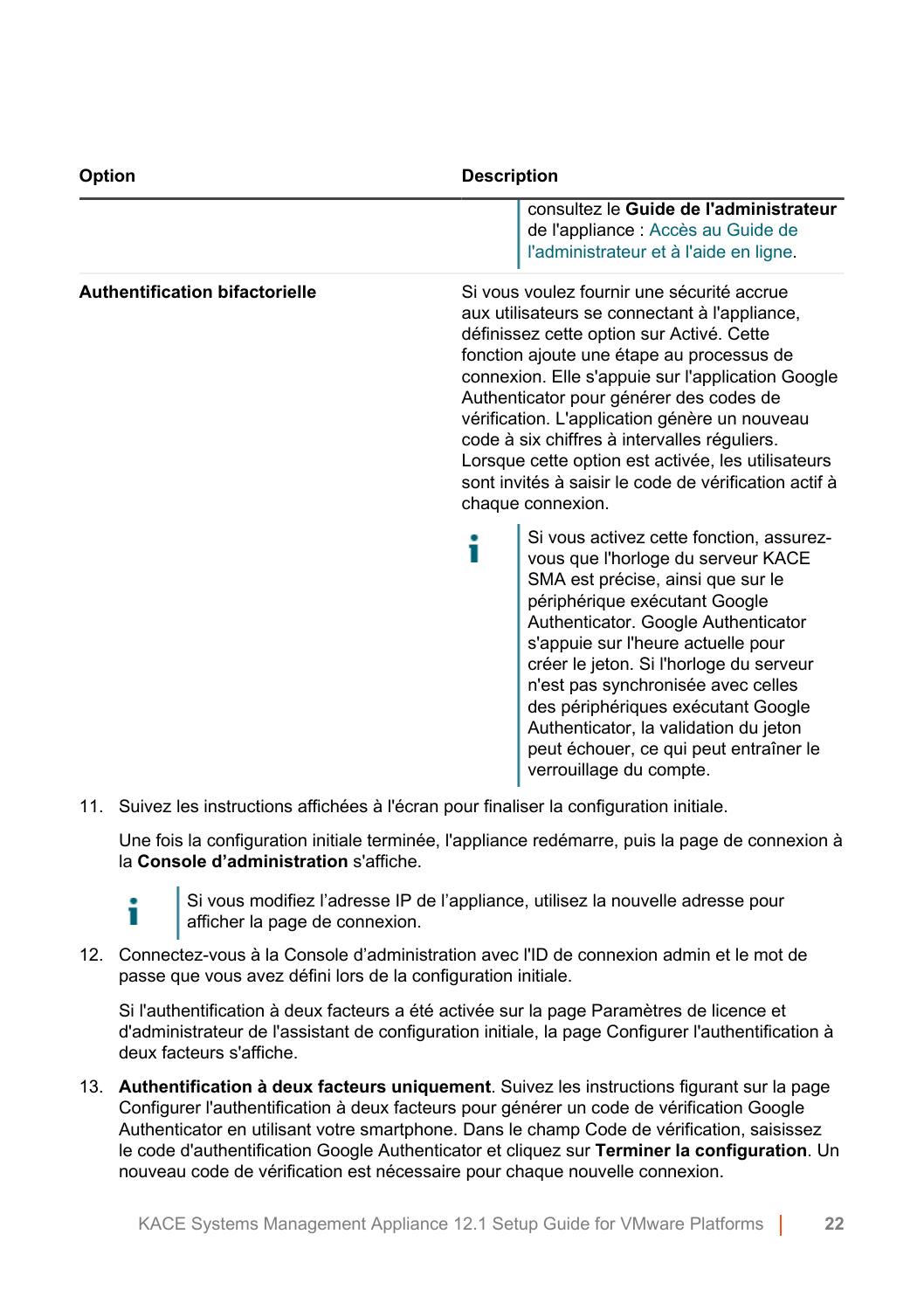Pour ignorer cette étape, cliquez sur **Ignorer la configuration**. Vous ne pouvez ignorer cette étape que pendant une fenêtre de transition configurée. Pour plus d'informations à ce sujet, consultez le document Administrator Guide (Guide de l'administrateur).

La **Console d'administration** s'affiche et vous pouvez utiliser l'appliance.

## <span id="page-22-0"></span>**Accès au Guide de l'administrateur et à l'aide en ligne**

Pour obtenir de l'aide sur l'utilisation de la **Console d'administration**, cliquez sur le lien Aide situé en haut à droite de l'interface pour ouvrir l'aide contextuelle. Pour accéder au système d'aide principal, cliquez sur les liens des rubriques de l'aide contextuelle.

| 0 <sub>0</sub>                    |        | Appliance de gestion des systèmes KACE          | admin (Par défaut) v<br>Délai d'expiration de la session : 00:59:57 + 28/07/2017 17:04:29 |
|-----------------------------------|--------|-------------------------------------------------|-------------------------------------------------------------------------------------------|
|                                   |        | < <sup>2</sup> Page d'accueil > Tableau de bord |                                                                                           |
| Page d'accueil<br>Tableau de bord | $\sim$ | Tableau de bord                                 | $\mathbf{C}^{\prime}$<br>Afficher les détails<br>Personnaliser                            |
| Gestion des étiquettes            |        | Meilleurs articles de la base de connaissances  | Demiers articles d'actualités                                                             |

### <span id="page-22-1"></span>**Programmation des formations**

Afin de vous aider à commencer à utiliser l'appliance, Quest propose un programme de formations appelé QuickStart. Ce programme fournit une assistance à distance pour aider à obtenir votre solution rapidement afin de commencer l'approvisionnement, la gestion, la sécurité et la maintenance de vos périphériques connectés au réseau.

Pour en savoir plus sur ce programme, cliquez sur l'un des liens suivants :

- **Appliance de gestion des systèmes KACE** : [https://support.quest.com/kace-systems](https://support.quest.com/kace-systems-management-appliance/professional-services/332)[management-appliance/professional-services/332](https://support.quest.com/kace-systems-management-appliance/professional-services/332)
- **Appliance de gestion des actifs KACE** : [https://support.quest.com/kace-asset](https://support.quest.com/kace-asset-management-appliance/professional-services/331)[management-appliance/professional-services/331](https://support.quest.com/kace-asset-management-appliance/professional-services/331)

Pour vous inscrire, envoyez une demande à :

- **Appliance de gestion des systèmes KACE** : <https://www.quest.com/register/113381>
- **Appliance de gestion des actifs KACE** : <https://www.quest.com/register/113379>

#### <span id="page-22-2"></span>**Qui nous sommes**

Quest crée des solutions logicielles qui rendent tangibles les avantages des nouvelles technologies, dans un environnement IT de plus en plus complexe. De la gestion des bases de données et des systèmes à la gestion d'Active Directory et d'Office 365, en passant par la résilience de la cybersécurité, Quest aide ses clients à relever, dès maintenant, leur prochain défi IT. Dans le monde entier, plus de 130 000 entreprises, dont 95 % des entreprises du classement Fortune 500, comptent sur Quest pour assurer une gestion et un suivi proactifs de leur prochaine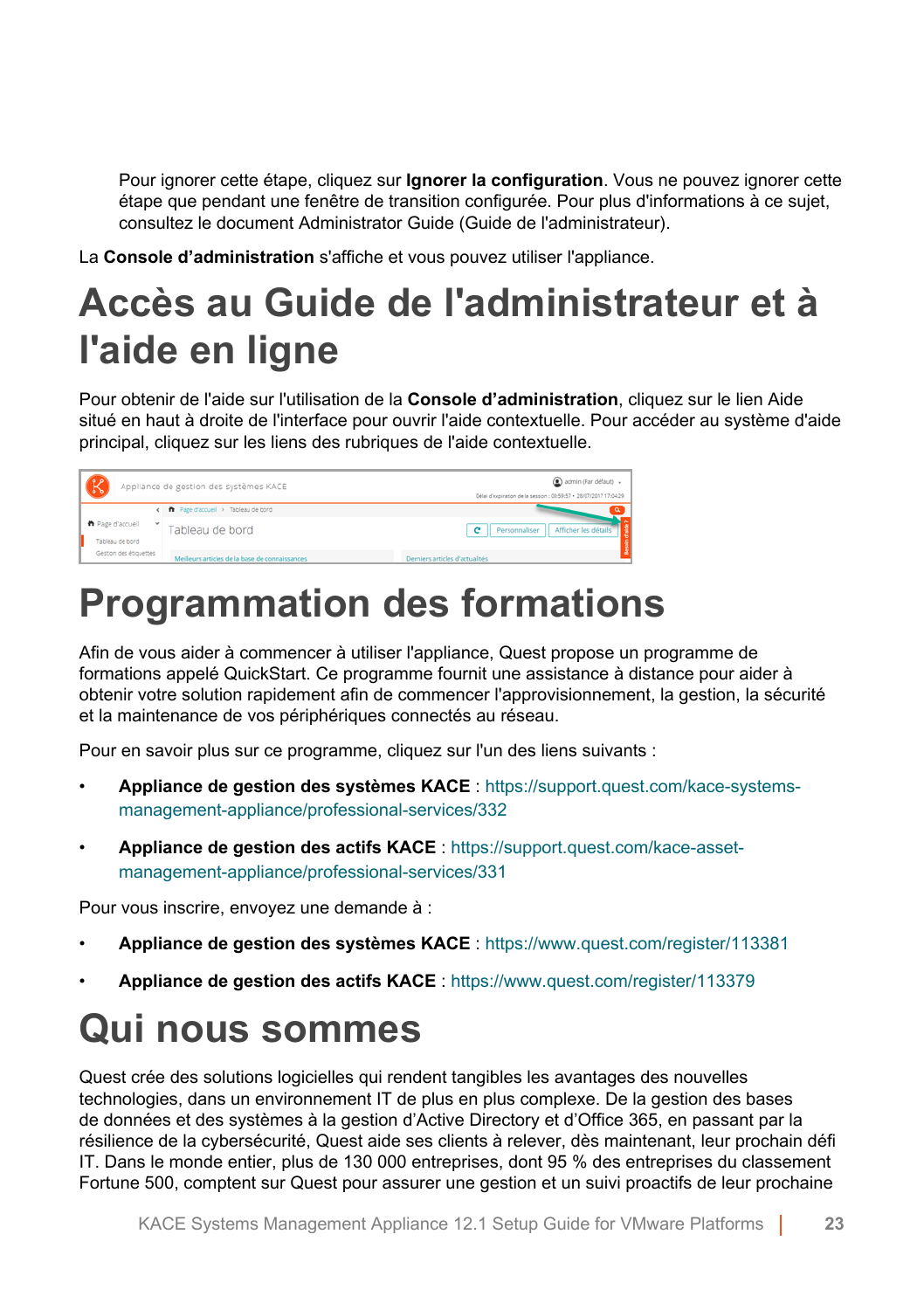initiative, pour trouver la solution aux prochains défis complexes de Microsoft et pour garder une longueur d'avance sur la prochaine menace. Quest Software. Quand le présent rencontre le futur. Pour plus d'informations, visitez le site [www.quest.com](https://www.quest.com/company/contact-us.aspx).

#### <span id="page-23-0"></span>**Ressources du support technique**

Le support technique est disponible pour les clients Quest disposant d'un contrat de maintenance valide et les clients qui utilisent des versions d'évaluation. Vous pouvez accéder au portail du support technique Quest à l'adresse [https://support.quest.com/fr-fr/.](https://support.quest.com/)

Ce portail propose des outils d'auto-dépannage qui vous permettront de résoudre des problèmes rapidement et sans aide extérieure, 24 h/24 et 365 j/an. Il permet d'effectuer les opérations suivantes :

- Soumettre et gérer une demande de service
- Consulter les articles de la base de connaissances
- Vous inscrire pour recevoir des notifications sur les produits
- Télécharger des logiciels et de la documentation technique
- Visionner des vidéos de procédure
- Participer aux discussions de la communauté
- Discuter en ligne avec des ingénieurs du support technique
- Découvrir des services capables de vous aider avec votre produit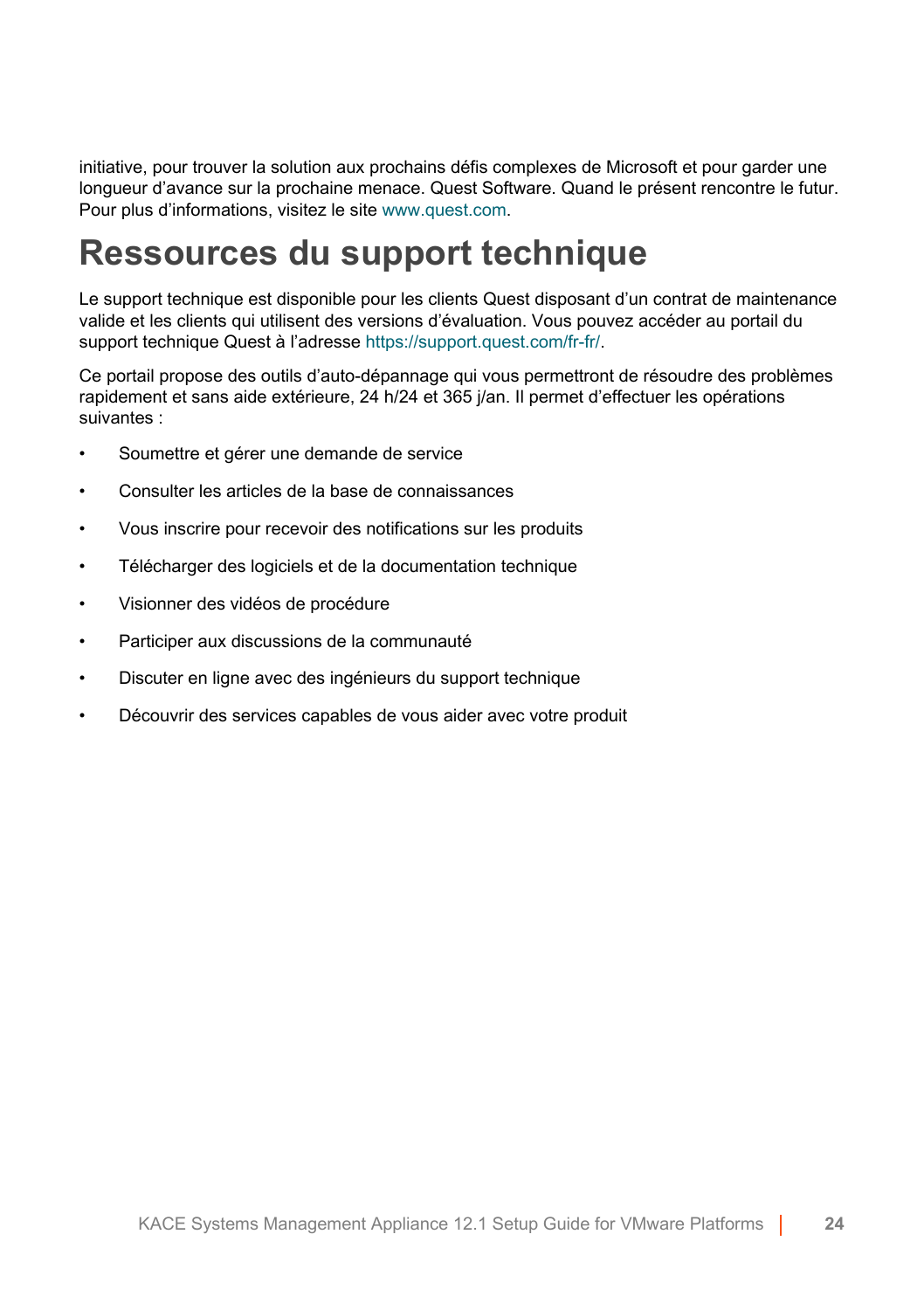## **Einrichten der Appliance**

<span id="page-24-0"></span>**In diesem Handbuch wird erklärt, wie Sie die virtuelle KACE Systemverwaltungs-Appliance (SMA) auf VMware® ESX® oder VMware ESXi™ Host-Systemen einrichten.Die virtuelle KACE SMA erfordert keine dedizierte Hardware.**

Weitere Einzelheiten zur Dokumentation finden Sie unter [https://support.quest.com/kace-systems](https://support.quest.com/kace-systems-management-appliance/technical-documents)[management-appliance/technical-documents](https://support.quest.com/kace-systems-management-appliance/technical-documents).

#### <span id="page-24-1"></span>**Vorbereitung**

Vor dem Einrichten der Appliance müssen Sie einige Vorbereitungen treffen.

- 1. Erwerben Sie eine virtuelle KACE SMA Lizenz bei Quest Sales über [https://www.quest.com/](https://www.quest.com/company/contact-us.aspx) [company/contact-us.aspx.](https://www.quest.com/company/contact-us.aspx)
- 2. Sie können entscheiden, ob Sie einen DHCP-Server für die automatische Zuweisung einer IP-Adresse zur Appliance oder eine statische IP-Adresse für die Appliance verwenden möchten.
- 3. Wenn Sie eine statische IP-Adresse für die Appliance verwenden, geben Sie den Hostnamen der Appliance in den A-Datensatz Ihres internen DNS-Servers (Domain Name System) ein. Der A-Datensatz definiert den Hostnamen für den MX-Datensatz. Dadurch können Benutzer E-Mail-Tickets an den Service Desk senden. Standardmäßig ist der Hostname des Geräts k1000, aber Quest empfiehlt, den Namen während der Ersteinrichtung zu ändern.
	- Wird der Gerätenamen nicht geändert, kann es zu Problemen kommen, wenn i zusätzliche KACE SMA Geräte hinzugefügt werden. Wenn mehrere KACE SMA Geräte mit identischen Namen zum selben Netzwerk gehören, haben diese dieselbe IP-Adresse. Dies kann bei diesen Geräten zu Problemen führen.
- 4. Entscheiden Sie, ob Sie ein Split-DNS verwenden möchten. Dies kann nützlich sein, wenn die Verbindung der Appliance mit dem Internet über einen Reverseproxy, durch Hinzufügen zu einem Umkreisnetzwerk oder zu einem überwachten Subnetz hergestellt wird. Durch eine DMZ wird ein LAN (lokales Netzwerk) um eine zusätzliche Sicherheitsebene erweitert.

#### <span id="page-24-2"></span>**Installieren der virtuellen KACE SMA auf einem VMware ESX- oder VMware ESXi-Server**

Sie können die virtuelle KACE SMA auf einem Hostsystem mit dem vSphere®-Client von VMware oder vSphere Web Client installieren.

Vor der Installation der virtuellen KACE SMA installieren Sie den vSphere-Client von VMware oder vSphere Web Client auf Ihrem Hostsystem. Führen Sie den vSphere-Client auf einem Computer aus, der sich im selben Netzwerk wie der gewünschte Host befindet, da der Import über ein WAN nicht funktioniert.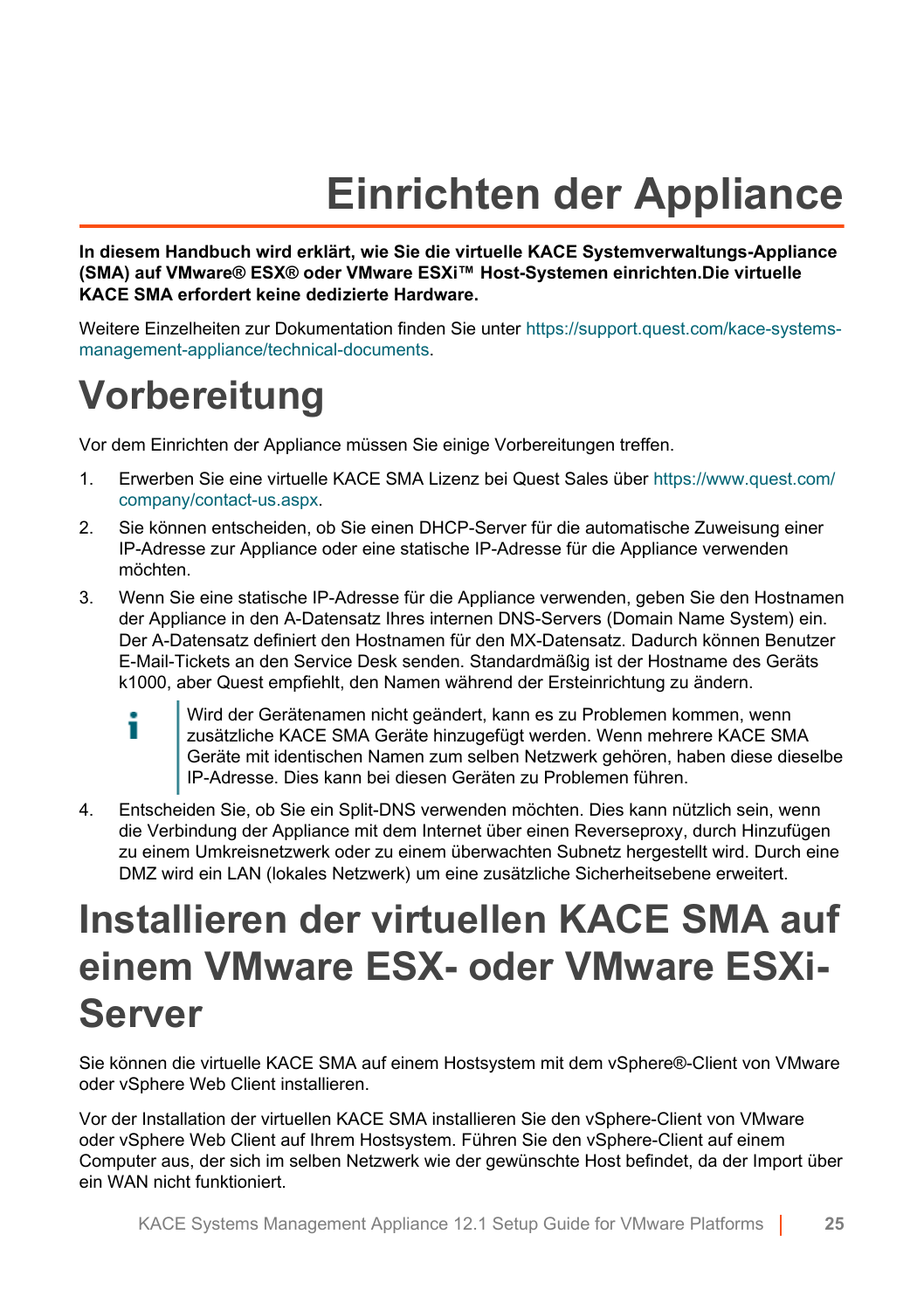- 1. Um die virtuelle KACE SMA herunterzuladen, gehen Sie auf [https://support.quest.com/kace](https://support.quest.com/kace-systems-management-appliance/download-new-releases)[systems-management-appliance/download-new-releases](https://support.quest.com/kace-systems-management-appliance/download-new-releases). Ihre Kundenanmeldeinformationen erhalten Sie vom Quest Softwaresupport unter [https://support.quest.com/contact-support.](https://support.quest.com/contact-support)
- 2. Laden Sie im Bereich Virtuelle Appliance die komprimierte OVF(Open Virtualization Format)- Datei auf Ihr vSphere-Client-System herunter.
- 3. Extrahieren Sie die Dateien.
- 4. Starten Sie das vSphere-Client-Programm und klicken Sie anschließend auf **Datei** > **OVF-Vorlage bereitstellen**.
- 5. Wechseln Sie zu dem Ordner, in dem Sie die Dateien extrahiert haben, und wählen Sie die OVF-Datei aus.

Der Installationsassistent wird angezeigt und informiert Sie über die verschiedenen Installationsoptionen.

- 6. Wählen Sie die Komponenten aus, die für Ihre Implementierung erforderlich sind (Rechenzentrum, Datenspeicher usw.).
- 7. Klicken Sie auf **Fertig stellen**.
- 8. Bestätigen Sie die Appliance-Einstellungen. Überprüfen Sie, ob das Netzwerk gültig ist, und überprüfen Sie alle anderen erforderlichen Einstellungen.

### <span id="page-25-0"></span>**Einschalten der Appliance und Anmelden bei der Administratorkonsole**

Beim ersten Einschalten der Appliance können Sie sich über einen beliebigen Computer in Ihrem LAN bei der KACE SMA **Administratorkonsole** anmelden, vorausgesetzt ein DHCP-Server ist verfügbar, um der Appliance eine IP-Adresse zuzuweisen. So können Sie den Setup-Assistenten zum Konfigurieren der anfänglichen Netzwerkeinstellungen verwenden.

Wenn kein DHCP-Server verfügbar ist, können Sie die anfänglichen Netzwerkeinstellungen mithilfe der **Befehlszeilenkonsole** konfigurieren. Siehe [Anfängliche Netzwerkeinstellungen](#page-28-0) [manuell konfigurieren \(optional\)](#page-28-0).

- Die für die Datums- und Uhrzeitinformationen verwendeten Gebietsschemaformate, т die bei Ihrer ersten Anmeldung in der **Administratorkonsole** angezeigt werden, sind durch Ihre Browsereinstellungen festgelegt. Informationen zum Ändern der Spracheinstellungen finden Sie im **Administratorhandbuch** der Appliance: [Zugriff auf](#page-33-0) [das Administratorhandbuch und die Onlinehilfe.](#page-33-0)
- 1. Starten Sie den virtuellen Computer, um die Appliance zu starten. Dieser Vorgang dauert 5 bis 10 Minuten.

Der **Befehlszeilenkonsole**-Anmeldebildschirm wird angezeigt und zeigt die DHCP-Netzwerkeinstellungen der Appliance an.

2. Öffnen Sie auf einem beliebigen mit Ihrem LAN verbundenen Computer einen Browser und rufen die auf dem Befehlszeilenkonsole-Anmeldebildschirm angezeigte URL auf. Zum Beispiel http://<eindeutiger\_KACE\_SMA\_Appliance\_Name>.local/admin.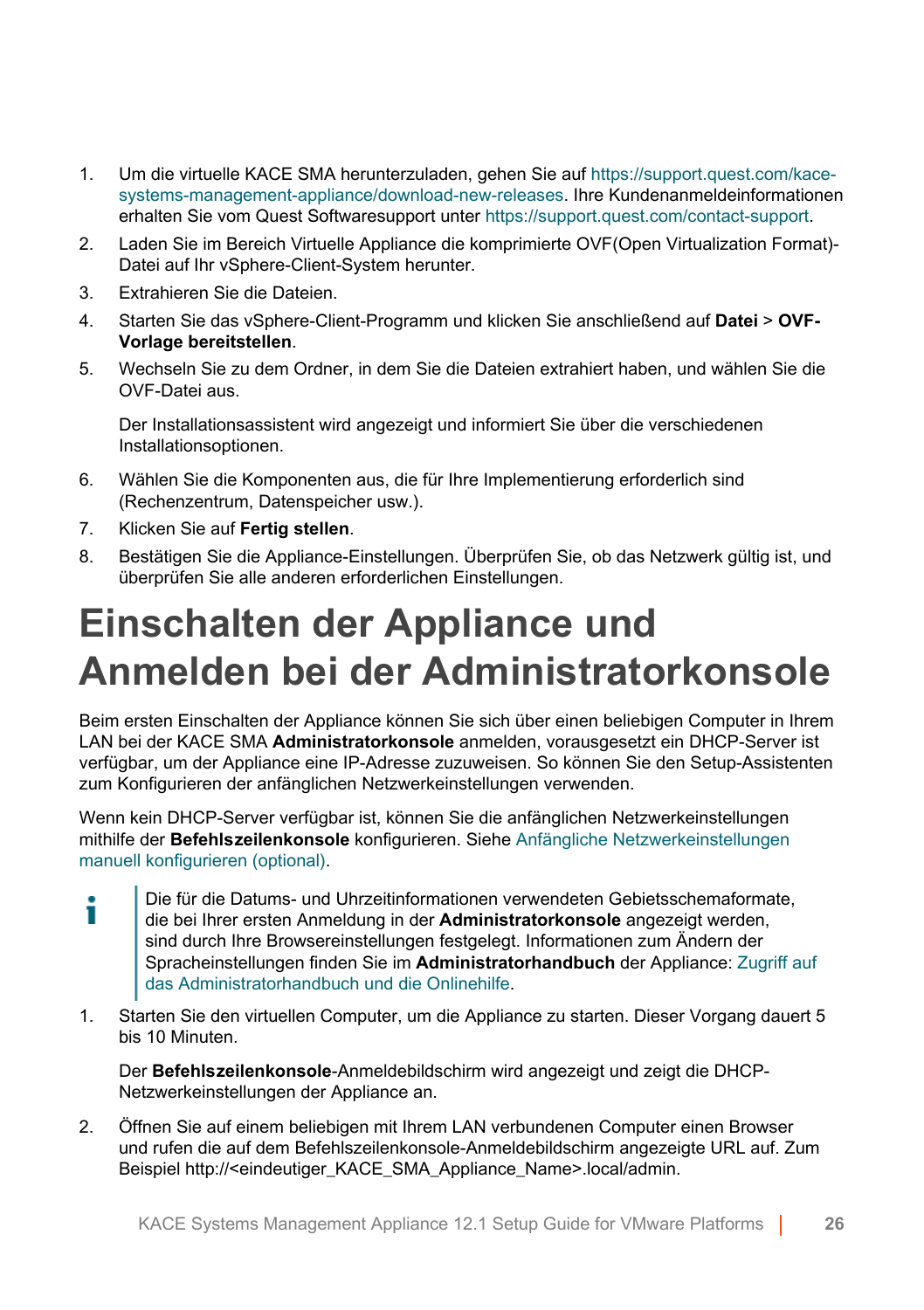Die Seite Softwareübertragungsvereinbarung wird angezeigt.

3. Stimmen Sie der Vereinbarung zu.

Der Assistent für die Ersteinrichtung wird angezeigt.

- 4. Stellen Sie sicher, dass Sie über die erforderlichen Informationen für die Konfiguration der Appliance verfügen und klicken Sie dann auf **Weiter**.
- 5. Überprüfen Sie die Informationen auf der Seite Diagnosekonsole für Zweifaktor-Authentifizierung, erfassen Sie den geheimen Schlüssel und die Offline-Tokens und bewahren Sie sie gemäß den Anweisungen an einem sicheren Ort auf.
- 6. Geben Sie auf der Seite Lizenzierungs- und Administratoreinstellungen folgende Informationen an:

| <b>Option</b>                            |   | <b>Beschreibung</b>                                                                                                                                                                                                                                                                                                                                                                                                                                                                                                                                                                                                                                                                                                                                                                                                     |  |
|------------------------------------------|---|-------------------------------------------------------------------------------------------------------------------------------------------------------------------------------------------------------------------------------------------------------------------------------------------------------------------------------------------------------------------------------------------------------------------------------------------------------------------------------------------------------------------------------------------------------------------------------------------------------------------------------------------------------------------------------------------------------------------------------------------------------------------------------------------------------------------------|--|
| Lizenzschlüssel                          |   | Der Lizenzschlüssel, den Sie in der<br>Begrüßungs-E-Mail von Quest erhalten<br>haben. Wenn Sie keinen Lizenzschlüssel<br>besitzen, wenden Sie sich an den<br>Quest Softwaresupport unter https://<br>support.quest.com/contact-support.                                                                                                                                                                                                                                                                                                                                                                                                                                                                                                                                                                                 |  |
| Name der Firma                           |   | Der Name Ihrer Firma oder Gruppe.                                                                                                                                                                                                                                                                                                                                                                                                                                                                                                                                                                                                                                                                                                                                                                                       |  |
| <b>E-Mail-Adresse des Administrators</b> |   | Die E-Mail-Adresse, an die Sie Kommunikation<br>von Quest erhalten möchten.                                                                                                                                                                                                                                                                                                                                                                                                                                                                                                                                                                                                                                                                                                                                             |  |
| Kennwort                                 | Т | Das Kennwort für das Standardkonto admin.<br>Mit diesem Konto melden Sie sich bei der<br>Administratorkonsole der Appliance an. Das<br>Standardkonto admin ist zu diesem Zeitpunkt<br>das einzige Konto der Appliance. Wenn Sie<br>das Kennwort für dieses Konto vergessen,<br>muss das System möglicherweise auf die<br>Werkseinstellungen zurückgesetzt werden, was<br>einen Datenverlust zur Folge haben kann.<br>Wenn Sie über mehrere KACE SMA<br>oder KACE SDA (Systembereitstellung)<br>Appliances verfügen, empfiehlt<br>Quest, für alle Appliances dasselbe<br>Kennwort für das admin-Konto zu<br>verwenden. Dadurch können Sie<br>die Appliances später verknüpfen.<br>Weitere Informationen hierzu finden<br>Sie im Administratorhandbuch<br>der Appliance: Zugriff auf das<br>Administratorhandbuch und die |  |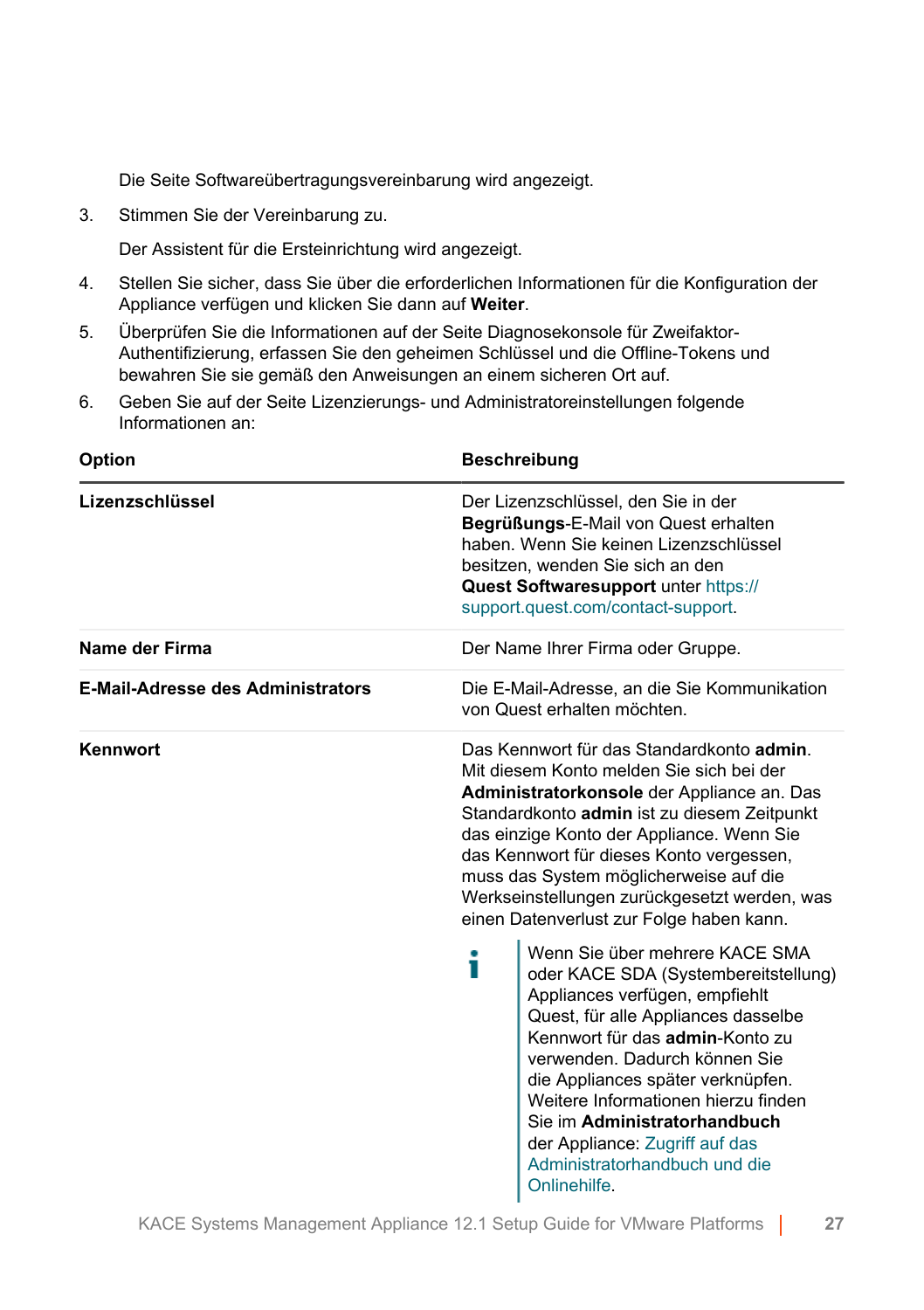| Option                       | <b>Beschreibung</b>                                                                                                                                                                                                                                                                                                                                                                                                                                                                                                                                              |
|------------------------------|------------------------------------------------------------------------------------------------------------------------------------------------------------------------------------------------------------------------------------------------------------------------------------------------------------------------------------------------------------------------------------------------------------------------------------------------------------------------------------------------------------------------------------------------------------------|
| Zweifaktor-Authentifizierung | Wenn Sie mehr Sicherheit für die Benutzer<br>bereitstellen möchten, die sich bei der Appliance<br>anmelden, setzen Sie diese Option auf<br>Aktiviert. Diese Funktion fügt einen zusätzlichen<br>Schritt beim Anmeldevorgang hinzu. Sie<br>vertraut auf die Google Authenticator-App,<br>um Verifizierungscodes zu generieren. Die<br>App generiert in regelmäßigen Abständen<br>einen neuen sechsstelligen Code. Wenn diese<br>Option aktiviert ist, werden die Endbenutzer bei<br>jeder Anmeldung aufgefordert, den aktuellen<br>Verifizierungscode einzugeben. |
|                              | Wenn Sie diese Funktion aktivieren,<br>stellen Sie sicher, dass die Uhr des<br>KACE SMA-Servers und diejenige des<br>Geräts, auf dem Google Authenticator<br>ausgeführt wird, korrekt sind. Der<br>Google Authenticator verlässt sich<br>auf die aktuelle Zeit, um das Token<br>zu erstellen. Wenn die Zeit auf dem<br>Server nicht mit der auf den Geräten<br>synchronisiert ist, auf denen Google<br>Authenticator ausgeführt wird, kann die<br>Validierung von Tokens fehlschlagen,<br>was zur Sperrung von Konten führen<br>kann.                            |

7. Befolgen Sie die Bildschirmanweisungen, um die Ersteinrichtung abzuschließen.

Sobald die Ersteinrichtung abgeschlossen ist, wird die Appliance neu gestartet und die **Administratorkonsole**-Anmeldeseite wird angezeigt.



Wenn Sie die IP-Adresse der Appliance ändern, wechseln Sie zu der neuen IP-Adresse, um die Anmeldeseite aufzurufen.

8. Melden Sie sich bei der Administratorkonsole an und verwenden Sie dazu die Anmelde-ID admin und das Kennwort, das Sie bei der Ersteinrichtung festgelegt haben.

Wenn die Zweifaktor-Authentifizierung auf der Seite Lizenzierungs- und Administratoreinstellungen im Assistenten für die Ersteinrichtung aktiviert wurde, wird die Seite Zweifaktor-Authentifizierung konfigurieren angezeigt.

9. **Nur Zweifaktor-Authentifizierung**. Befolgen Sie die Anweisungen auf der Seite Zweifaktor-Authentifizierung konfigurieren, um einen Google Authenticator-Verifizierungscode mit Ihrem Smartphone zu erstellen. Geben Sie in das Feld Verifizierungscode den Google Authenticator-Code ein und klicken Sie auf **Konfiguration fertig stellen**. Bei jeder nachfolgenden Anmeldung wird ein neuer Verifizierungscode benötigt.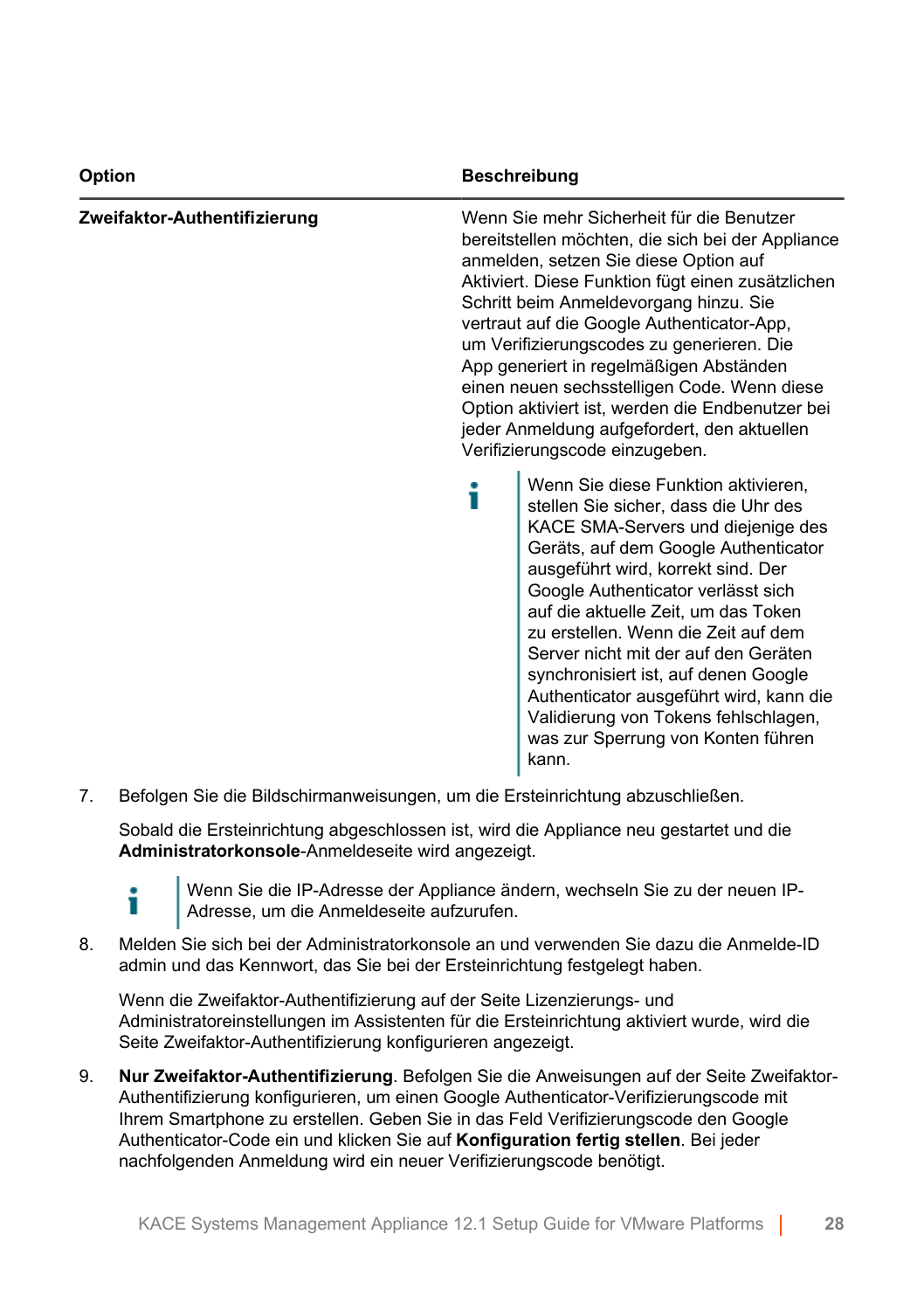Um diesen Schritt zu überspringen, klicken Sie auf **Weiter**. Sie können diesen Schritt nur innerhalb eines zuvor konfigurierten Übergangszeitfensters überspringen. Weitere Informationen finden Sie im Administratorhandbuch:

Die **Administratorkonsole** wird angezeigt und die Appliance kann verwendet werden.

## <span id="page-28-0"></span>**Anfängliche Netzwerkeinstellungen manuell konfigurieren (optional)**

Wenn kein DHCP-Server verfügbar ist und Sie sich nicht bei der **Befehlszeilenkonsole** der Appliance anmelden können, können Sie die anfänglichen Netzwerkeinstellungen mithilfe der **Administratorkonsole** manuell konfigurieren.

1. Starten Sie den virtuellen Computer, um die Appliance zu starten. Dieser Vorgang dauert 5 bis 10 Minuten.

Der **Befehlszeilenkonsole**-Anmeldebildschirm wird angezeigt.

2. Geben Sie an der Eingabeaufforderung Folgendes ein:

Anmeldename: konfig

Kennwort: konfig

- 3. Wählen Sie die Sprache, die für die Befehlszeilenkonsole verwendet werden soll. Mit den Pfeiltasten können Sie zwischen den Feldern wechseln.
- 4. Konfigurieren Sie die folgenden Netzwerkeinstellungen. Mit der Nach-rechts- bzw. der Nachlinks-Taste können Sie Optionen in den Feldern auswählen. Mit der Nach-oben- bzw. Nachunten-Taste können Sie zwischen den Feldern wechseln.

| Option                             | <b>Beschreibung</b>                                                                                                                                                                                                                                                                           |  |
|------------------------------------|-----------------------------------------------------------------------------------------------------------------------------------------------------------------------------------------------------------------------------------------------------------------------------------------------|--|
| <b>KACE SMA DNS-Hostname</b>       | Geben Sie den Hostnamen der Appliance<br>ein. Die Standardeinstellung ist k1000.<br>aber Quest empfiehlt, den Namen während<br>der Ersteinrichtung zu ändern. Wird der<br>Gerätenamen nicht geändert, kann es zu<br>Problemen kommen, wenn zusätzliche KACE<br>SMA Geräte hinzugefügt werden. |  |
|                                    | Wenn mehrere KACE SMA Geräte<br>mit identischen Namen zum selben<br>Netzwerk gehören, haben diese<br>dieselbe IP-Adresse. Dies kann bei<br>diesen Geräten zu Problemen führen.                                                                                                                |  |
| Servernamen automatisch generieren | Aktivieren Sie dieses Kontrollkästchen,<br>damit das System den Namen des KACE<br>SMA Webservers im folgenden Format<br>generiert: Hostname.Domain. Beispiel:                                                                                                                                 |  |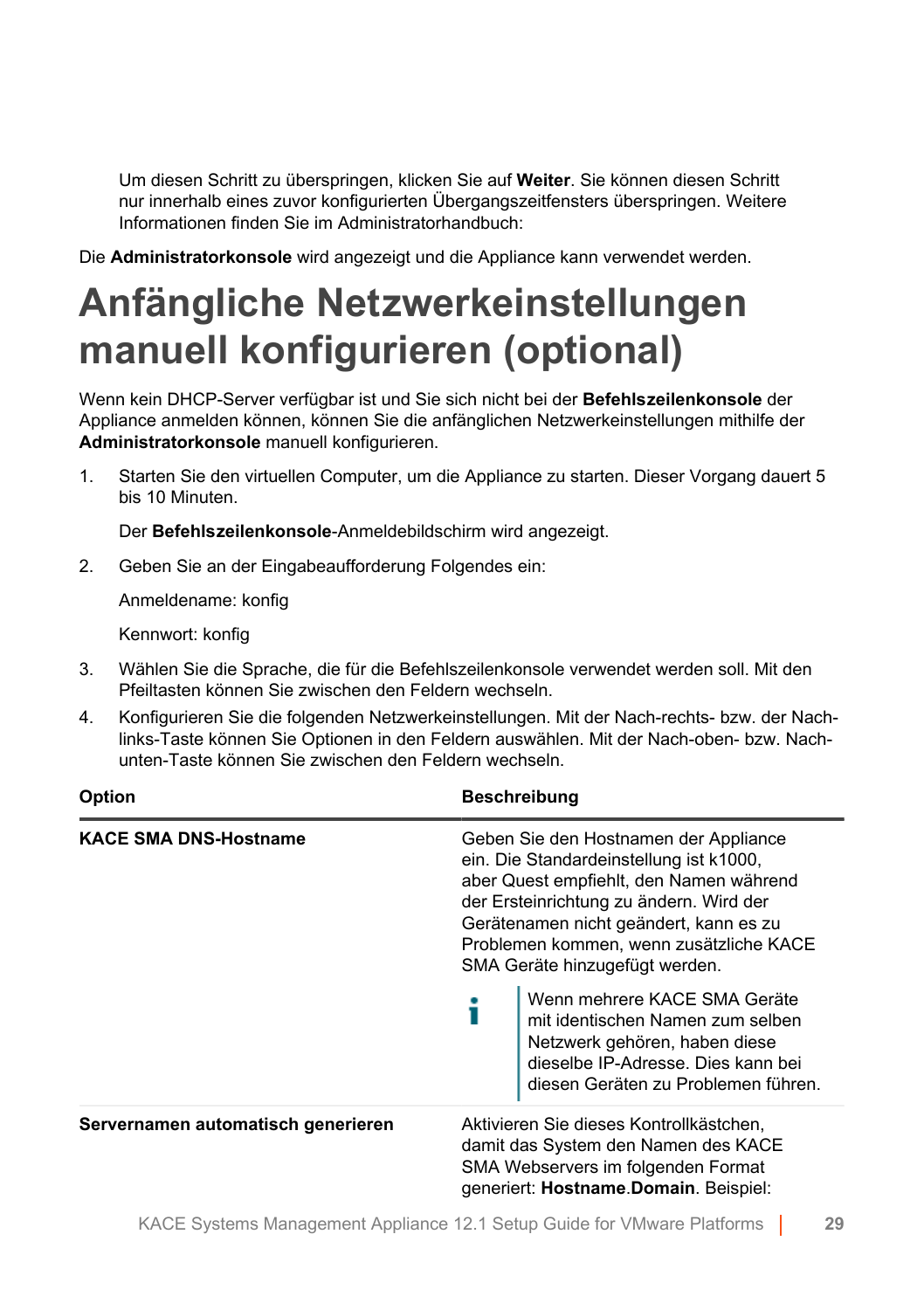| <b>Option</b>                      | <b>Beschreibung</b>                                                                                                                                                                                                                                                                                                                                                                                                                                                                                                                                                                                              |  |
|------------------------------------|------------------------------------------------------------------------------------------------------------------------------------------------------------------------------------------------------------------------------------------------------------------------------------------------------------------------------------------------------------------------------------------------------------------------------------------------------------------------------------------------------------------------------------------------------------------------------------------------------------------|--|
|                                    | <eindeutiger_kace_sma_appliance<br>Name&gt;.beispiel.com. Deaktivieren Sie<br/>dieses Kontrollkästchen, wenn Sie einen<br/>benutzerdefinierten Webservernamen eingeben<br/>möchten.</eindeutiger_kace_sma_appliance<br>                                                                                                                                                                                                                                                                                                                                                                                          |  |
| <b>KACE SMA Webservername</b>      | Geben Sie den vollständig qualifizierten<br>Domainnamen der Appliance ein. Hierbei<br>handelt es sich um den mit der Domain<br>verknüpften Hostnamen. Beispiel:<br><eindeutiger_kace_sma_appliance<br>Name&gt;.beispiel.com. Geräte stellen über diesen<br/>Namen eine Verbindung mit der Appliance her.<br/>Quest mpfiehlt, dass Sie dem DNS-Server einen<br/>statischen IP-Adresseintrag für die Appliance<br/>hinzufügen. Wenn Sie ein SSL-Zertifikat<br/>verwenden, muss der Hostname vollständig und<br/>gültig sein und demjenigen auf dem Zertifikat<br/>entsprechen.</eindeutiger_kace_sma_appliance<br> |  |
| <b>DHCP</b>                        | (Optional) Wählen Sie diese Option, wenn Sie<br>DHCP (Dynamic Host Configuration Protocol)<br>verwenden möchten, um die IPv4-Adresse und<br>andere Informationen zur Netzwerkkonfiguration<br>für die Appliance automatisch zu beziehen.<br>Wenn Sie diese Option wählen, müssen Sie<br>keine Einstellungen für die statische IP-Adresse,<br>die Domain, die Subnetzmaske, den Standard-<br>Gateway und den primären bzw. sekundären<br>DNS-Server angeben.                                                                                                                                                      |  |
| <b>Manuelle IPv4-Konfiguration</b> | Legen Sie die IPv4-Adresse fest und geben<br>Sie die statische IP-Adresse, die Domain, die<br>Subnetzmaske, das Standard-Gateway und die<br>primären bzw. sekundären DNS-Einstellungen<br>für die Appliance an.<br>Die IPv4-Adresse ist unabhängig von                                                                                                                                                                                                                                                                                                                                                           |  |
|                                    | ĩ<br>der Verfügbarkeit einer IPv6-Adresse<br>erforderlich. Die IPv6-Adresse ist<br>optional.                                                                                                                                                                                                                                                                                                                                                                                                                                                                                                                     |  |
| <b>SLAAC</b>                       | Wählen Sie diese Option aus, wenn Sie<br>SLAAC (Stateless Address Autoconfiguration -<br>zustandslose Adressenautokonfiguration)<br>verwenden möchten, die im Rahmen von IPv6<br>verfügbar ist, um die Netzwerkeinstellungen<br>der Appliance zu konfigurieren. Mit SLAAC                                                                                                                                                                                                                                                                                                                                        |  |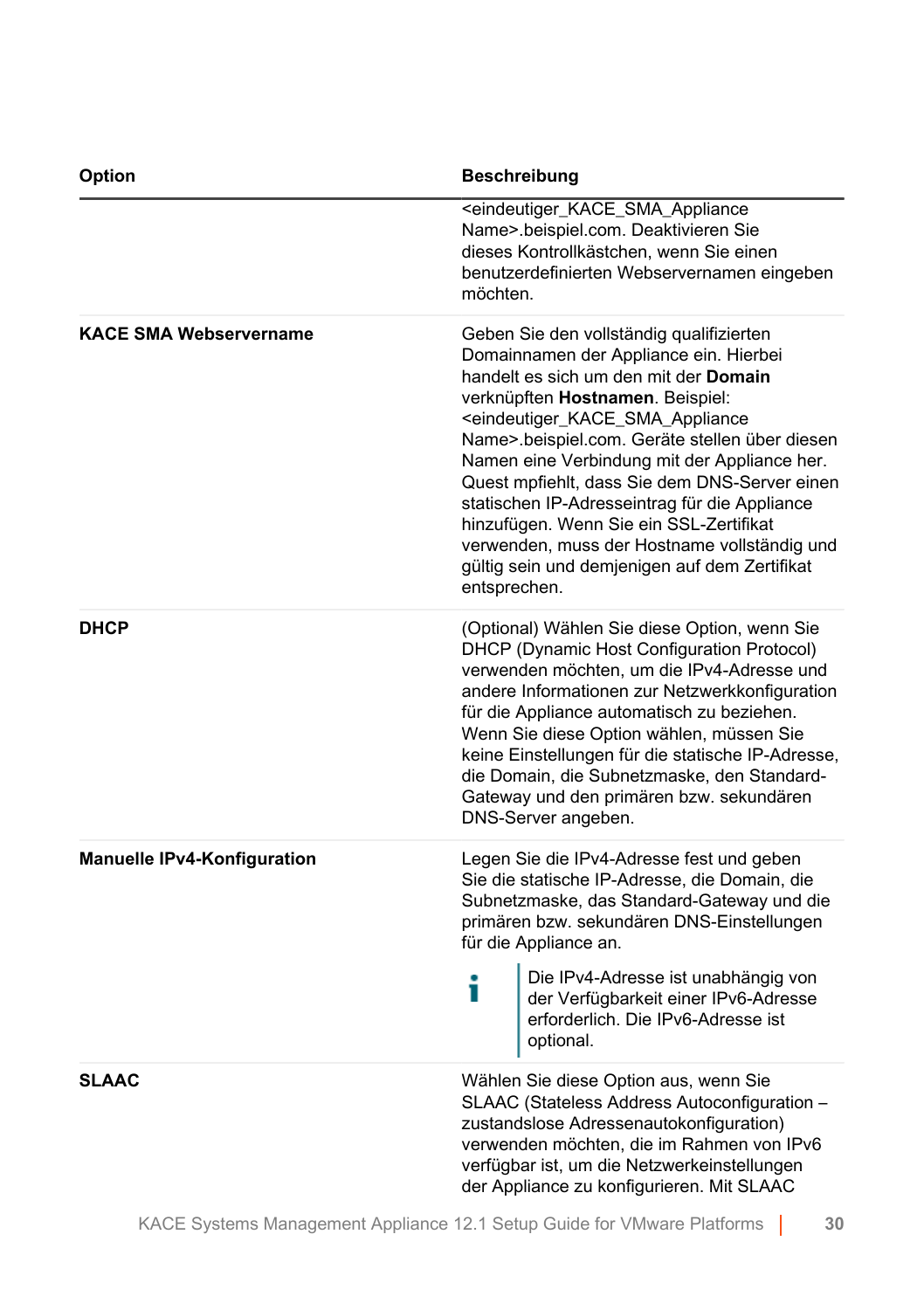| <b>Option</b>                      | <b>Beschreibung</b>                                                                                                                                                                                                                                                                                                                                                                                                                                                                                                                                                                                                                           |  |
|------------------------------------|-----------------------------------------------------------------------------------------------------------------------------------------------------------------------------------------------------------------------------------------------------------------------------------------------------------------------------------------------------------------------------------------------------------------------------------------------------------------------------------------------------------------------------------------------------------------------------------------------------------------------------------------------|--|
|                                    | können Geräte ihre eigenen IPv6-Adressen<br>basierend auf dem Präfix auswählen, das von<br>der verbundenen Schnittstelle mitgeteilt wird.                                                                                                                                                                                                                                                                                                                                                                                                                                                                                                     |  |
| <b>Manuelle IPv6-Konfiguration</b> | Wählen Sie diese Option, wenn Sie die IPv6-<br>Adresse manuell angeben möchten. Wenn Sie<br>diese Option auswählen, müssen Sie IPv6-<br>Adresse, Präfixlänge und Standard-Gateway für<br>die Appliance angeben.                                                                                                                                                                                                                                                                                                                                                                                                                               |  |
|                                    | Die IPv6-Adresse ist optional. Die<br>i<br>IPv4-Adresse ist unabhängig von der<br>Verfügbarkeit einer IPv6-Adresse<br>erforderlich.                                                                                                                                                                                                                                                                                                                                                                                                                                                                                                           |  |
| Deaktivieren Sie IPv6.             | Wählen Sie diese Option, wenn Sie die IPv6-<br>Adresse für die Appliance deaktivieren möchten.<br>Dies ist die Standardeinstellung.                                                                                                                                                                                                                                                                                                                                                                                                                                                                                                           |  |
| <b>SMTP-Server</b>                 | (Optional) Geben Sie den Hostnamen oder<br>die IP-Adresse eines externen SMTP-Servers<br>an, beispielsweise smtp.gmail.com. Externe<br>SMTP-Server müssen die anonyme (nicht<br>authentifizierte) Übermittlung ausgehender<br>E-Mails unterstützen. Vergewissern Sie<br>sich, dass es Ihre Netzwerkrichtlinien der<br>Appliance gestatten, den SMTP-Server direkt zu<br>kontaktieren. Der E-Mail-Server muss zudem für<br>die Weiterleitung von E-Mails von der Appliance<br>ohne Authentifizierung konfiguriert sein. Wenn<br>Sie keine SMTP-Serverinformationen angeben,<br>sendet die KACE SMA E-Mails über ihren<br>internen SMTP-Server. |  |
| <b>SSH aktiviert</b>               | (Optional) Wählen Sie diese Option,<br>um den sicheren Zugriff (SSH) auf die<br>Administratorkonsole der Appliance zu<br>aktivieren. Quest empfiehlt, SSH während<br>der Ersteinrichtung zu aktivieren. Wenn<br>die Einrichtung abgeschlossen ist, können<br>Sie diese Einstellung bei Bedarf über die<br>Administratorkonsole ändern.                                                                                                                                                                                                                                                                                                        |  |
| Proxy                              | (Optional) Geben Sie die Informationen des<br>Proxy-Servers ein.                                                                                                                                                                                                                                                                                                                                                                                                                                                                                                                                                                              |  |
|                                    | Die Appliance unterstützt Proxy-<br>T<br>Server mit bereichsbasierter<br>Standardauthentifizierung, für die                                                                                                                                                                                                                                                                                                                                                                                                                                                                                                                                   |  |

KACE Systems Management Appliance 12.1 Setup Guide for VMware Platforms **31**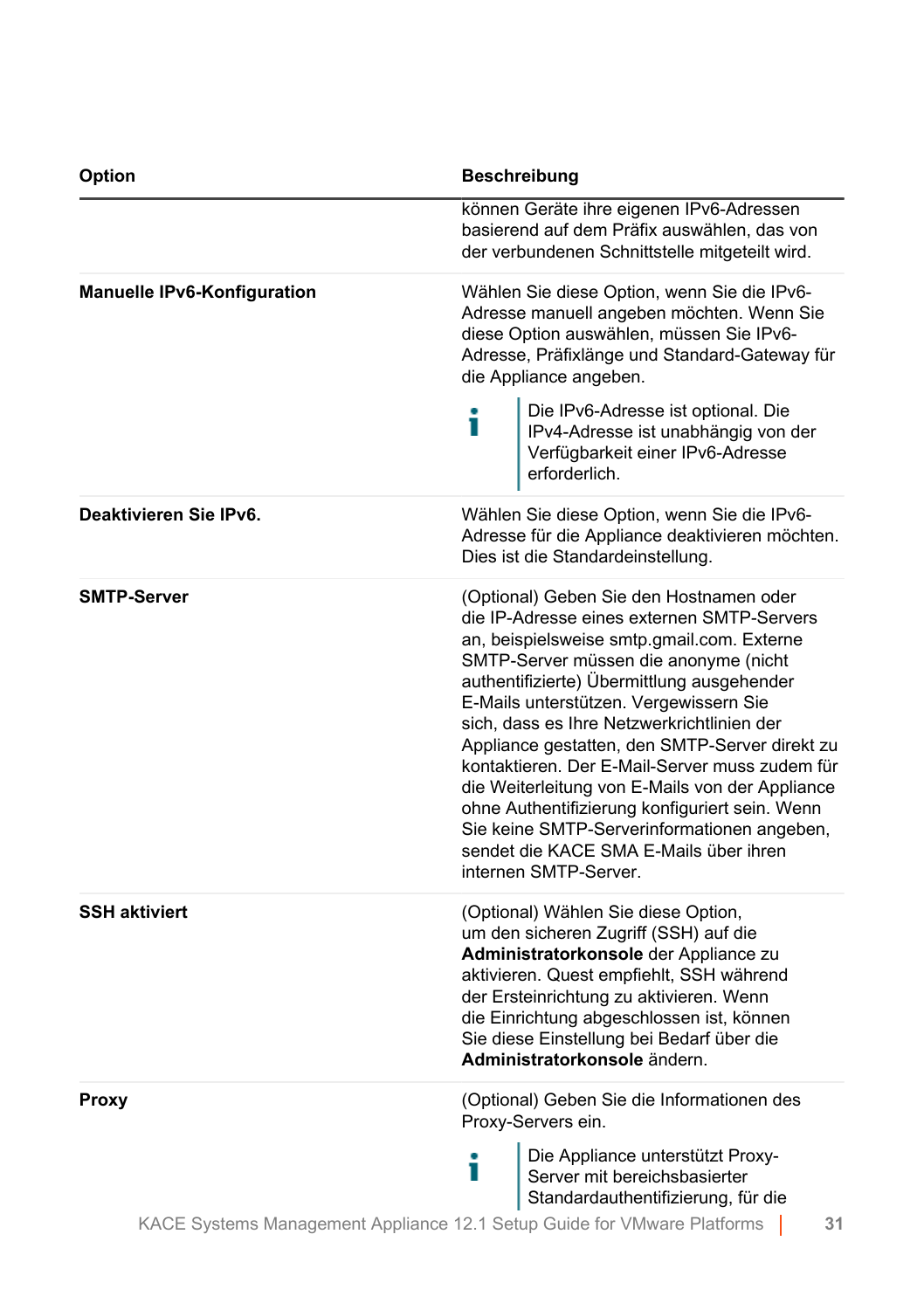#### **Option Beschreibung**

Benutzernamen und Kennwörter erforderlich sind. Verwendet Ihr Proxy-Server eine andere Authentifizierungsmethode, fügen Sie die IP-Adresse der Appliance zur Ausnahmeliste des Servers hinzu.

5. Verschieben Sie den Cursor mithilfe der Nach-unten-Taste auf Speichern und drücken Sie dann die **Eingabetaste**.

Die Appliance wird neu gestartet.

6. Öffnen Sie auf einem beliebigen mit Ihrem LAN verbundenen Computer einen Browser und rufen die Administratorkonsole-URL der Appliance auf. Zum Beispiel http:// <eindeutiger\_KACE\_SMA\_Appliance\_Name>.local/admin.

Die Seite Softwareübertragungsvereinbarung wird angezeigt.

7. Stimmen Sie der Vereinbarung zu.

Der Assistent für die Ersteinrichtung wird angezeigt.

- 8. Stellen Sie sicher, dass Sie über die erforderlichen Informationen für die Konfiguration der Appliance verfügen und klicken Sie dann auf **Weiter**.
- 9. Überprüfen Sie die Informationen auf der Seite Diagnosekonsole für Zweifaktor-Authentifizierung, erfassen Sie den geheimen Schlüssel und die Offline-Tokens und bewahren Sie sie gemäß den Anweisungen an einem sicheren Ort auf.
- 10. Geben Sie auf der Seite Lizenzierungs- und Administratoreinstellungen folgende Informationen an:

| <b>Option</b>                            | <b>Beschreibung</b>                                                                                                                                                                                                                                                         |  |  |
|------------------------------------------|-----------------------------------------------------------------------------------------------------------------------------------------------------------------------------------------------------------------------------------------------------------------------------|--|--|
| Lizenzschlüssel                          | Der Lizenzschlüssel, den Sie in der<br>Begrüßungs-E-Mail von Quest erhalten<br>haben. Wenn Sie keinen Lizenzschlüssel<br>besitzen, wenden Sie sich an den<br>Quest Softwaresupport unter https://<br>support.quest.com/contact-support.                                     |  |  |
| Name der Firma                           | Der Name Ihrer Firma oder Gruppe.                                                                                                                                                                                                                                           |  |  |
| <b>E-Mail-Adresse des Administrators</b> | Die E-Mail-Adresse, an die Sie Kommunikation<br>von Quest erhalten möchten.                                                                                                                                                                                                 |  |  |
| Kennwort                                 | Das Kennwort für das Standardkonto admin.<br>Mit diesem Konto melden Sie sich bei der<br>Administratorkonsole der Appliance an. Das<br>Standardkonto admin ist zu diesem Zeitpunkt<br>das einzige Konto der Appliance. Wenn Sie<br>das Kennwort für dieses Konto vergessen, |  |  |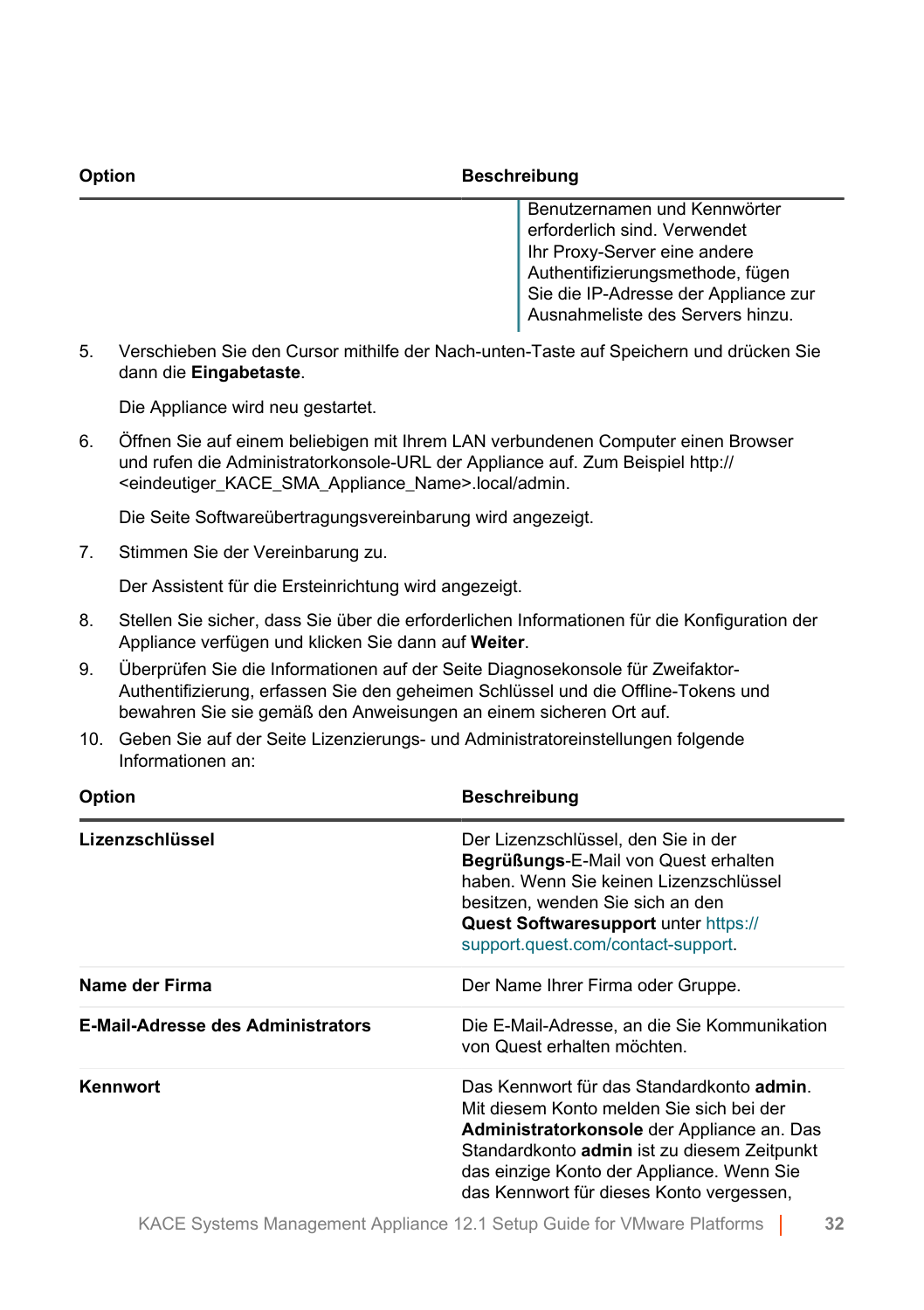| Option                       | <b>Beschreibung</b>                                                                                                                                                                                                                                                                                                                                                                                                                                                                                                                                              |  |
|------------------------------|------------------------------------------------------------------------------------------------------------------------------------------------------------------------------------------------------------------------------------------------------------------------------------------------------------------------------------------------------------------------------------------------------------------------------------------------------------------------------------------------------------------------------------------------------------------|--|
|                              | muss das System möglicherweise auf die<br>Werkseinstellungen zurückgesetzt werden, was<br>einen Datenverlust zur Folge haben kann.                                                                                                                                                                                                                                                                                                                                                                                                                               |  |
|                              | Wenn Sie über mehrere KACE SMA<br>i<br>oder KACE SDA (Systembereitstellung)<br>Appliances verfügen, empfiehlt<br>Quest, für alle Appliances dasselbe<br>Kennwort für das admin-Konto zu<br>verwenden. Dadurch können Sie<br>die Appliances später verknüpfen.<br>Weitere Informationen hierzu finden<br>Sie im Administratorhandbuch<br>der Appliance: Zugriff auf das<br>Administratorhandbuch und die<br>Onlinehilfe.                                                                                                                                          |  |
| Zweifaktor-Authentifizierung | Wenn Sie mehr Sicherheit für die Benutzer<br>bereitstellen möchten, die sich bei der Appliance<br>anmelden, setzen Sie diese Option auf<br>Aktiviert. Diese Funktion fügt einen zusätzlichen<br>Schritt beim Anmeldevorgang hinzu. Sie<br>vertraut auf die Google Authenticator-App,<br>um Verifizierungscodes zu generieren. Die<br>App generiert in regelmäßigen Abständen<br>einen neuen sechsstelligen Code. Wenn diese<br>Option aktiviert ist, werden die Endbenutzer bei<br>jeder Anmeldung aufgefordert, den aktuellen<br>Verifizierungscode einzugeben. |  |
|                              | Wenn Sie diese Funktion aktivieren,<br>i<br>stellen Sie sicher, dass die Uhr des<br>KACE SMA-Servers und diejenige des<br>Geräts, auf dem Google Authenticator<br>ausgeführt wird, korrekt sind. Der<br>Google Authenticator verlässt sich<br>auf die aktuelle Zeit, um das Token<br>zu erstellen. Wenn die Zeit auf dem<br>Server nicht mit der auf den Geräten<br>synchronisiert ist, auf denen Google<br>Authenticator ausgeführt wird, kann die<br>Validierung von Tokens fehlschlagen,<br>was zur Sperrung von Konten führen<br>kann.                       |  |

11. Befolgen Sie die Bildschirmanweisungen, um die Ersteinrichtung abzuschließen.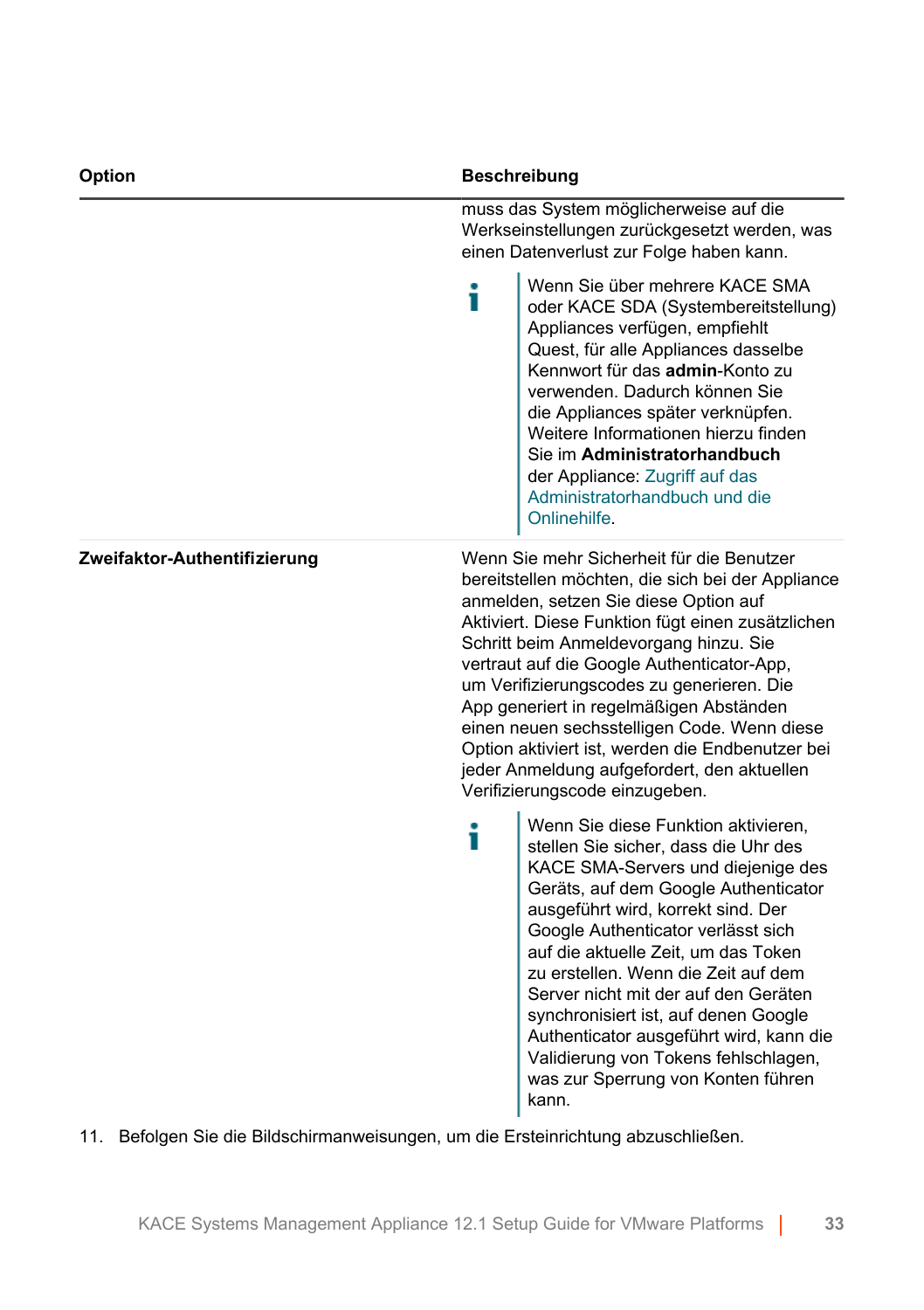Sobald die Ersteinrichtung abgeschlossen ist, wird die Appliance neu gestartet und die **Administratorkonsole**-Anmeldeseite wird angezeigt.



Wenn Sie die IP-Adresse der Appliance ändern, wechseln Sie zu der neuen IP-Adresse, um die Anmeldeseite aufzurufen.

12. Melden Sie sich bei der Administratorkonsole an und verwenden Sie dazu die Anmelde-ID admin und das Kennwort, das Sie bei der Ersteinrichtung festgelegt haben.

Wenn die Zweifaktor-Authentifizierung auf der Seite Lizenzierungs- und Administratoreinstellungen im Assistenten für die Ersteinrichtung aktiviert wurde, wird die Seite Zweifaktor-Authentifizierung konfigurieren angezeigt.

13. **Nur Zweifaktor-Authentifizierung**. Befolgen Sie die Anweisungen auf der Seite Zweifaktor-Authentifizierung konfigurieren, um einen Google Authenticator-Verifizierungscode mit Ihrem Smartphone zu erstellen. Geben Sie in das Feld Verifizierungscode den Google Authenticator-Code ein und klicken Sie auf **Konfiguration fertig stellen**. Bei jeder nachfolgenden Anmeldung wird ein neuer Verifizierungscode benötigt.

Um diesen Schritt zu überspringen, klicken Sie auf **Weiter**. Sie können diesen Schritt nur innerhalb eines zuvor konfigurierten Übergangszeitfensters überspringen. Weitere Informationen finden Sie im Administratorhandbuch:

Die **Administratorkonsole** wird angezeigt und die Appliance kann verwendet werden.

#### <span id="page-33-0"></span>**Zugriff auf das Administratorhandbuch und die Onlinehilfe**

Um Hilfe zur Verwendung der **Administratorkonsole** zu erhalten, klicken Sie auf den Hilfelink in der oberen rechten Ecke der Oberfläche, um die kontextbezogene Hilfe aufzurufen. Klicken Sie auf die Links in den Themen der kontextbezogenen Hilfe, um auf das Haupthilfesystem zuzugreifen.

| $\bigcap$<br>KACE Systemverwaltungs-Appliance |  |                                                  | admin (Standard) v<br>Sitzungs-Timeout: 00:59:51 + 28.07.2017 16:56:54 |
|-----------------------------------------------|--|--------------------------------------------------|------------------------------------------------------------------------|
|                                               |  | < <sup>2</sup> Startseite > Dashboard            |                                                                        |
| h Startseite<br>Dashboard<br>Dashboard        |  |                                                  | $\mathbf{C}^{\prime}$<br>Details anzeigen<br>Anpassen                  |
| Label-Verwaltung<br>Suchen                    |  | Am häufigsten aufgerufene Knowledge Base-Artikel | Letzte Nachrichtenartikel                                              |

#### <span id="page-33-1"></span>**Zeitplanung für Schulungen**

Um Sie bei der Verwendung der Appliance zu unterstützen, bietet Quest ein Schulungsprogramm mit dem Titel "QuickStart" an. Dieses Programm bietet Remote-Unterstützung, sodass Ihre Lösung schnell einsatzbereit gemacht werden kann, um die Bereitstellung, Verwaltung, Sicherung und Wartung Ihrer mit dem Netzwerk verbundenen Geräte zu beschleunigen.

Um mehr über dieses Programm zu erfahren, rufen Sie einen der folgenden Links auf: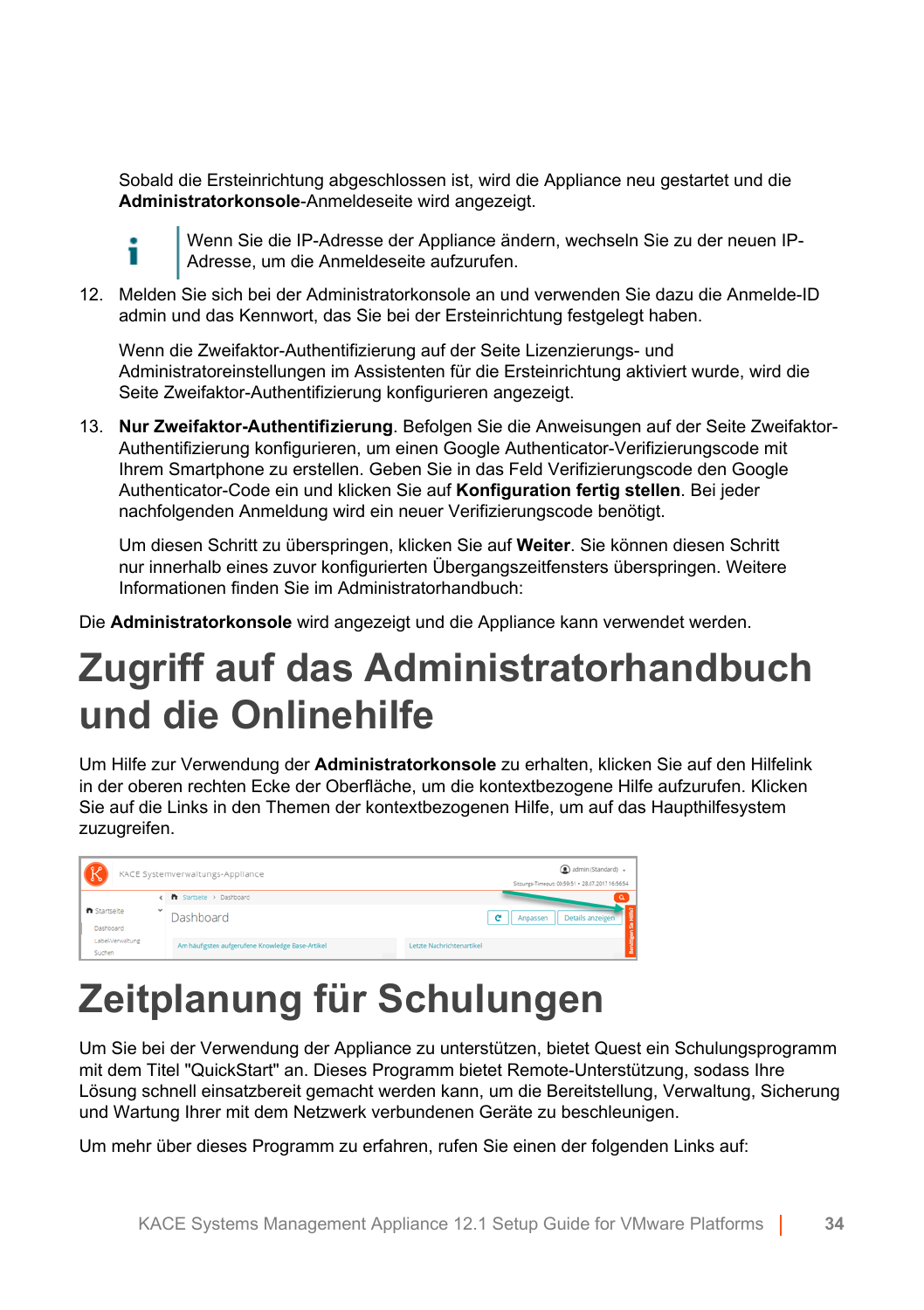- **KACE Systemverwaltungs-Appliance**: [https://support.quest.com/kace-systems](https://support.quest.com/kace-systems-management-appliance/professional-services/332)[management-appliance/professional-services/332](https://support.quest.com/kace-systems-management-appliance/professional-services/332)
- **KACE Asset-Management-Appliance**: [https://support.quest.com/kace-asset-management](https://support.quest.com/kace-asset-management-appliance/professional-services/331)[appliance/professional-services/331](https://support.quest.com/kace-asset-management-appliance/professional-services/331)

Senden Sie für die Registrierung eine Anfrage an:

- **KACE Systemverwaltungs-Appliance**:<https://www.quest.com/register/113381>
- **KACE Asset-Management-Appliance**:<https://www.quest.com/register/113379>

### <span id="page-34-0"></span>**Über uns**

Quest entwickelt Softwarelösungen, die sich die Vorteile neuer Technologien bei einer immer komplexer werdenden IT-Infrastruktur zu Nutze machen. Von der Datenbank- und Systemverwaltung über Active Directory- und Office 365-Verwaltung bis hin zur Erhöhung der Widerstandskraft gegen Cyberrisiken unterstützt Quest Kunden bereits jetzt bei der Bewältigung ihrer nächsten IT-Herausforderung. Weltweit verlassen sich mehr als 130.000 Unternehmen und 95 % der Fortune 500-Unternehmen auf Quest, um proaktive Verwaltung und Überwachung für die nächste Unternehmensinitiative bereitzustellen, die nächste Lösung für komplexe Microsoft-Herausforderungen zu finden, und der nächsten Bedrohung immer einen Schritt voraus zu sein. Quest Software. Wo die Zukunft auf die Gegenwart trifft. Weitere Informationen hierzu finden Sie unter [www.quest.com.](https://www.quest.com/company/contact-us.aspx)

#### <span id="page-34-1"></span>**Ressourcen für den technischen Support**

Der technische Support steht Quest Kunden mit gültigem Servicevertrag sowie Kunden mit Testversionen zur Verfügung. Auf das Quest Support Portal können Sie unter [https://](https://support.quest.com/) [support.quest.com/de-de/](https://support.quest.com/) zugreifen.

Im Support-Portal finden Sie Tools zur Selbsthilfe, mit denen Probleme rund um die Uhr schnell und selbständig gelöst werden können. Das Support-Portal bietet folgende Möglichkeiten:

- Einreichen und Verwalten einer Serviceanfrage
- Anzeigen von Knowledge Base-Artikeln
- Registrieren für Produktbenachrichtigungen
- Herunterladen von Software und technischer Dokumentation
- Anzeigen von Anleitungsvideos
- Teilnehmen an Community-Diskussionen
- Online Chatten mit Supporttechnikern
- Anzeigen von Services, die Sie bei Ihrem Produkt unterstützen können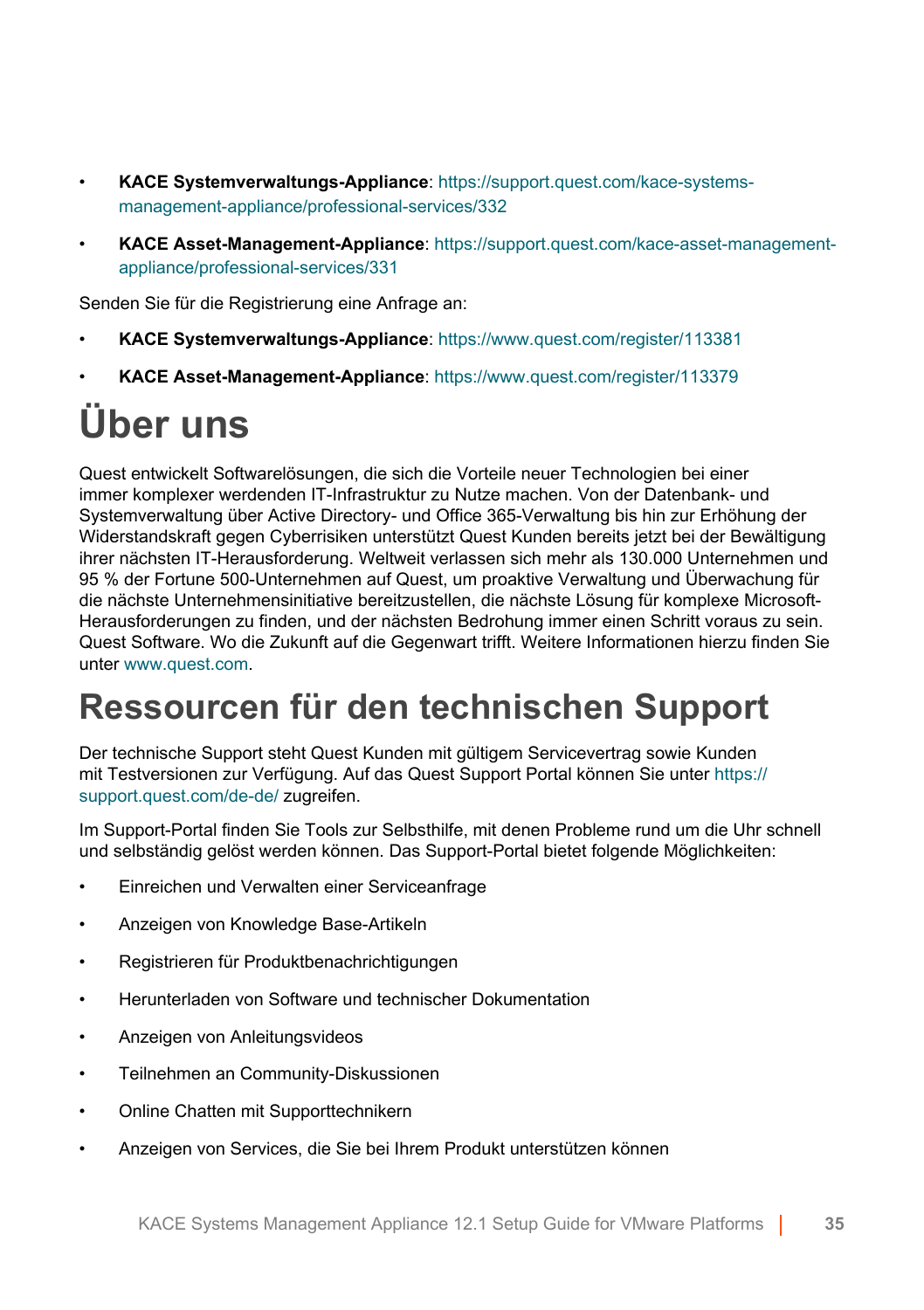**アプライアンスのセットアップ**

<span id="page-35-0"></span>**このガイドでは、仮想 KACE システム管理アプライアンス(SMA)を VMware® ESX® または VMware ESXi™ ホストシステムにセットアップする方法について説明します。仮想 KACE SMA では専用のハードウェアを必要としません。**

追加マニュアルについては、[https://support.quest.com/kace-systems-management-appliance/](https://support.quest.com/kace-systems-management-appliance/technical-documents) [technical-documents](https://support.quest.com/kace-systems-management-appliance/technical-documents) に進みます。

#### <span id="page-35-1"></span>**はじめに**

アプライアンスを設定する前に、いくつかの作業を行っていただく必要があります。

- 1. 仮想KACE SMAをQuestの営業担当から購入します([https://www.quest.com/company/](https://www.quest.com/company/contact-us.aspx) [contact-us.aspx](https://www.quest.com/company/contact-us.aspx))。
- 2. DHCP サーバーを使用して IP アドレスをアプライアンスに自動的に割り当てるか、アプラ イアンスの静的 IP アドレスを取得するかを決定します。
- 3. アプライアンスの静的 IP アドレスを取得する場合は、社内の DNS(ドメインネームシステ ム)サーバーの A レコードに、アプライアンスのホスト名を入力します。「A」レコードは 「MX」レコードのホスト名を定義します。これにより、ユーザーはサービスデスクにEメー ルチケットを送信できるようになります。アプライアンスのホスト名は、デフォルトでは 「k1000」ですが、初期セットアップ中にこの名前をより固有な値に変更することをお勧め します。
	- アプライアンス名を変更しないままにしておくと、追加のKACE SMAアプライア Ť ンスが導入されたときに問題が発生することがあります。同じネットワークに属す る同一の名前を持つ複数のKACE SMAアプライアンスは、同じIPアドレスを持ちま す。このため、これらのアプライアンスに関する問題が発生することがあります。
- 4. スプリットDNSを使用するかどうか決定します。スプリット DNS は、リバースプロキシを 使用してアプライアンスをインターネットに接続する場合や、アプライアンスを境界ネット ワークやスクリーンサブネットに配置する場合に便利です。DMZでは、LAN(ローカルエリ アネットワーク)に新たなセキュリティレイヤが追加されます。

#### <span id="page-35-2"></span>**VMware ESXまたはVMware ESXiサーバ への仮想KACE SMAのインストール**

VMware vSphere®クライアントまたはvSphere Webクライアントがインストールされているホス トシステムに、仮想KACE SMAをインストールすることができます。

仮想KACE SMAをインストールする前に、VMware vSphereクライアントまたはvSphere Webク ライアントをホストシステムにインストールする必要があります。WANを介してのインポートは 使用できないため、指定されたホストと同じネットワーク上のコンピューターでvSphereクライ アントを実行します。

1. 仮想KACE SMAをダウンロードするには[、https://support.quest.com/kace-systems](https://support.quest.com/kace-systems-management-appliance/download-new-releases)[management-appliance/download-new-releases](https://support.quest.com/kace-systems-management-appliance/download-new-releases)にアクセスします。ログイン資格情報の入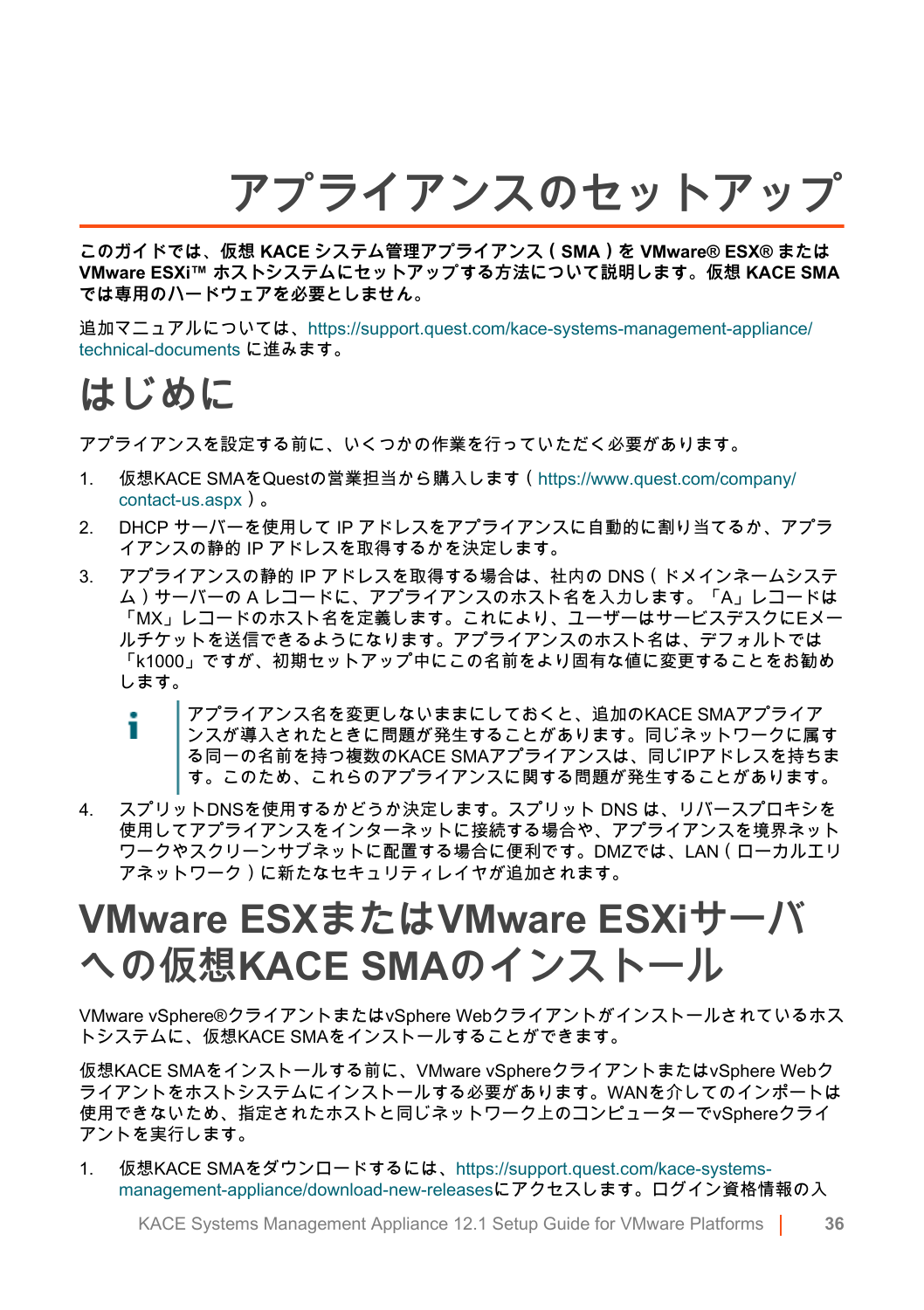手方法については、Quest Software サポート[\(https://support.quest.com/contact-support](https://support.quest.com/contact-support)) までお問い合わせください。

- 2. 仮想アプライアンス セクションから、OVF(Open Virtualization Format)圧縮ファイルを vSphere クライアントシステムにダウンロードします。
- 3. ファイルを解凍します。
- 4. vSphere クライアントプログラムを起動し、**ファイル** > **OVF テンプレートの展開** の順にク リックします。
- 5. ファイルの解凍先フォルダを参照し、OVFファイルを選択します。

インストールウィザードが起動し、インストールに関する選択肢が表示されます。

- 6. 実装に必要なコンポーネント(データセンター、データストアなど)を選択します。
- 7. **終了** をクリックします。
- 8. アプライアンスの設定を確認します。ネットワークが有効かどうかを確認し、その他の必要 な設定についても確認します。

#### <span id="page-36-0"></span>**アプライアンスの電源投入と管理者コン ソールへのログイン**

最初にアプライアンスの電源をオンにするとき、LAN 上の任意のコンピュータから KACE SMA **管理者コンソール**にログインできます。ただし、アプライアンスにIPアドレスを割り当てるため の DHCP サーバーが必要です。それによって、セットアップウィザードを使用して、初期ネット ワーク設定を構成できます。

DHCPサーバーがない場合は、**コマンドラインコンソール**を使用して、初期ネットワーク設定を 構成できます。詳細については、「[手動による初期ネットワーク設定の構成\(オプション\)](#page-38-0)」を 参照してください。

- 使用しているブラウザの設定に基づいて、初回ログイン時に**管理者コンソール**に表示さ Ť れる日付と時刻情報に使用されるロケール形式が決定されます。言語設定の変更の詳細 については、アプライアンスの『**Administrator Guide**』(管理者ガイド)を参照してく ださい:[管理者ガイドおよびオンラインヘルプへのアクセス](#page-43-0).
- 1. 仮想マシンの電源をオンにして、アプライアンスを起動します。起動まで5~10分かかりま す。

**コマンドラインコンソール**のログイン画面が表示され、アプライアンスのDHCPネットワー ク設定を示します。

2. LANに接続されている任意のコンピューター上でブラウザを開き、コマンドラインコンソー ルのログイン画面に表示されているURLにアクセスします。例:http://<一意のKACE\_SMA アプライアンス名>.local/admin。

ソフトウェア取引契約書 ページが表示されます。

3. 契約書に同意します。

初期セットアップ ウィザードが表示されます。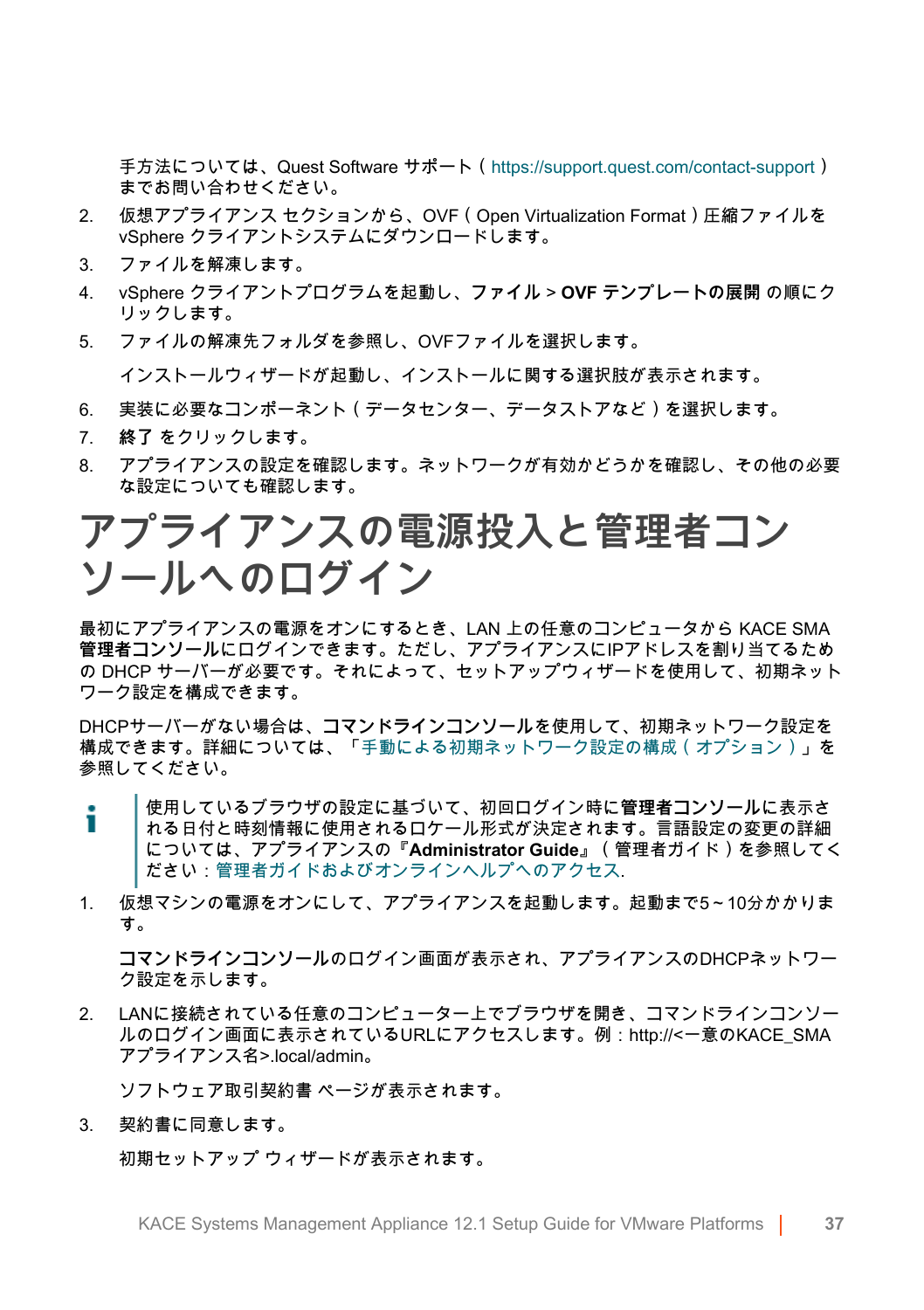- 4. アプライアンスの設定に必要な情報がすべてそろっていることを確認したら、**次へ** をク リックします。
- 5. 指示に従って、表示される 診断コンソールの 2 要素認証 ページの情報を確認し、シーク レットキーとオフライントークンを安全な場所に記録します。
- 6. ライセンスと管理者の設定 ページで、以下の情報を入力します。

**オプション 説明**

| ライセンスキー | Questからの案内のEメールに記載されている<br>ライセンスキーです。ライセンスキーがない<br>場合は、Quest Software サポート (https://<br>support.quest.com/contact-support)にお問い合<br>わせください。                                                                                                                                                                                                                                                                                                                                                        |
|---------|---------------------------------------------------------------------------------------------------------------------------------------------------------------------------------------------------------------------------------------------------------------------------------------------------------------------------------------------------------------------------------------------------------------------------------------------------------------------------------------------------|
| 会社名     | 会社またはグループの名前です。                                                                                                                                                                                                                                                                                                                                                                                                                                                                                   |
| 管理者Eメール | Questからの連絡の宛先となるEメールアドレス<br>です。                                                                                                                                                                                                                                                                                                                                                                                                                                                                   |
| パスワード   | デフォルトの admin アカウントのパスワード<br>です。このアカウントは、アプライアンスの管<br>理者コンソールにログインするために使用しま<br>す。この時点でデフォルトの admin アカウン<br>トがアプライアンス上で唯一のアカウントに<br>なります。このアカウントのパスワードを忘れ<br>ると、システムを出荷時のデフォルト状態にリ<br>セットすることが必要になる場合があり、デー<br>タロスが発生します。<br>複数のKACE SMAまたはKACE<br>П<br>SDA (システム導入) アプライアンス<br>を使用する場合、Questでは、すべての<br>アプライアンスのadminアカウントに同<br>じパスワードを使用することをお勧め<br>します。これにより、後でアプライア<br>ンス同士をリンクすることが可能にな<br>ります。詳細については、アプライア<br>ンスの『Administrator Guide』 (管理<br>者ガイド)を参照してください:管理<br>者ガイドおよびオンラインへルプへの<br>アクセス. |
| 2要素認証   | アプライアンスにログインしているユーザーの<br>セキュリティをより強力にするには、この設定<br>を 有効 にします。この機能では、ログインプ<br>ロセスにステップが1つ追加されます。これ<br>は、Google Authenticator アプリケーションに<br>依存して検証コードを生成します。このアプリ                                                                                                                                                                                                                                                                                                                                     |

は、定期的に新しい 6 桁のコードを生成しま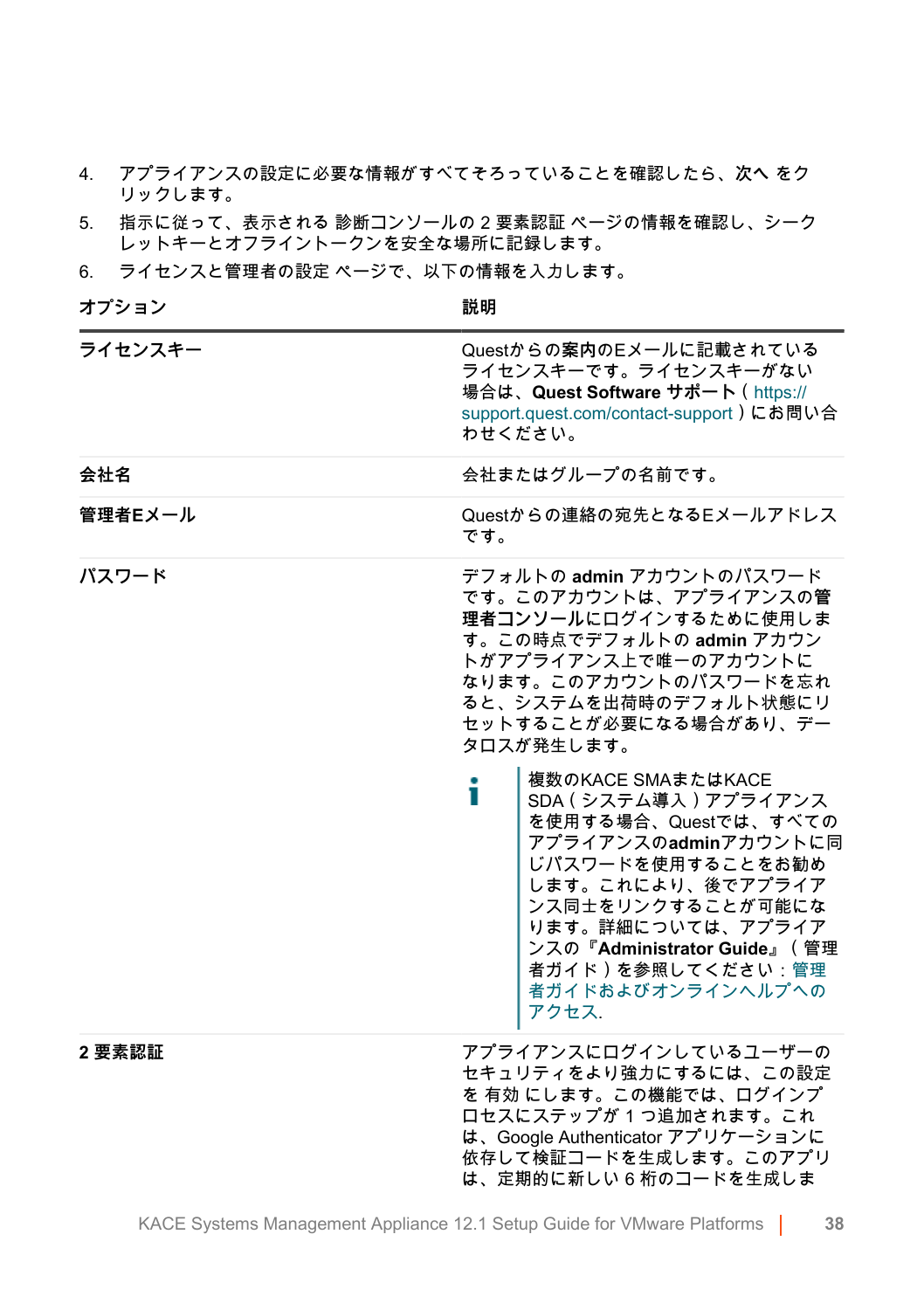す。有効にすると、エンドユーザーはログイン するたびに現在の検証コードを要求されます。

この機能を有効にする場合は、KACE i SMA サーバのクロック、および Google Authenticator を実行しているデバイ スが正確であることを確認してくだ さい。Google Authenticator は、現 在の時刻に依存してトークンを作成 します。サーバのクロックが Google Authenticator を実行しているデバイス のクロックと同期されていない場合、 トークンの検証が失敗し、アカウント のロックアウトが発生する可能性があ ります。

7. 画面の指示に従って、初期セットアップを完了します。

初期セットアップが完了すると、アプライアンスが再起動し、**管理者コンソール**のログイン ページが表示されます。

アプライアンスの IP アドレスを変更する場合は、新しいアドレスにアクセスし Т て、ログインページを表示します。

8. ログイン ID「admin」と、初期セットアップ中に選択したパスワードを使用して、管理者コ ンソールにログインします。

初期セットアップウィザードの ライセンスと管理者の設定 ページで 2 要素認証が有効に なっている場合は、2 要素認証の設定 ページが表示されます。

9. **2 要素認証のみ**。2 要素認証の設定 ページの指示に従い、スマートフォンを使用して Google Authenticator の検証コードを生成します。検証コード フィールドに、Google Authenticator のコードを入力し、**設定を完了** をクリックします。その後はログインのたび に新しい検証コードが要求されます。

この手順をスキップするには、**設定をスキップ** をクリックします。このステップは、設定 されている移行ウィンドウでのみバイパスできます。詳細については、『管理者ガイド』を 参照してください。

**管理者コンソール**が表示され、アプライアンスが使用可能になります。

### <span id="page-38-0"></span>**手動による初期ネットワーク設定の構成 (オプション)**

DHCPサーバーがないためアプライアンスの**コマンドラインコンソール**にログインできない場合 は、**管理者コンソール**を使用して、初期ネットワーク設定を手動で構成することができます。

1. 仮想マシンの電源をオンにして、アプライアンスを起動します。起動まで5~10分かかりま す。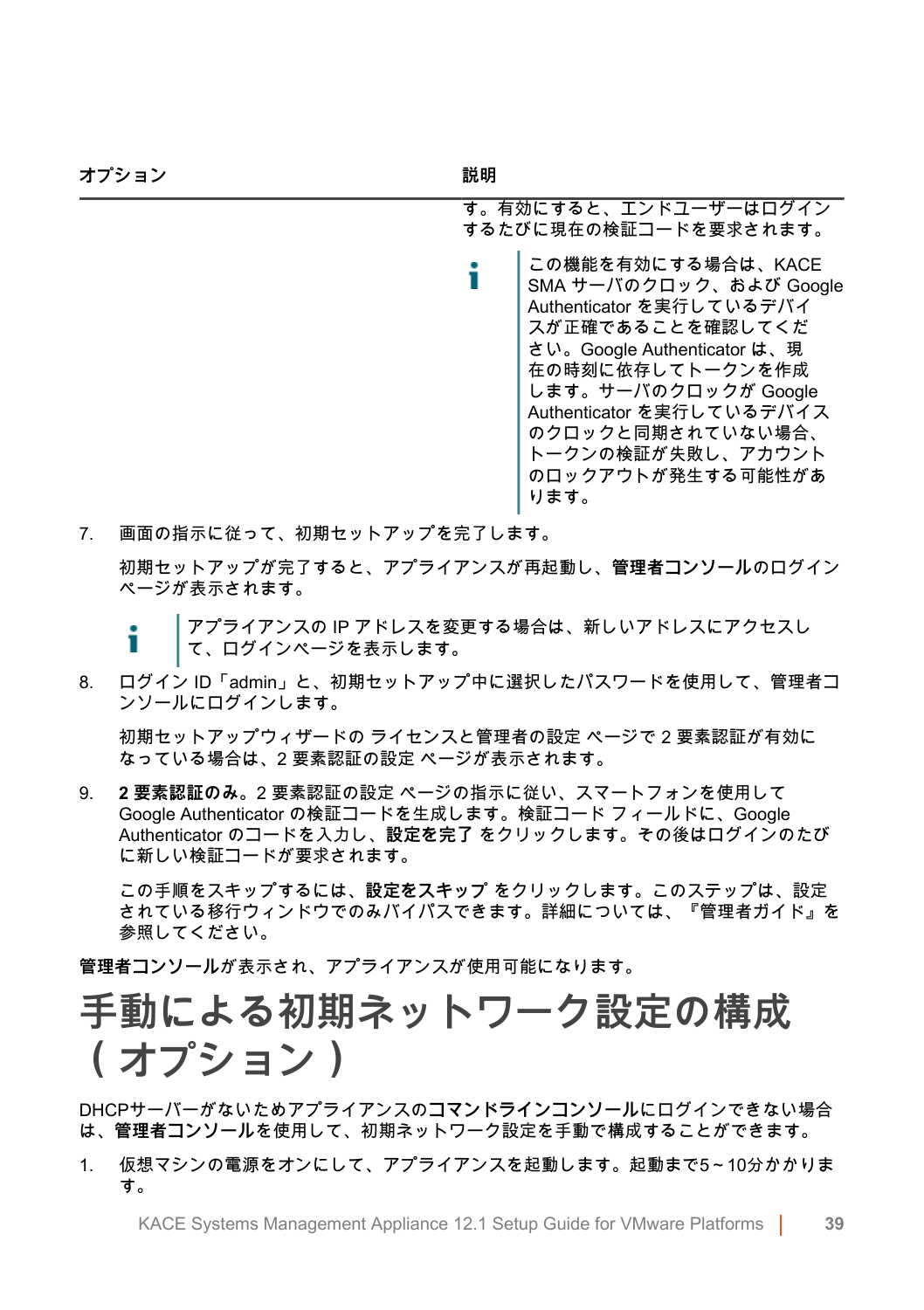**コマンドラインコンソール**のログイン画面が表示されます。

2. プロンプトで、次のように入力します。

ログイン:konfig

パスワード:konfig

- 3. コマンドラインコンソールで使用する言語を選択します。上矢印キーと下矢印キーを使用し てフィールド間を移動します。
- 4. 以下のネットワーク設定を構成します。フィールド内のオプションを選択するには、右矢印 キーと左矢印キーを使用します。フィールド間を移動するには、上矢印キーと下矢印キーを 使用します。

**オプション 説明**

| KACE SMA DNSホスト名 | アプライアンスのホスト名を入力します。デ<br>フォルトは「k1000」ですが、初期セットアップ<br>中にこの名前をより固有な値に変更することを<br>お勧めします。アプライアンス名を変更しない<br>ままにしておくと、追加のKACE SMAアプライ<br>アンスが導入されたときに問題が発生すること<br>があります。                                                                                        |
|------------------|----------------------------------------------------------------------------------------------------------------------------------------------------------------------------------------------------------------------------------------------------------|
|                  | 同じネットワークに属する同一の名前<br>i<br>を持つ複数のKACE SMAアプライアン<br>スは、同じIPアドレスを持ちます。この<br>ため、これらのアプライアンスに関す<br>る問題が発生することがあります。                                                                                                                                           |
| 自動的に生成されたサーバ名    | このチェックボックスをオンにすると、次の<br>フォーマットを使用して、KACE SMAウェブ<br>サーバ名をシステムで生成できます。ホスト<br>名. ドメイン。例:<一意のKACE_SMAアプライ<br>アンス名>.example.com。このチェックボック<br>スをオフにすると、カスタムのウェブサーバ名<br>を入力できます。                                                                                |
| KACE SMAウェブサーバ名  | アプライアンスの完全修飾ドメイン名を入<br>力します。完全修飾ドメイン名とは、ホスト<br>名とドメインを連結した値です。例:<一意の<br>KACE SMAアプライアンス名>.example.com。<br>デバイスは、この名前を使用してアプライアン<br>スに接続します。Questでは、DNSサーバに、<br>アプライアンスの静的IPアドレスのエントリを<br>追加することをお勧めします。SSL証明書を使<br>用する場合、証明書と同じ完全修飾ホスト名を<br>使用する必要があります。 |
| <b>DHCP</b>      | (オプション)このオプションは、DHCP (動<br>的ホスト構成プロトコル)を使用して、アプラ                                                                                                                                                                                                         |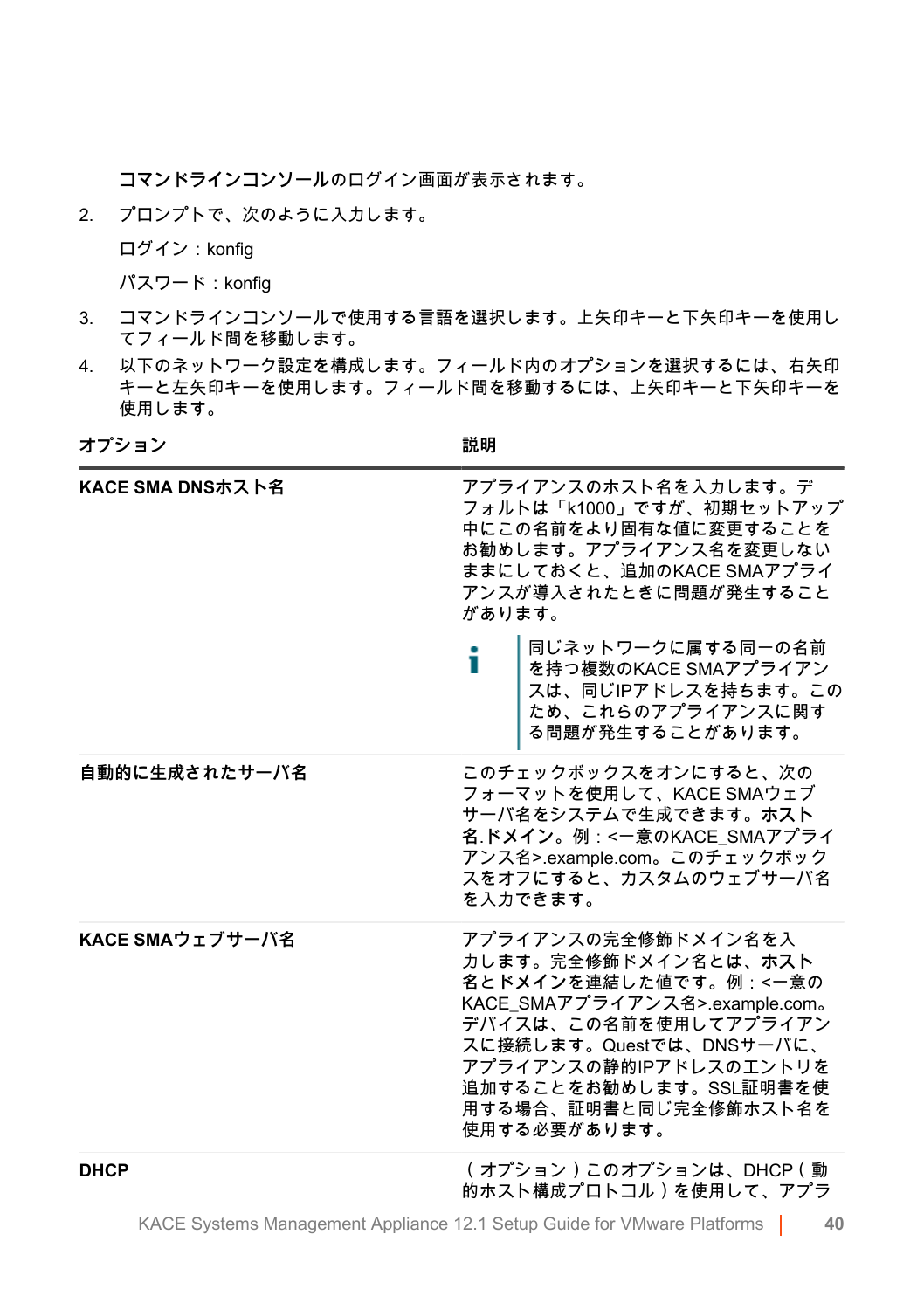| オプション        | 説明                                                                                                                                                                                                                                                                |
|--------------|-------------------------------------------------------------------------------------------------------------------------------------------------------------------------------------------------------------------------------------------------------------------|
|              | イアンスの IPv4 アドレスおよびその他のネッ<br>トワーク設定情報を自動的に取得するときに選<br>択します。このオプションを選択すると、静的<br>IP アドレス、ドメイン、サブネットマスク、デ<br>フォルトゲートウェイ、プライマリ DNS、およ<br>びセカンダリ DNS の設定を入力する必要がなく<br>なります。                                                                                             |
| 手動 IPv4 設定   | IPv4 アドレスを指定して、アプライアンスの静<br>的 IP アドレス、ドメイン、サブネットマスク、<br>デフォルトゲートウェイ、プライマリ DNS、ま<br>たはセカンダリ DNS 設定を入力します。<br>IPv4 アドレスは、IPv6 アドレスが使用<br>ĩ<br>可能であるかどうかに関わらず必要で<br>す。IPv6 アドレスはオプションです。                                                                             |
| <b>SLAAC</b> | アプライアンスのネットワーク設定を構成する<br>ために、IPv6 により提供される、SLAAC ( ス<br>テートレスアドレス自動設定)を使用する場合<br>は、このオプションを選択します。SLAAC で<br>は、デバイスは接続済みのインターフェイスか<br>ら通知されたプレフィックスに基づいて独自の<br>IPv6 アドレスを選択できます。                                                                                   |
| 手動 IPv6 設定   | IPv6 アドレスを手動で指定する場合は、このオ<br>プションを選択します。このオプションを選択<br>した場合は、アプライアンスの IPv6 アドレス、<br>プレフィックス長、デフォルトゲートウェイを<br>指定する必要があります。<br>IPv6 アドレスはオプションです。IPv4<br>Т<br>アドレスは、IPv6 アドレスが使用可能<br>.<br>であるかどうかに関わらず必要です。                                                          |
| IPv6 を無効にする  | アプライアンスの IPv6 アドレスを無効にする場<br>合は、このオプションを選択します。これはデ<br>フォルトの設定です。                                                                                                                                                                                                  |
| $SMTP H - N$ | (オプション)外部 SMTP サーバのホ<br>スト名または IP アドレスを指定します<br>(「smtp.gmail.com」など)。外部 SMTP サー<br>バでは、匿名(認証なし)のアウトバウンド<br>E メール転送を許可する必要があります。ネッ<br>トワークポリシーで、アプライアンスがSMTP<br>サーバに直接問い合わせられることを確認しま<br>す。また、メールサーバは、アプライアンスか<br>らのEメールのリレーを、認証なしで許可するよ<br>うに設定する必要があります。SMTPサーバ情 |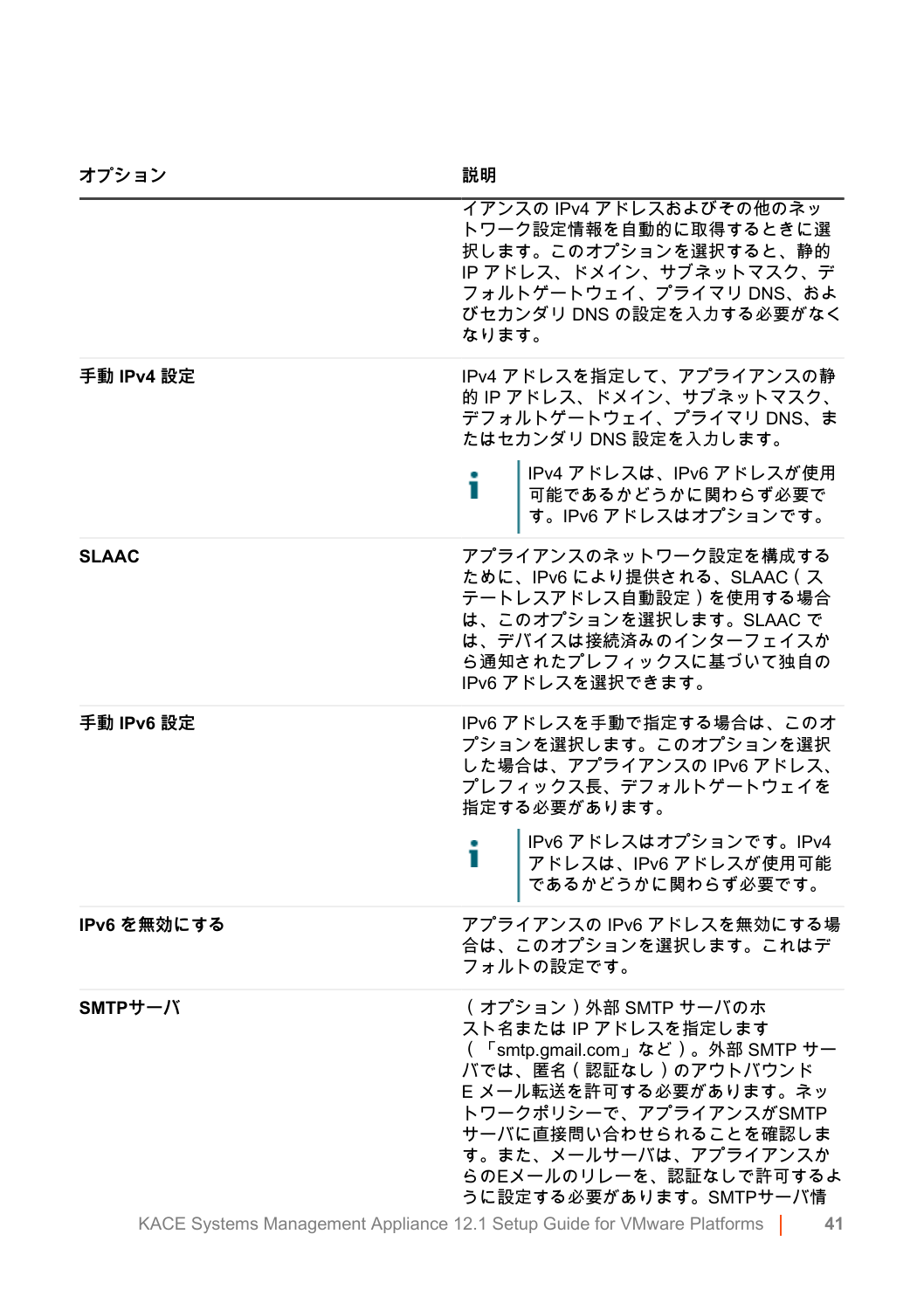| 説明                                                                                                                                                                                            |
|-----------------------------------------------------------------------------------------------------------------------------------------------------------------------------------------------|
| 報を入力しなかった場合、KACE SMAは使用す<br>る社内のSMTPサーバにEメールを送信します。                                                                                                                                           |
| (オプション)このオプションを選択する<br>と、アプライアンスの管理者コンソールへの<br>SSH (セキュア)アクセスが有効になりま<br>す。Questでは、アプリケーションの初期セット<br>アップ中に、SSHを有効にすることをお勧めし<br>ます。セットアップが完了したら、管理者コン<br>ソールで必要に応じて設定を変更できます。                   |
| (オプション)プロキシサーバーの情報を入力<br>します。<br>アプライアンスでは、ユーザー名とパ<br>スワードを要求する、基本的なレルム<br>ベースの認証を使用したプロキシサー<br>バーをサポートしています。プロキシ<br>サーバーが他の種類の認証を使用する<br>場合は、プロキシサーバーの例外リス<br>トにアプライアンスのIPアドレスを追加<br>してください。 |
|                                                                                                                                                                                               |

5. 下矢印キーを使用してカーソルを 保存 に移動し、**Enter**キーまたは**Return**キーを押しま す。

アプライアンスが再起動します。

6. LANに接続されている任意のコンピューター上でブラウザを開き、アプライアンスの管理 者コンソールのURLにアクセスします。例:http://<一意のKACE\_SMAアプライアンス名 >.local/admin。

ソフトウェア取引契約書 ページが表示されます。

7. 契約書に同意します。

初期セットアップ ウィザードが表示されます。

- 8. アプライアンスの設定に必要な情報がすべてそろっていることを確認したら、**次へ** をク リックします。
- 9. 指示に従って、表示される 診断コンソールの 2 要素認証 ページの情報を確認し、シーク レットキーとオフライントークンを安全な場所に記録します。
- 10. ライセンスと管理者の設定 ページで、以下の情報を入力します。

**オプション 説明**

**ライセンスキー** Questからの**案内**のEメールに記載されている ライセンスキーです。ライセンスキーがない 場合は、**Quest Software サポート**([https://](https://support.quest.com/contact-support)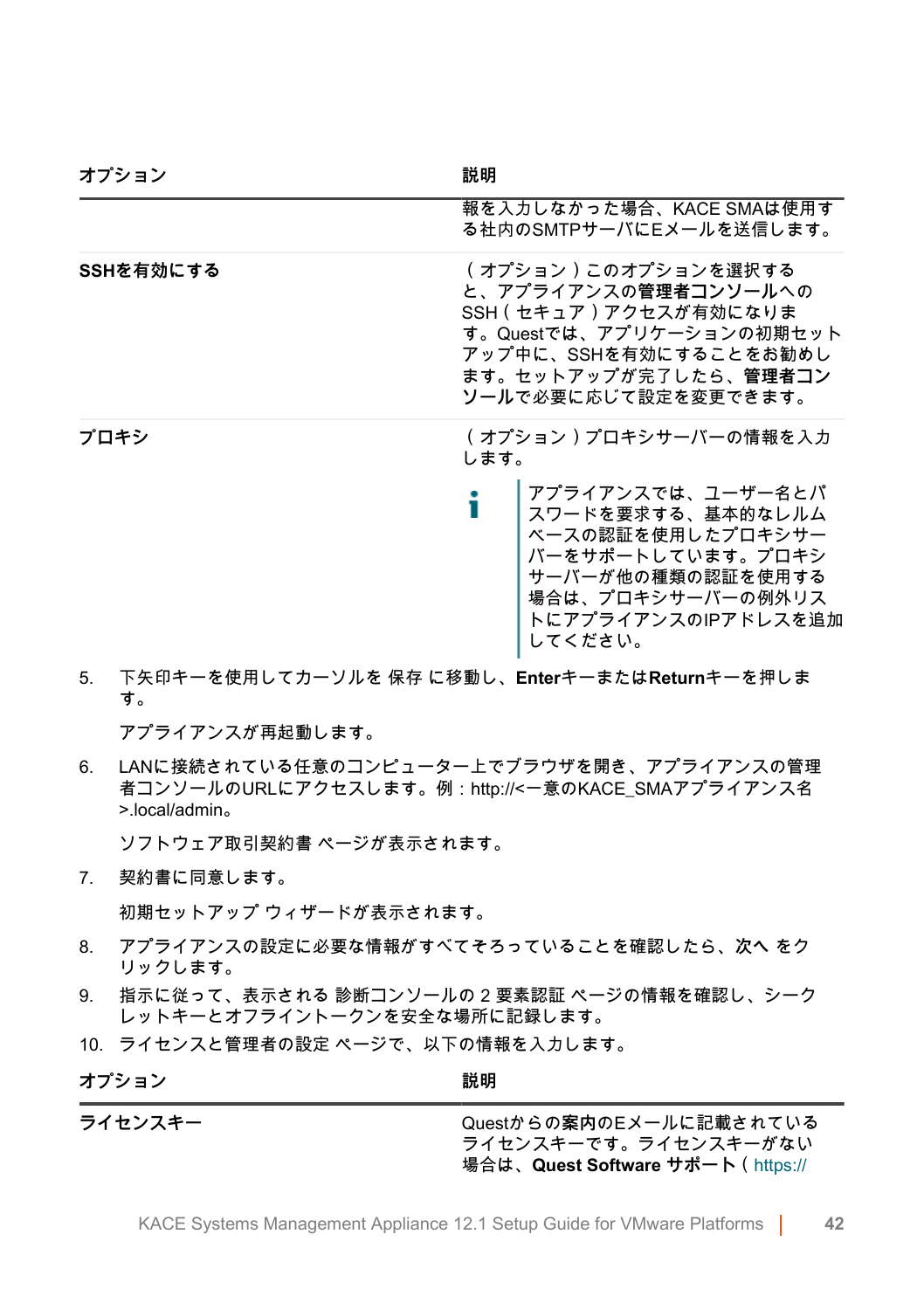| オフション   | 說明                                                                                                                                                                                                                                                                     |
|---------|------------------------------------------------------------------------------------------------------------------------------------------------------------------------------------------------------------------------------------------------------------------------|
|         | support.quest.com/contact-support)にお問い合<br>わせください。                                                                                                                                                                                                                     |
| 会社名     | 会社またはグループの名前です。                                                                                                                                                                                                                                                        |
| 管理者Eメール | Questからの連絡の宛先となるEメールアドレス<br>です。                                                                                                                                                                                                                                        |
| パスワード   | デフォルトの admin アカウントのパスワード<br>です。このアカウントは、アプライアンスの管<br>理者コンソールにログインするために使用しま<br>す。この時点でデフォルトの admin アカウン<br>トがアプライアンス上で唯一のアカウントに<br>なります。このアカウントのパスワードを忘れ<br>ると、システムを出荷時のデフォルト状態にリ<br>セットすることが必要になる場合があり、デー<br>タロスが発生します。                                                |
|         | 複数のKACE SMAまたはKACE<br>ň<br>SDA (システム導入) アプライアンス<br>を使用する場合、Questでは、すべての<br>アプライアンスのadminアカウントに同<br>じパスワードを使用することをお勧め<br>します。これにより、後でアプライア<br>ンス同士をリンクすることが可能にな<br>ります。詳細については、アプライア<br>ンスの『Administrator Guide』 (管理<br>者ガイド)を参照してください:管理<br>者ガイドおよびオンラインへルプへの<br>アクセス. |
| 2要素認証   | アプライアンスにログインしているユーザーの<br>セキュリティをより強力にするには、この設定<br>を 有効 にします。この機能では、ログインプ<br>ロセスにステップが1つ追加されます。これ<br>は、Google Authenticator アプリケーションに<br>依存して検証コードを生成します。このアプリ<br>は、定期的に新しい6桁のコードを生成しま<br>す。有効にすると、エンドユーザーはログイン<br>するたびに現在の検証コードを要求されます。                                |
|         | この機能を有効にする場合は、KACE<br>Ť<br>SMA サーバのクロック、および Google<br>Authenticator を実行しているデバイ<br>スが正確であることを確認してくだ<br>さい。Google Authenticator は、現<br>在の時刻に依存してトークンを作成<br>します。サーバのクロックが Google<br>Authenticator を実行しているデバイス                                                             |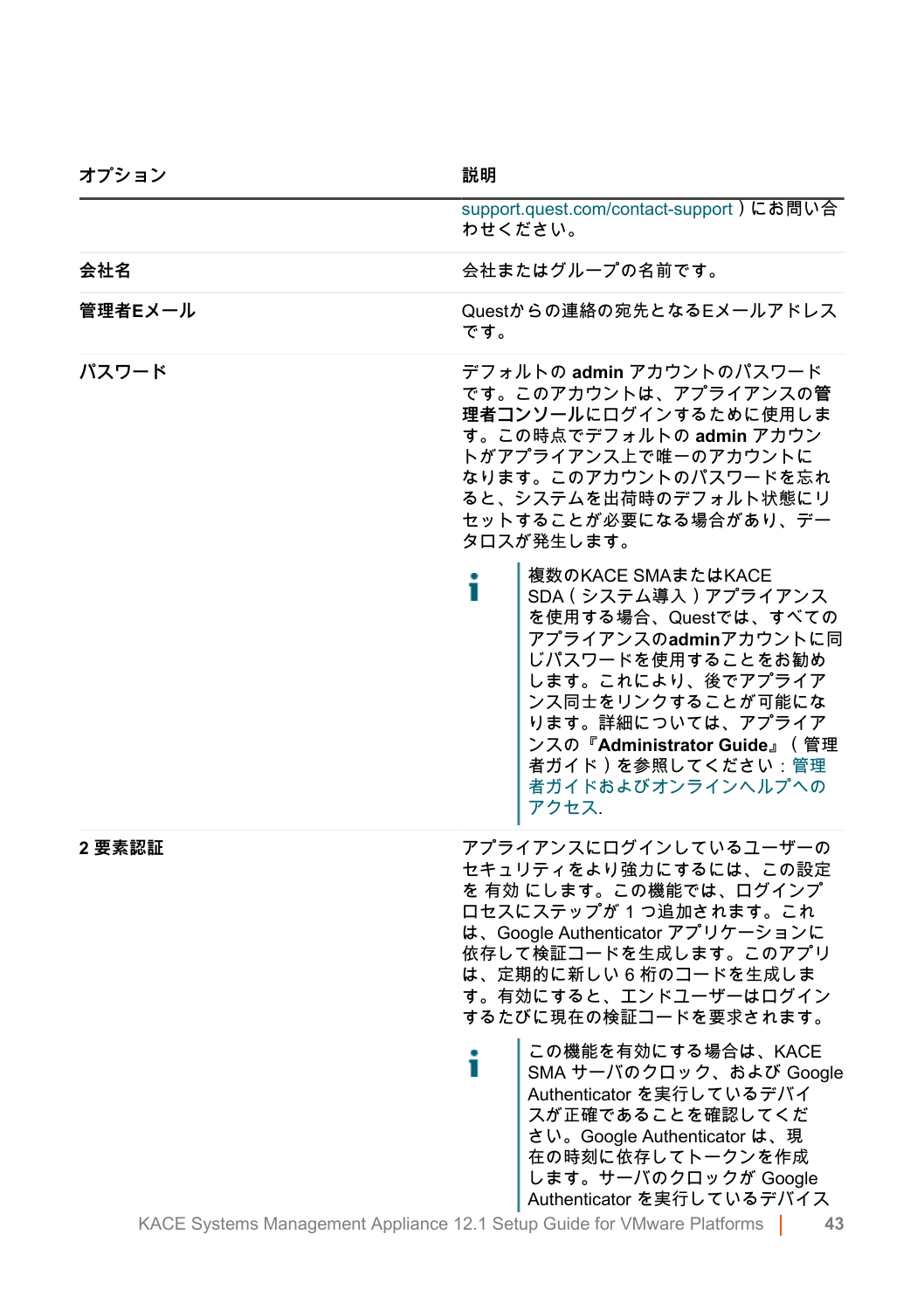**オプション 説明**

のクロックと同期されていない場合、 トークンの検証が失敗し、アカウント のロックアウトが発生する可能性があ ります。

11. 画面の指示に従って、初期セットアップを完了します。

初期セットアップが完了すると、アプライアンスが再起動し、**管理者コンソール**のログイン ページが表示されます。

アプライアンスの IP アドレスを変更する場合は、新しいアドレスにアクセスし Т て、ログインページを表示します。

12. ログイン ID「admin」と、初期セットアップ中に選択したパスワードを使用して、管理者コ ンソールにログインします。

初期セットアップウィザードの ライセンスと管理者の設定 ページで 2 要素認証が有効に なっている場合は、2 要素認証の設定 ページが表示されます。

13. **2 要素認証のみ**。2 要素認証の設定 ページの指示に従い、スマートフォンを使用して Google Authenticator の検証コードを生成します。検証コード フィールドに、Google Authenticator のコードを入力し、**設定を完了** をクリックします。その後はログインのたび に新しい検証コードが要求されます。

この手順をスキップするには、**設定をスキップ** をクリックします。このステップは、設定 されている移行ウィンドウでのみバイパスできます。詳細については、『管理者ガイド』を 参照してください。

**管理者コンソール**が表示され、アプライアンスが使用可能になります。

#### <span id="page-43-0"></span>**管理者ガイドおよびオンラインヘルプへの アクセス**

**管理者コンソール**の使用のヘルプを表示するには、インタフェースの右上隅にあるヘルプリンク をクリックして、コンテキスト依存ヘルプを開きます。メインのヘルプシステムにアクセスする には、コンテキスト依存ヘルプのトピック内のリンクをクリックします。

|                 | KACE システム管理アプライアンス | <b>■</b> admin (デフォルト) v                     |
|-----------------|--------------------|----------------------------------------------|
|                 |                    | セッションタイムアワト: 00:59:51 · 2017年07月28日17時05分54秒 |
|                 | ← 青 ホーム > ダッシュボード  | $\alpha$                                     |
| 作ホーム<br>ダッシュボード | ダッシュボード            | カスタマイズ<br>e                                  |
| ラベル管理<br>検索     | 検索上位のサポート技術情報記事    | 最新のニュース記事                                    |

#### <span id="page-43-1"></span>**トレーニングのスケジュール設定**

Quest では、アプライアンスの使用に役立てていただけるように、QuickStart と呼ばれるトレー ニングプログラムを提供しています。このプログラムは、ネットワーク接続されたデバイスのプ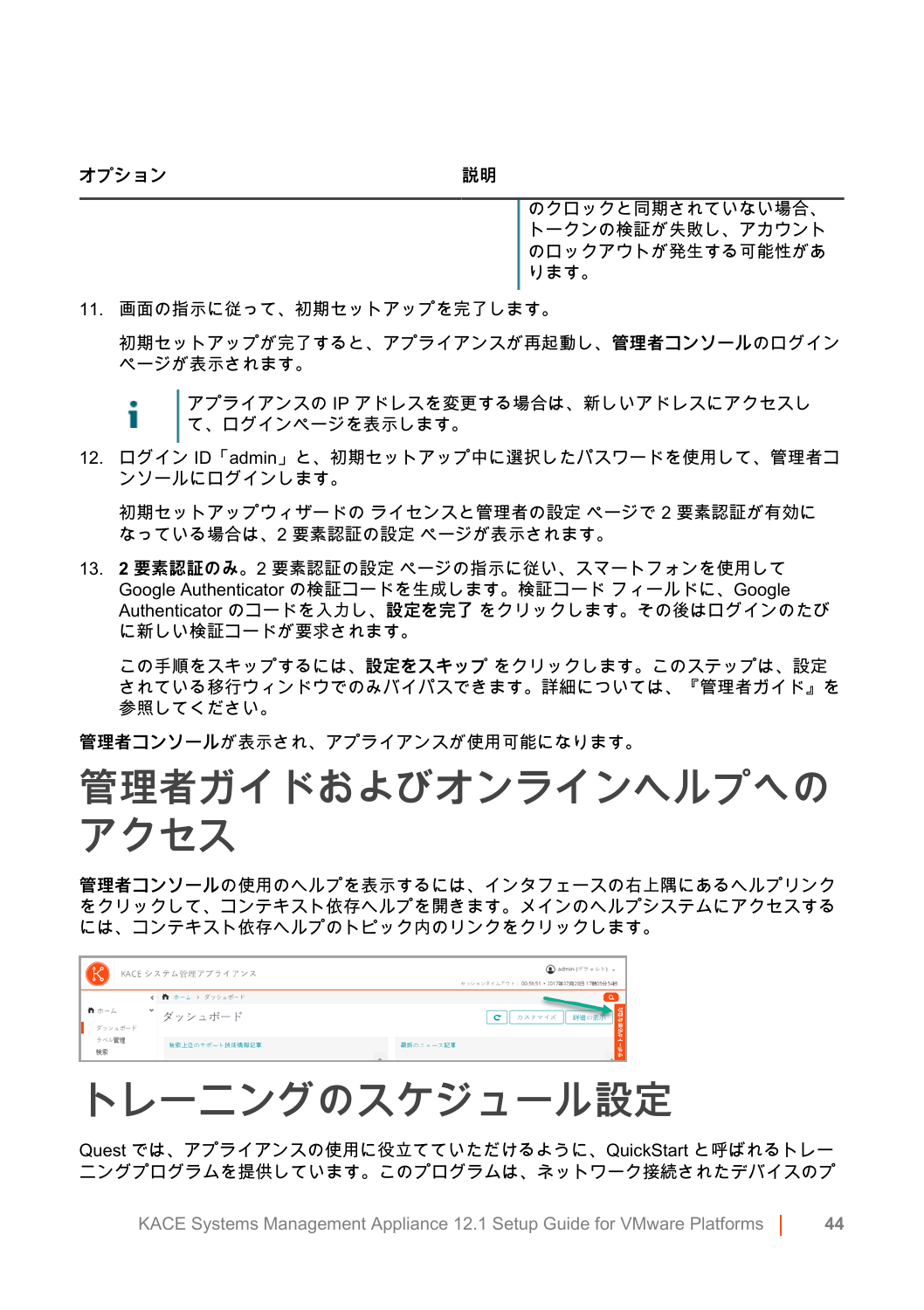ロビジョニング、管理、セキュリティ保護、およびサービスを開始するために、ソリューション を迅速に導入して実行するためのリモートアシスタンスを提供します。

このプログラムの詳細については、次のリンクのいずれかをご覧ください。

- **KACEシステム管理アプライアンス**: [https://support.quest.com/kace-systems-management](https://support.quest.com/kace-systems-management-appliance/professional-services/332)[appliance/professional-services/332](https://support.quest.com/kace-systems-management-appliance/professional-services/332)
- **KACE 資産管理アプライアンス**: [https://support.quest.com/kace-asset-management](https://support.quest.com/kace-asset-management-appliance/professional-services/331)[appliance/professional-services/331](https://support.quest.com/kace-asset-management-appliance/professional-services/331)

登録するには、次の場所でリクエストを送信してください。

- **KACEシステム管理アプライアンス**: <https://www.quest.com/register/113381>
- **KACE 資産管理アプライアンス**:<https://www.quest.com/register/113379>

#### <span id="page-44-0"></span>**当社について**

Quest は、複雑化する IT 環境において、新しいテクノロジの利点を現実のものにするソフトウェ アソリューションを生み出しています。データベースとシステム管理から Active Directory と Office 365 の管理、サイバーセキュリティの回復力まで、Quest はお客様の次の IT の課題を今 すぐ解決できるように支援します。世界中で、130,000 社以上の企業と Fortune 500 企業の 95% が、次の企業イニシアチブのプロアクティブな管理と監視を実施し、複雑なマイクロソフトの課 題に対応する次のソリューションを見つけ、次の脅威に先んじるために、Quest を頼りにしてい ます。Quest Software。今「次」に備える。詳細に関しては、[「www.quest.com」](https://www.quest.com/company/contact-us.aspx)を参照してく ださい。

#### <span id="page-44-1"></span>**テクニカルサポートのリソース**

Quest の有効なメンテナンス契約をお持ちのお客様、および試用版をお持ちのお客様は、テクニ カルサポートをご利用いただけます。Quest サポート ポータルは、[https://support.quest.com](https://support.quest.com/) か らアクセスできます。

サポートポータルは、問題を迅速に自身で解決するのに使用できるセルフヘルプツールを提供し ており、毎日24時間アクセスできます。このサイトでは、以下の操作を実行できます。

- サービスリクエストの送信と管理
- サポート技術情報記事の表示
- 製品情報への登録
- ソフトウェアと技術文書のダウンロード
- 説明ビデオの再生
- コミュニティの討論への参加
- サポートエンジニアとのオンラインチャット
- 製品のサポートサービスの表示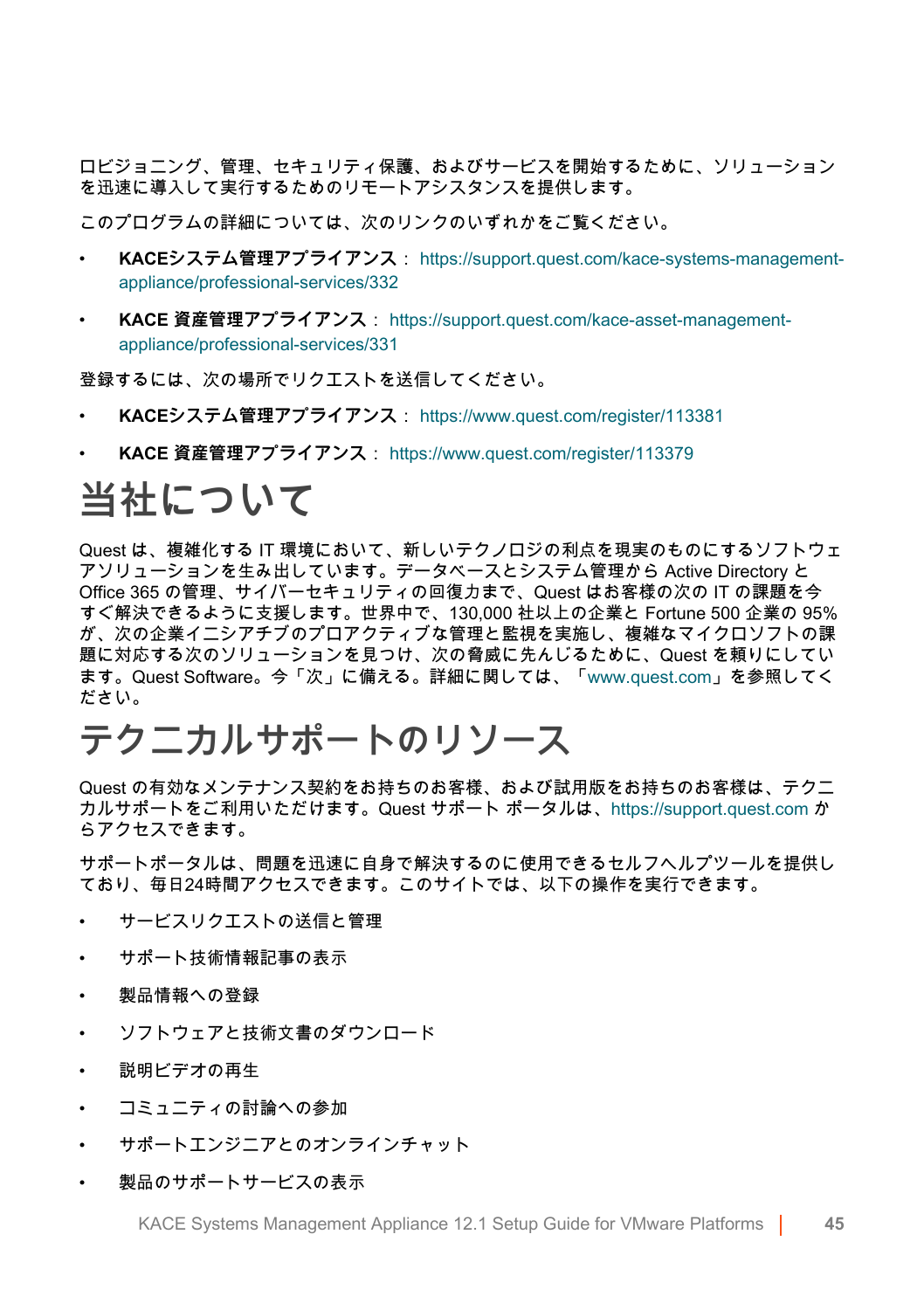## **Configuração do equipamento**

<span id="page-45-0"></span>**Este guia explica como configurar a Solução de gerenciamento de sistemas KACE (SMA) virtual nos sistemas host VMware® ESX® ou VMware ESXi™.O KACE SMA virtual não requer hardware dedicado.**

Para obter a documentação adicional, vá para [https://support.quest.com/kace-systems](https://support.quest.com/kace-systems-management-appliance/technical-documents)[management-appliance/technical-documents](https://support.quest.com/kace-systems-management-appliance/technical-documents).

#### <span id="page-45-1"></span>**Antes de começar**

Antes de configurar a solução, há algumas ações preliminares que você precisa realizar.

- 1. Compre uma licença do KACE SMA virtual com o departamento de vendas da Quest em <https://www.quest.com/company/contact-us.aspx>.
- 2. Decida se utilizará um servidor DHCP para atribuir automaticamente um endereço IP ao equipamento, ou para obter um endereço IP estático para o equipamento.
- 3. Se você obter um endereço IP estático para a solução, insira o nome de host da solução no registro A do seu servidor DNS (Domain Name System) interno. O registro A define o nome do host para o registro MX e isto permite que usuários enviem tíquetes por e-mail para o Service Desk. Por padrão, o nome do host da solução é k1000, mas a Quest recomenda a alteração desse nome para um mais exclusivo durante a configuração inicial.
	- Não alterar o nome da solução pode causar problemas quando soluções adicionais i do KACE SMA forem introduzidas. Várias soluções do KACE SMA com nomes idênticos e pertencentes à mesma rede terão o mesmo endereço IP, o que pode causar problemas para essas soluções.
- 4. Decida se utilizará um DNS dividido. Isso pode ser útil se a solução se conectar à Internet utilizando um proxy reverso ou colocar a solução em uma rede de perímetro ou sub-rede filtrada. Uma DMZ adiciona uma camada adicional de segurança a uma LAN (Local Area Network, Rede de Área Local).

#### <span id="page-45-2"></span>**Instalar o KACE SMA virtual em um servidor VMware ESX ou VMware ESXi**

É possível instalar o KACE SMA virtual em um sistema host que tenha o VMware vSphere® Client ou o vSphere Web Client instalado.

Antes de instalar o KACE SMA virtual, é necessário instalar o VMware vSphere Client, ou o vSphere Web Cliente no seu sistema host. Execute o cliente do vSphere em um computador que esteja na mesma rede que o host designado porque a importação por WAN não funciona.

1. Para baixar o KACE SMA virtual, acesse [https://support.quest.com/kace-systems](https://support.quest.com/kace-systems-management-appliance/download-new-releases)[management-appliance/download-new-releases](https://support.quest.com/kace-systems-management-appliance/download-new-releases). Para obter suas credenciais de login do cliente, entre em contato com o Suporte ao software da Quest em [https://support.quest.com/](https://support.quest.com/contact-support) [contact-support](https://support.quest.com/contact-support).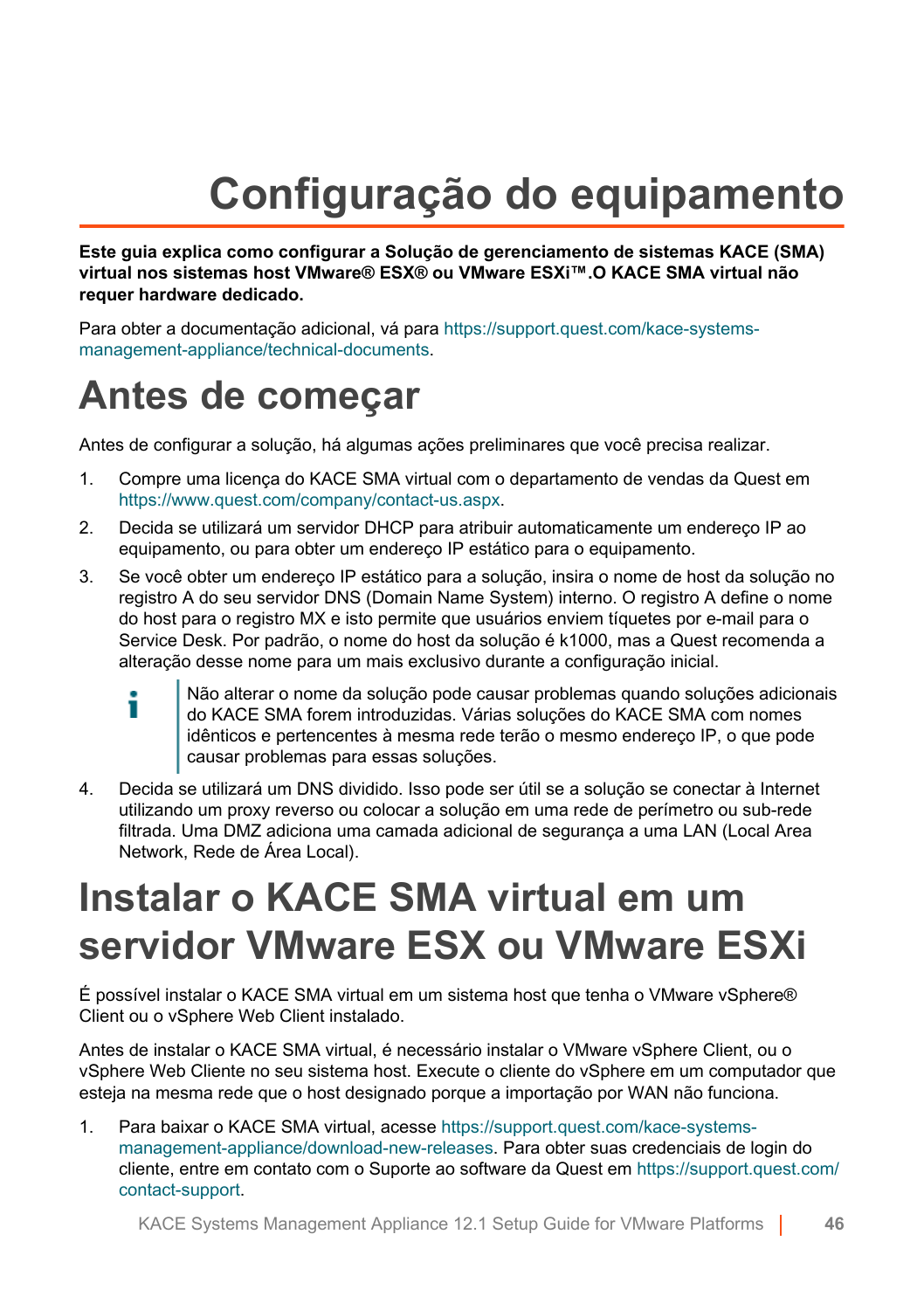- 2. Na seção Appliance virtual, faça o download do arquivo OVF (Open Virtualization Format) compactado para o sistema do vSphere Client.
- 3. Extraia os arquivos.
- 4. Inicie o programa vSphere Client clique em **Arquivo** > **Implantar modelo de OVF**.
- 5. Navegue até a pasta na qual você extraiu os arquivos e selecione o arquivo OVF.

O assistente de instalação é exibido e oferece as opções de instalação.

- 6. Selecione os componentes exigidos por sua implementação: centro de dados, repositório de dados e assim por diante.
- 7. Clique em **Concluir**.
- 8. Confirme as configurações da solução. Verifique se há uma rede válida e outras configurações necessárias.

#### <span id="page-46-0"></span>**Ligue a solução e faça login no Console do administrador**

Quando o equipamento for ligado pela primeira vez, você poderá fazer login no **Console do administrador** do KACE SMA de qualquer computador em sua LAN, desde que um servidor DHCP esteja disponível para atribuir um endereço IP a ele. Isso permite o uso do assistente de configuração para definir as configurações iniciais de rede.

Se um servidor DHCP não estiver disponível, você poderá definir as configurações iniciais de rede usando o **Console da linha de comando**. Consulte [Definir as configurações iniciais de rede](#page-48-0) [manualmente \(opcional\).](#page-48-0)

- A configuração do navegador determinará os formatos de local usados para as i informações de data e hora exibidas na **Console do administrador** ao fazer o login pela primeira vez. Para obter mais informações sobre como alterar as configurações de idioma, consulte o **Guia do Administrador** do equipamento: [Acessar o Guia do](#page-53-0) [administrador e a Ajuda on-line.](#page-53-0)
- 1. Ligue a máquina virtual para inicializar a solução. Isso pode levar de 5 a 10 minutos.

A tela de login do **Console da linha de comando** é exibida e mostra as configurações de DHCP da rede da solução.

2. Em qualquer computador conectado à sua LAN, abra um navegador e vá para o URL exibido na tela de login do Console da linha de comando. Por exemplo, http:// <unique\_KACE\_SMA\_appliance\_name>.local/admin.

A página Acordo de transação de software será exibida.

3. Aceite o acordo.

O assistente de Configuração inicial será exibido.

4. Verifique se você possui as informações necessárias para configurar a solução e depois clique em **Avançar**.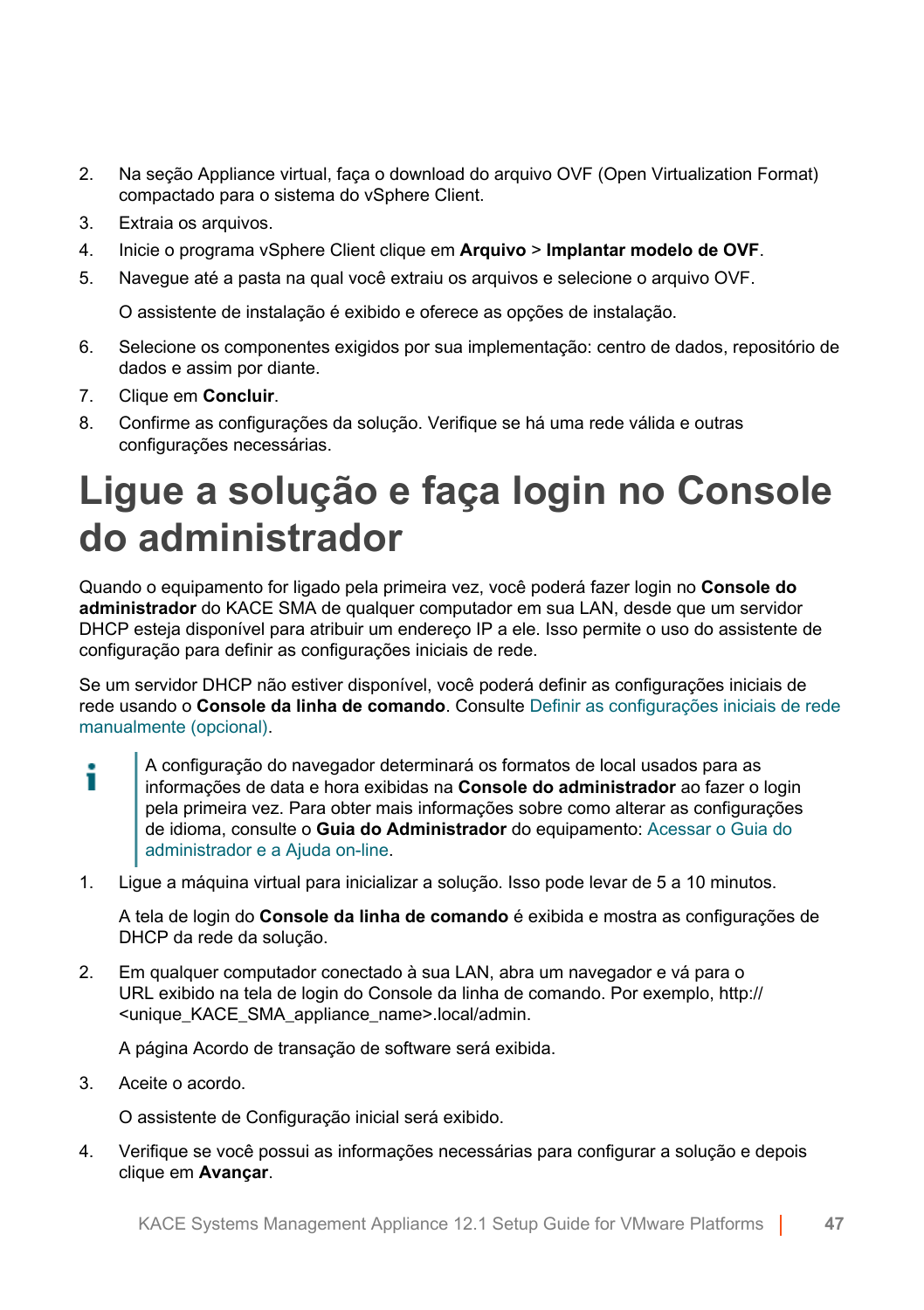- 5. Confira as informações na página Autenticação de dois fatores do Console de diagnóstico que será exibida e registre a chave secreta e os tokens off-line em um local seguro, conforme instruído.
- 6. Na página Configurações do administrador e licenciamento, forneça as seguintes informações:

| Opção                        | Descrição                                                                                                                                                                                                                                                                                                                                                                                                                                                                                           |  |
|------------------------------|-----------------------------------------------------------------------------------------------------------------------------------------------------------------------------------------------------------------------------------------------------------------------------------------------------------------------------------------------------------------------------------------------------------------------------------------------------------------------------------------------------|--|
| Chave de licença             | A chave de licença recebida no e-mail de<br><b>boas-vindas</b> da Quest. Se você não tem uma<br>chave de licença, entre em contato com o<br>Suporte ao software da Quest em https://<br>support.quest.com/contact-support.                                                                                                                                                                                                                                                                          |  |
| Nome da empresa              | O nome de sua empresa ou grupo.                                                                                                                                                                                                                                                                                                                                                                                                                                                                     |  |
| E-mail do administrador      | O endereço de e-mail em que você deseja<br>receber as comunicações da Quest.                                                                                                                                                                                                                                                                                                                                                                                                                        |  |
| Senha                        | A senha para a conta de administrador padrão,<br>que é a conta usada para fazer o login no<br>Console do administrador da solução. A conta<br>de administrador padrão é a única conta na<br>solução nesse momento. Caso você esqueça<br>a senha para essa conta, pode ser necessário<br>reiniciar o sistema de volta aos padrões de<br>fábrica, o que pode resultar em perda de dados.                                                                                                              |  |
|                              | Se houver várias soluções KACE<br>i<br>SMA ou KACE SDA (Implantação<br>de sistemas) a Quest recomenda<br>usar a mesma senha para a conta de<br>administrador em todas as soluções.<br>Isso permitirá vincular as soluções<br>posteriormente. Para obter mais<br>informações, consulte o Guia do<br>administrador da solução: Acessar o<br>Guia do administrador e a Ajuda on-line.                                                                                                                  |  |
| Autenticação de dois fatores | Se você deseja fornecer mais segurança para<br>os usuários que fizerem login no equipamento,<br>defina essa opção como Ativado. Esse recurso<br>adiciona uma etapa adicional para o processo<br>de login. Depende do aplicativo Google<br>Authenticator para gerar códigos de verificação.<br>O aplicativo gera um novo código de seis dígitos<br>em intervalos regulares. Quando ativado, o<br>código de verificação atual será solicitado aos<br>usuários finais sempre que eles fizerem o login. |  |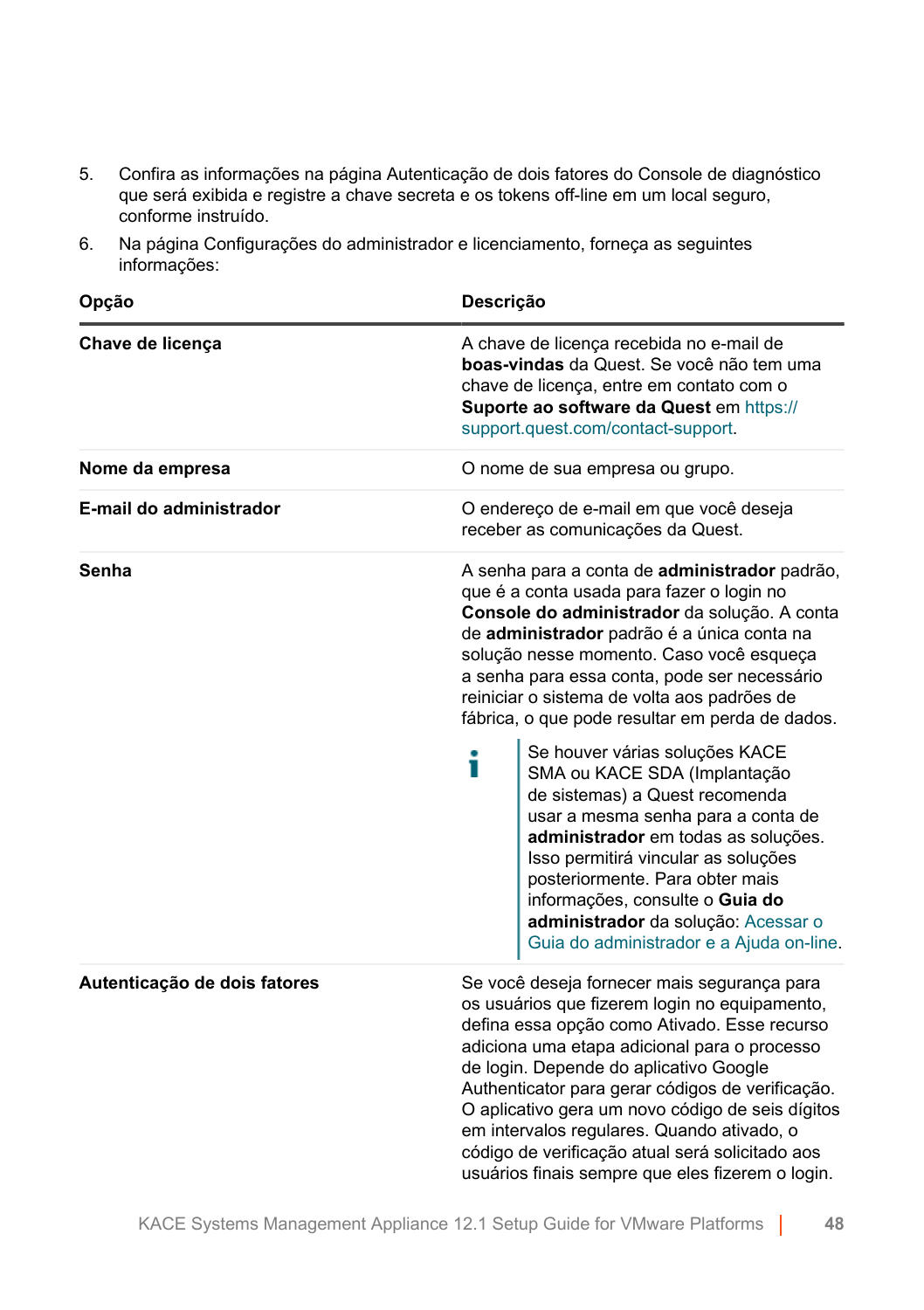| Opcão | Descrição                                                                                                                                                                                                                                                                                                                                                                                                                                                   |
|-------|-------------------------------------------------------------------------------------------------------------------------------------------------------------------------------------------------------------------------------------------------------------------------------------------------------------------------------------------------------------------------------------------------------------------------------------------------------------|
|       | Se você ativar esse recurso, certifique-<br>se de que o relógio do servidor KACE<br>SMA esteja correto, bem como o<br>dispositivo que executa o Google<br>Authenticator. O Google Authenticator<br>depende da hora atual para criar o<br>token. Se o relógio do servidor não<br>estiver sincronizado com os dos<br>dispositivos que executam o Google<br>Authenticator, a validação do token<br>pode falhar, o que pode resultar em<br>bloqueios de contas. |

7. Siga as instruções na tela para concluir a configuração inicial.

Quando a configuração inicial for concluída, a solução será reiniciada e a página de login do **Console do administrador** exibida.

- Ť
- Se você alterar o endereço IP da solução, acesse o novo endereço para exibir a página de login.
- 8. Faça login no Console do administrador usando a ID de login admin e a senha escolhida durante a configuração inicial.

Se a Autenticação de dois fatores tiver sido ativada na página Configurações do administrador e licenciamento no assistente Configuração inicial, a página Configurar a autenticação de dois fatores será exibida.

9. **Apenas Autenticação de dois fatores**. Siga as instruções na página Configurar autenticação de dois fatores para gerar um código de verificação do Google Authenticator usando seu smartphone. No campo Código de verificação, digite o código do Google Authenticator, e clique em **Concluir configuração**. Um novo código de verificação é obrigatório em cada login subsequente.

Para ignorar essa etapa, clique em **Ignorar configuração**. Você só pode ignorar essa etapa durante uma janeça de transição configurada. Para obter mais informações, consulte o Guia do administrador.

O **Console do administrador** será exibido e a solução estará pronta para uso.

#### <span id="page-48-0"></span>**Definir as configurações iniciais de rede manualmente (opcional)**

Se um servidor DHCP não estiver disponível e não for possível fazer login na **Console da linha de comando** da solução, você poderá definir as configurações iniciais de rede manualmente usando a **Console do administrador**.

1. Ligue a máquina virtual para inicializar a solução. Isso pode levar de 5 a 10 minutos.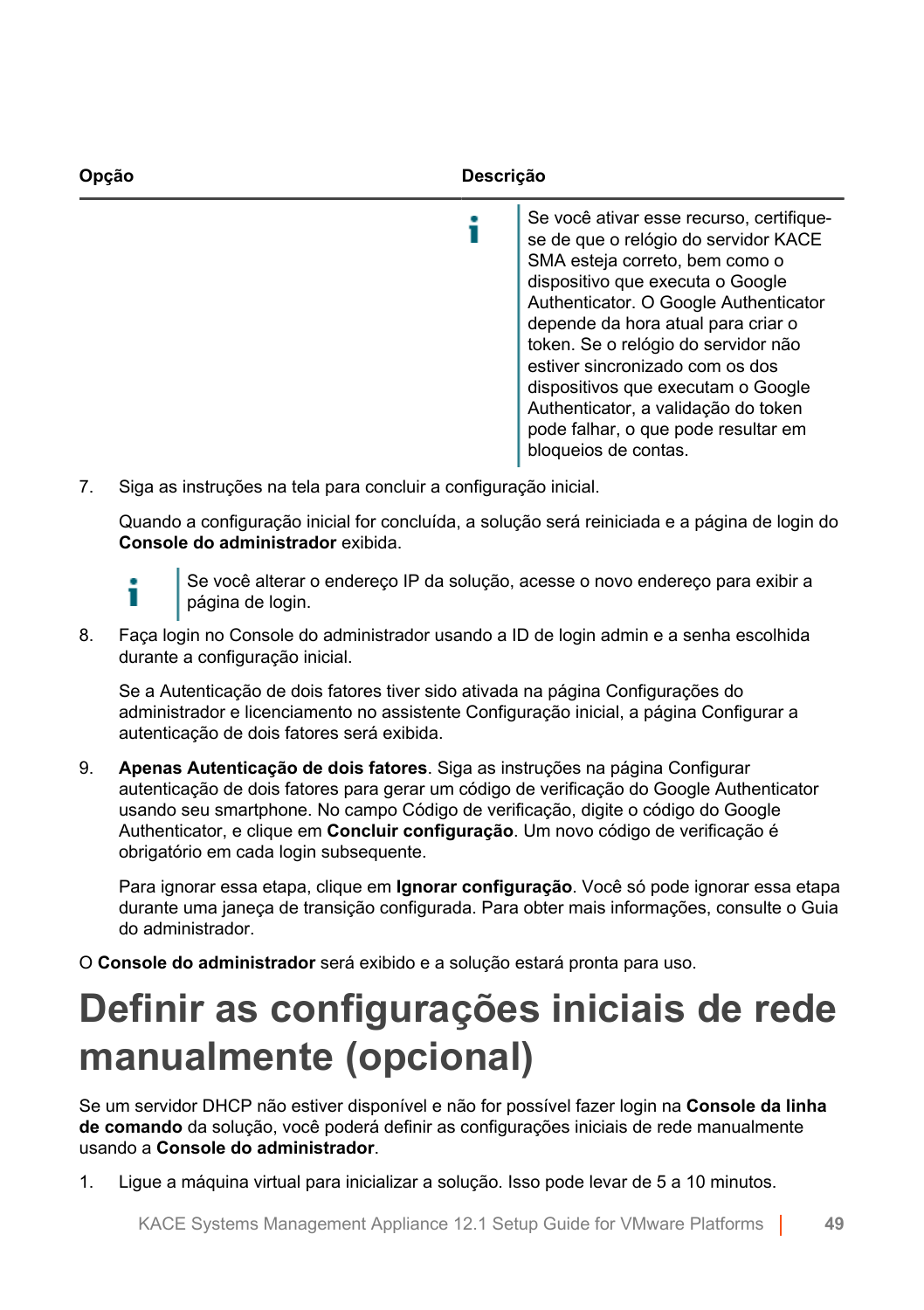A tela de login do **Console da linha de comando** será exibida.

2. Na solicitação, insira:

Login: konfig

Senha: konfig

- 3. Escolha o idioma a ser usado no Console da linha de comando. Use as teclas de seta para cima e seta para baixo para percorrer os campos.
- 4. Defina as seguintes configurações de rede. Use as teclas de seta direita e esquerda para selecionar opções em um campo; use as teclas de seta para cima e para baixo para se movimentar entre os campos.

| Opção                                  | <b>Descrição</b><br>Digite o nome de host da solução. O padrão<br>é k1000, mas a Quest recomenda a alteração<br>desse nome para um mais exclusivo durante<br>a configuração inicial. Não alterar o nome<br>da solução pode causar problemas quando<br>soluções adicionais do KACE SMA forem<br>introduzidas.                                              |                                                                                                                                                                                                                                                                                                                                                                                                                                                                                                                                  |
|----------------------------------------|-----------------------------------------------------------------------------------------------------------------------------------------------------------------------------------------------------------------------------------------------------------------------------------------------------------------------------------------------------------|----------------------------------------------------------------------------------------------------------------------------------------------------------------------------------------------------------------------------------------------------------------------------------------------------------------------------------------------------------------------------------------------------------------------------------------------------------------------------------------------------------------------------------|
| Nome do host DNS do KACE SMA           |                                                                                                                                                                                                                                                                                                                                                           |                                                                                                                                                                                                                                                                                                                                                                                                                                                                                                                                  |
|                                        | i                                                                                                                                                                                                                                                                                                                                                         | Várias soluções do KACE SMA com<br>nomes idênticos e pertencentes à<br>mesma rede terão o mesmo endereço<br>IP, o que pode causar problemas para<br>essas soluções.                                                                                                                                                                                                                                                                                                                                                              |
| Gerar automaticamente nome do servidor | Marque essa caixa de seleção para permitir<br>que o sistema gere o nome do servidor da<br>Web do KACE SMA utilizando este formato:<br>Nome de host Domínio. Por exemplo:<br><nome_único_da_solução_kace_sma>.example.com.<br/>Desmarque essa caixa de seleção para inserir<br/>um nome do servidor da Web personalizado.</nome_único_da_solução_kace_sma> |                                                                                                                                                                                                                                                                                                                                                                                                                                                                                                                                  |
| Nome do servidor da Web do KACE SMA    |                                                                                                                                                                                                                                                                                                                                                           | Digite o nome do domínio totalmente<br>qualificado da solução. Este é o Nome do<br>host concatenado ao Domínio. Por exemplo:<br><nome_único_da_solução_kace_sma>.example.com.<br/>Os dispositivos se conectam à solução usando<br/>esse nome. A Quest recomenda que você<br/>adicione uma entrada de endereço IP estático<br/>para a solução do servidor DNS. Se você usa<br/>um certificado SSL, o nome de host deve ser<br/>totalmente qualificado e corresponder ao nome<br/>no certificado.</nome_único_da_solução_kace_sma> |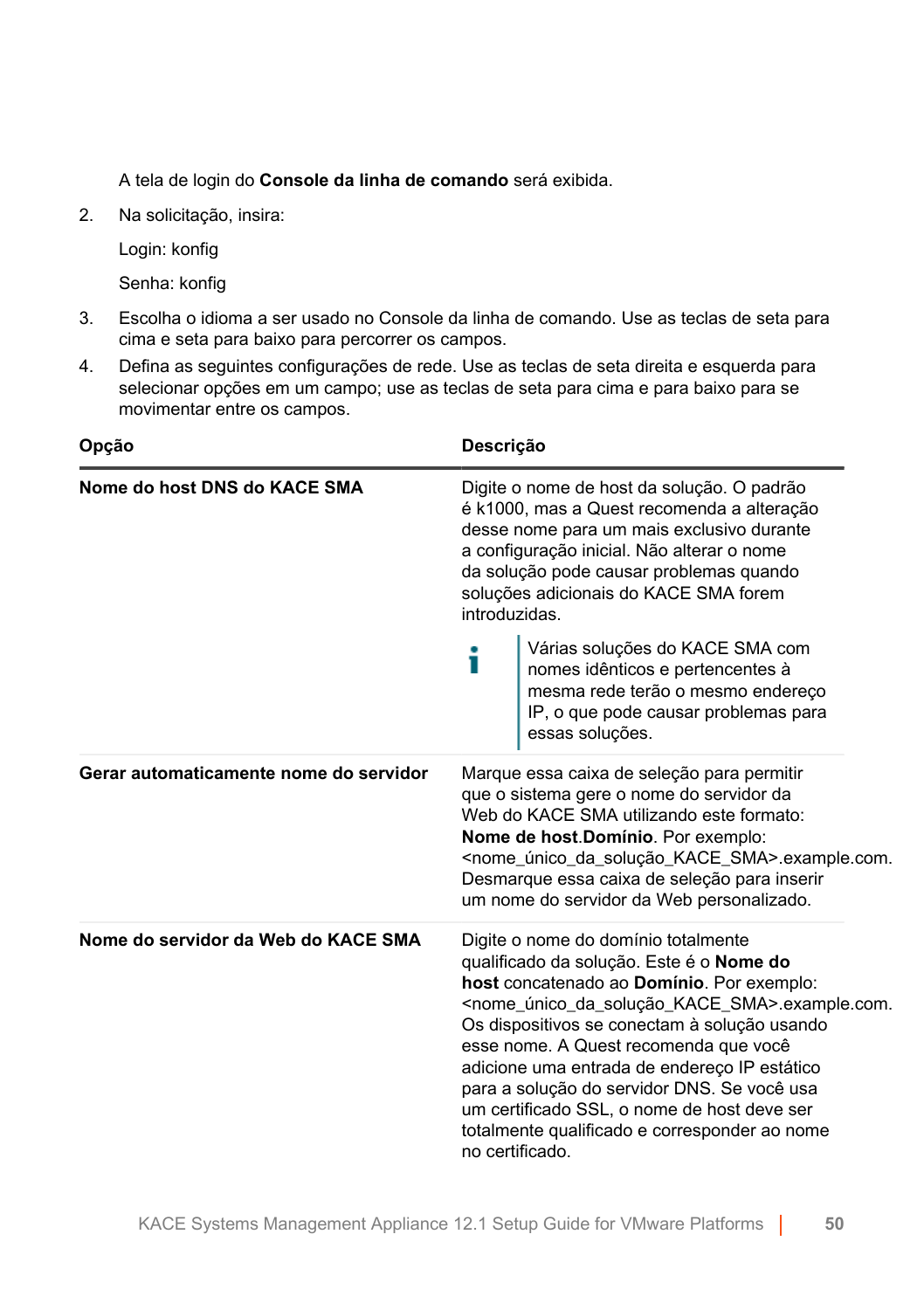| Opção                    | Descrição                                                                                                                                                                                                                                                                                                                                                                                          |
|--------------------------|----------------------------------------------------------------------------------------------------------------------------------------------------------------------------------------------------------------------------------------------------------------------------------------------------------------------------------------------------------------------------------------------------|
| <b>DHCP</b>              | (Opcional) Selecione essa opção para usar<br>DHCP (Dynamic Host Configuration Protocol)<br>e obter automaticamente o endereço IPv4 e<br>outras informações de configuração da rede do<br>equipamento. Se você selecionar essa opção,<br>você não precisa fornecer as configurações de<br>endereço IP estático, domínio, máscara de sub-<br>rede, gateway padrão, DNS primário e DNS<br>secundário. |
| Configuração IPv4 manual | Especifique o endereço IPv4 e forneça o<br>endereço IP estático, o domínio, a máscara de<br>sub-rede, o gateway padrão, o DNS primário<br>ou as configurações de DNS secundário para o<br>equipamento.                                                                                                                                                                                             |
|                          | O endereço IPv4 é necessário quer um<br>endereço IPv6 esteja disponível ou não.<br>O endereço IPv6 é opcional.                                                                                                                                                                                                                                                                                     |
| <b>SLAAC</b>             | Marque essa opção se quiser usar o SLAAC<br>(Stateless Address Auto-Configuration,<br>Configuração automática de endereço sem<br>estado), oferecido por IPv6, para definir as<br>configurações de rede do equipamento. A<br>SLAAC permite que os dispositivos selecionem<br>seus próprios endereços IPv6 com base no<br>prefixo que é anunciado a partir de sua interface<br>conectada.            |
| Configuração IPv6 manual | Selecione essa opção se quiser especificar<br>manualmente o endereço IPv6. Se você<br>selecionar essa opção, é preciso especificar o<br>endereço IPv6, o comprimento do prefixo e o<br>gateway padrão da solução.                                                                                                                                                                                  |
|                          | O endereço IPv6 é opcional. O<br>Т<br>endereço IPv4 é necessário quer um<br>endereço IPv6 esteja disponível ou não.                                                                                                                                                                                                                                                                                |
| Desative o IPv6          | Selecione essa opção se quiser desativar<br>um endereço IPv6 do equipamento. Essa é a<br>configuração padrão.                                                                                                                                                                                                                                                                                      |
| <b>Servidor SMTP</b>     | (Opcional) Especifique o nome de host ou o<br>endereço IP de um servidor SMTP externo,<br>como smtp.gmail.com. Os servidores SMTP<br>externos devem permitir o transporte de e-                                                                                                                                                                                                                    |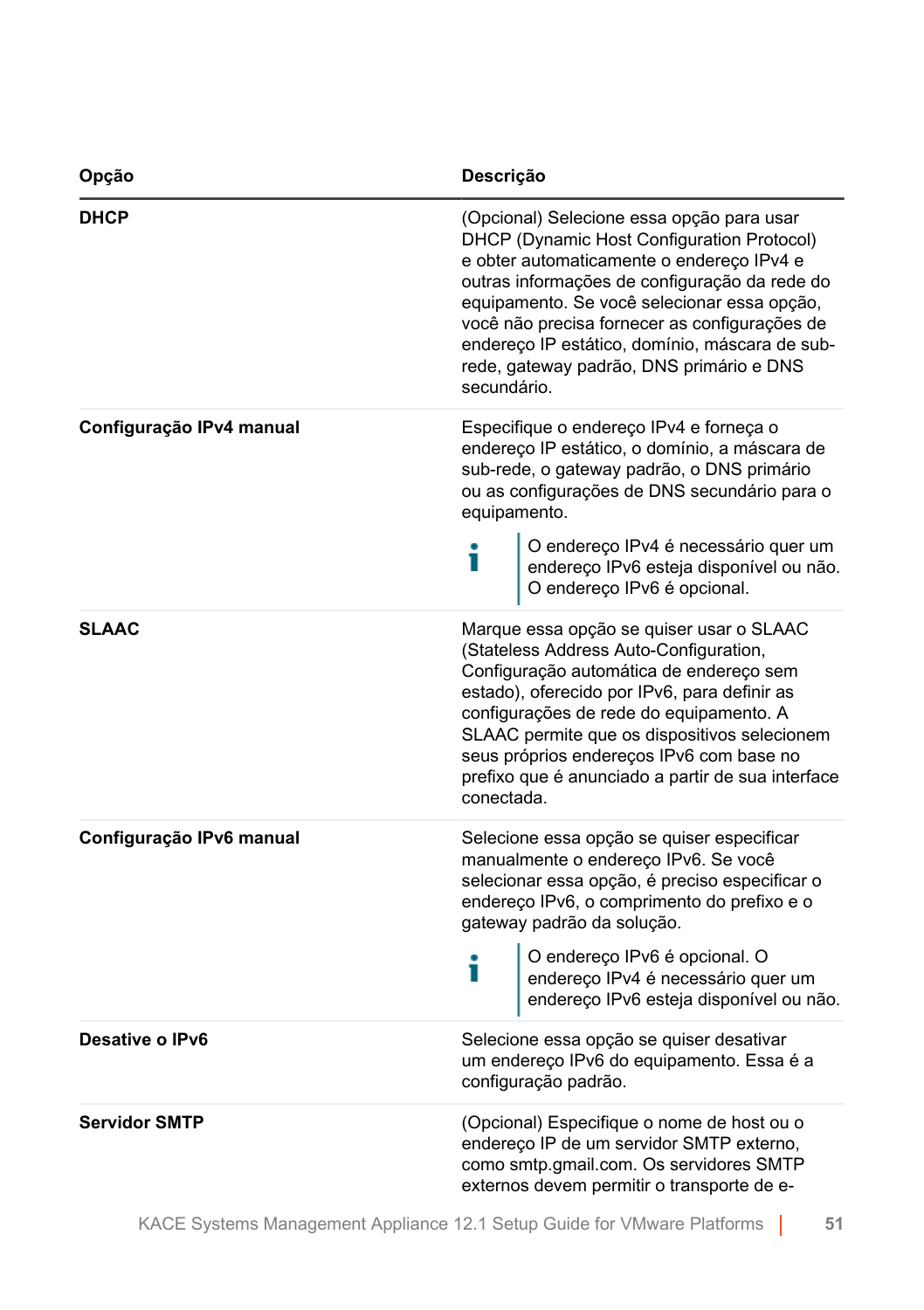| Opção                 | Descrição                                                                                                                                                                                                                                                                                                                                                                                                                                 |
|-----------------------|-------------------------------------------------------------------------------------------------------------------------------------------------------------------------------------------------------------------------------------------------------------------------------------------------------------------------------------------------------------------------------------------------------------------------------------------|
|                       | mail de saída anônimo (não autenticado).<br>Certifique-se de que as políticas de rede da<br>empresa permitam que a solução contate o<br>servidor SMTP diretamente. Além disso, o<br>servidor de e-mail deve estar configurado para<br>permitir a transferência de e-mails da solução<br>sem autenticação. Se você não fornecer as<br>informações do servidor SMTP, o KACE SMA<br>envia um e-mail utilizando seu servidor SMTP<br>interno. |
| <b>SSH habilitado</b> | (Opcional) Selecione esta opção para ativar<br>o acesso SSH (seguro) ao Console do<br>administrador da solução. A Quest recomenda<br>que você habilite o SSH durante a configuração<br>inicial. Quando a configuração estiver completa,<br>você pode alterar as definições no Console do<br>administrador conforme necessário.                                                                                                            |
| <b>Proxy</b>          | (Opcional) Digite as informações do servidor<br>proxy.                                                                                                                                                                                                                                                                                                                                                                                    |
|                       | A solução suporta servidores proxy que<br>Т<br>utilizam autenticação básica baseada<br>em domínio, que requer nome de<br>usuário e senha. Se seu servidor proxy<br>utiliza um tipo diferente de autenticação,<br>adicione o endereço IP da solução à<br>lista de exceções do servidor proxy.                                                                                                                                              |

5. Use a seta para baixo para mover o cursor para Salvar e pressione **Enter** ou **Retornar**.

O equipamento é reiniciado.

6. Em qualquer computador conectado à sua LAN, abra um navegador e vá para o URL do Console do administrador da solução. Por exemplo, http:// <unique\_KACE\_SMA\_appliance\_name>.local/admin.

A página Acordo de transação de software será exibida.

7. Aceite o acordo.

O assistente de Configuração inicial será exibido.

- 8. Verifique se você possui as informações necessárias para configurar a solução e depois clique em **Avançar**.
- 9. Confira as informações na página Autenticação de dois fatores do Console de diagnóstico que será exibida e registre a chave secreta e os tokens off-line em um local seguro, conforme instruído.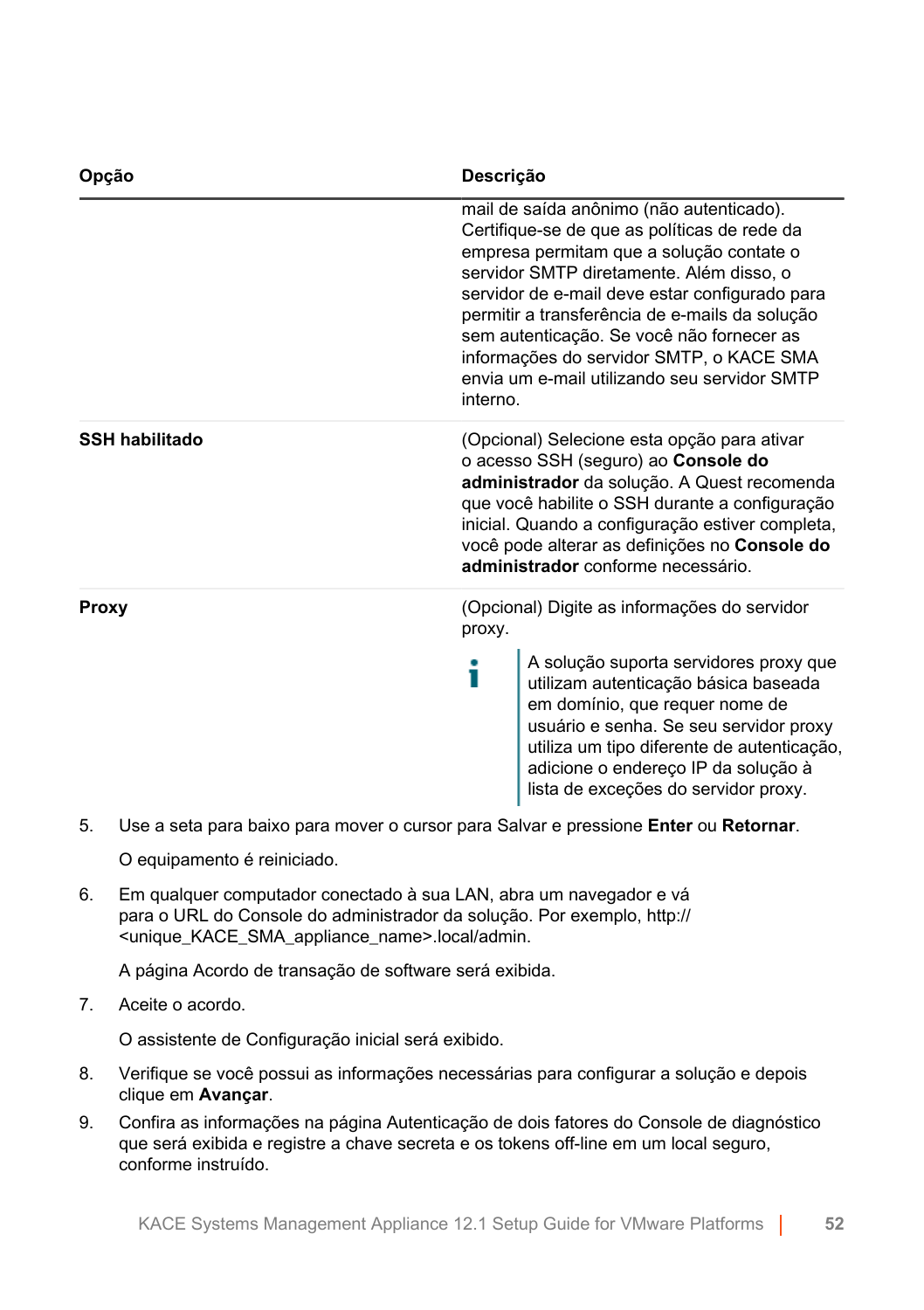10. Na página Configurações do administrador e licenciamento, forneça as seguintes informações:

| Opção                        | Descrição                                                                                                                                                                                                                                                                                                                                                                                                                                                                                           |  |
|------------------------------|-----------------------------------------------------------------------------------------------------------------------------------------------------------------------------------------------------------------------------------------------------------------------------------------------------------------------------------------------------------------------------------------------------------------------------------------------------------------------------------------------------|--|
| Chave de licença             | A chave de licença recebida no e-mail de<br>boas-vindas da Quest. Se você não tem uma<br>chave de licença, entre em contato com o<br>Suporte ao software da Quest em https://<br>support.quest.com/contact-support.                                                                                                                                                                                                                                                                                 |  |
| Nome da empresa              | O nome de sua empresa ou grupo.                                                                                                                                                                                                                                                                                                                                                                                                                                                                     |  |
| E-mail do administrador      | O endereço de e-mail em que você deseja<br>receber as comunicações da Quest.                                                                                                                                                                                                                                                                                                                                                                                                                        |  |
| Senha                        | A senha para a conta de <b>administrador</b> padrão,<br>que é a conta usada para fazer o login no<br>Console do administrador da solução. A conta<br>de administrador padrão é a única conta na<br>solução nesse momento. Caso você esqueça<br>a senha para essa conta, pode ser necessário<br>reiniciar o sistema de volta aos padrões de<br>fábrica, o que pode resultar em perda de dados.                                                                                                       |  |
|                              | Se houver várias soluções KACE<br>Ť<br>SMA ou KACE SDA (Implantação<br>de sistemas) a Quest recomenda<br>usar a mesma senha para a conta de<br>administrador em todas as soluções.<br>Isso permitirá vincular as soluções<br>posteriormente. Para obter mais<br>informações, consulte o Guia do<br>administrador da solução: Acessar o<br>Guia do administrador e a Ajuda on-line.                                                                                                                  |  |
| Autenticação de dois fatores | Se você deseja fornecer mais segurança para<br>os usuários que fizerem login no equipamento,<br>defina essa opção como Ativado. Esse recurso<br>adiciona uma etapa adicional para o processo<br>de login. Depende do aplicativo Google<br>Authenticator para gerar códigos de verificação.<br>O aplicativo gera um novo código de seis dígitos<br>em intervalos regulares. Quando ativado, o<br>código de verificação atual será solicitado aos<br>usuários finais sempre que eles fizerem o login. |  |
|                              | Se você ativar esse recurso, certifique-<br>Т<br>se de que o relógio do servidor KACE<br>SMA esteja correto, bem como o<br>dispositivo que executa o Google<br>KACE Systems Management Appliance 12.1 Setup Guide for VMware Platforms<br>53                                                                                                                                                                                                                                                        |  |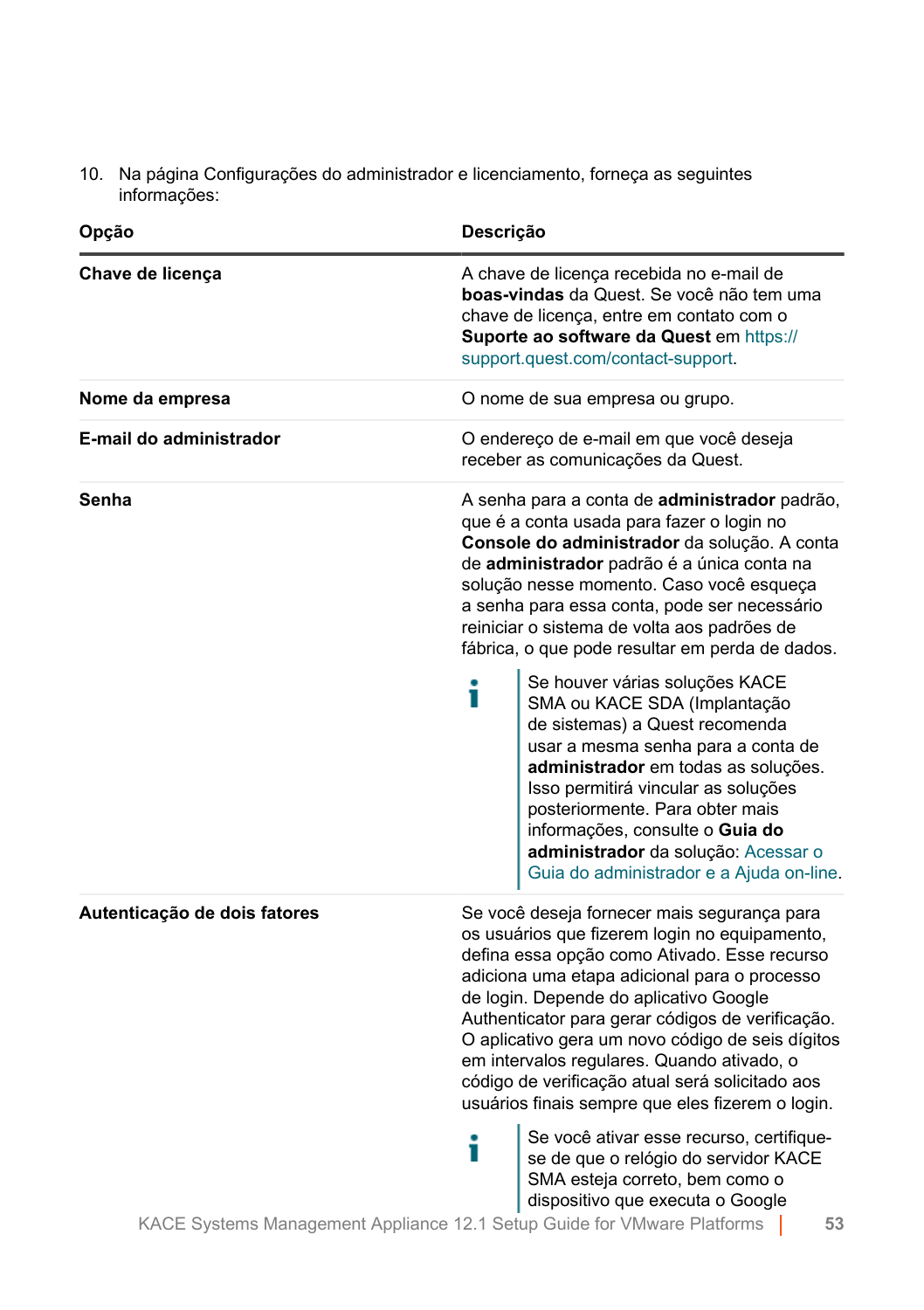| Opcão | <b>Descrição</b>                                                                                                                                                                                                                                                                                  |
|-------|---------------------------------------------------------------------------------------------------------------------------------------------------------------------------------------------------------------------------------------------------------------------------------------------------|
|       | Authenticator. O Google Authenticator<br>depende da hora atual para criar o<br>token. Se o relógio do servidor não<br>estiver sincronizado com os dos<br>dispositivos que executam o Google<br>Authenticator, a validação do token<br>pode falhar, o que pode resultar em<br>bloqueios de contas. |

11. Siga as instruções na tela para concluir a configuração inicial.

Quando a configuração inicial for concluída, a solução será reiniciada e a página de login do **Console do administrador** exibida.

Т

Se você alterar o endereço IP da solução, acesse o novo endereço para exibir a página de login.

12. Faça login no Console do administrador usando a ID de login admin e a senha escolhida durante a configuração inicial.

Se a Autenticação de dois fatores tiver sido ativada na página Configurações do administrador e licenciamento no assistente Configuração inicial, a página Configurar a autenticação de dois fatores será exibida.

13. **Apenas Autenticação de dois fatores**. Siga as instruções na página Configurar autenticação de dois fatores para gerar um código de verificação do Google Authenticator usando seu smartphone. No campo Código de verificação, digite o código do Google Authenticator, e clique em **Concluir configuração**. Um novo código de verificação é obrigatório em cada login subsequente.

Para ignorar essa etapa, clique em **Ignorar configuração**. Você só pode ignorar essa etapa durante uma janeça de transição configurada. Para obter mais informações, consulte o Guia do administrador.

O **Console do administrador** será exibido e a solução estará pronta para uso.

#### <span id="page-53-0"></span>**Acessar o Guia do administrador e a Ajuda on-line**

Para obter ajuda usando o **Console do administrador**, clique no ícone de Ajuda no canto direito superior da interface para abrir a Ajuda contextual. Para acessar o sistema principal da Ajuda, clique nos links nos tópicos de Ajuda contextual.

| <b>COD</b><br>Solução de gerenciamento de sistemas KACE |                         | admin (Padrão) v<br>Tempo limite da sessão: 00.59:38 + 28-07-2017 17:18:12 |  |                                             |
|---------------------------------------------------------|-------------------------|----------------------------------------------------------------------------|--|---------------------------------------------|
|                                                         |                         | < nicio > Painel                                                           |  | $\alpha$                                    |
| n Início                                                |                         | Painel                                                                     |  | e<br><b>Exibir detalhes</b><br>Personalizar |
| Painel                                                  |                         |                                                                            |  |                                             |
| Pesquisar                                               | Gerenciamento de rótulo | Principais artigos da base de conhecimento                                 |  | Artigos de notícias mais recentes           |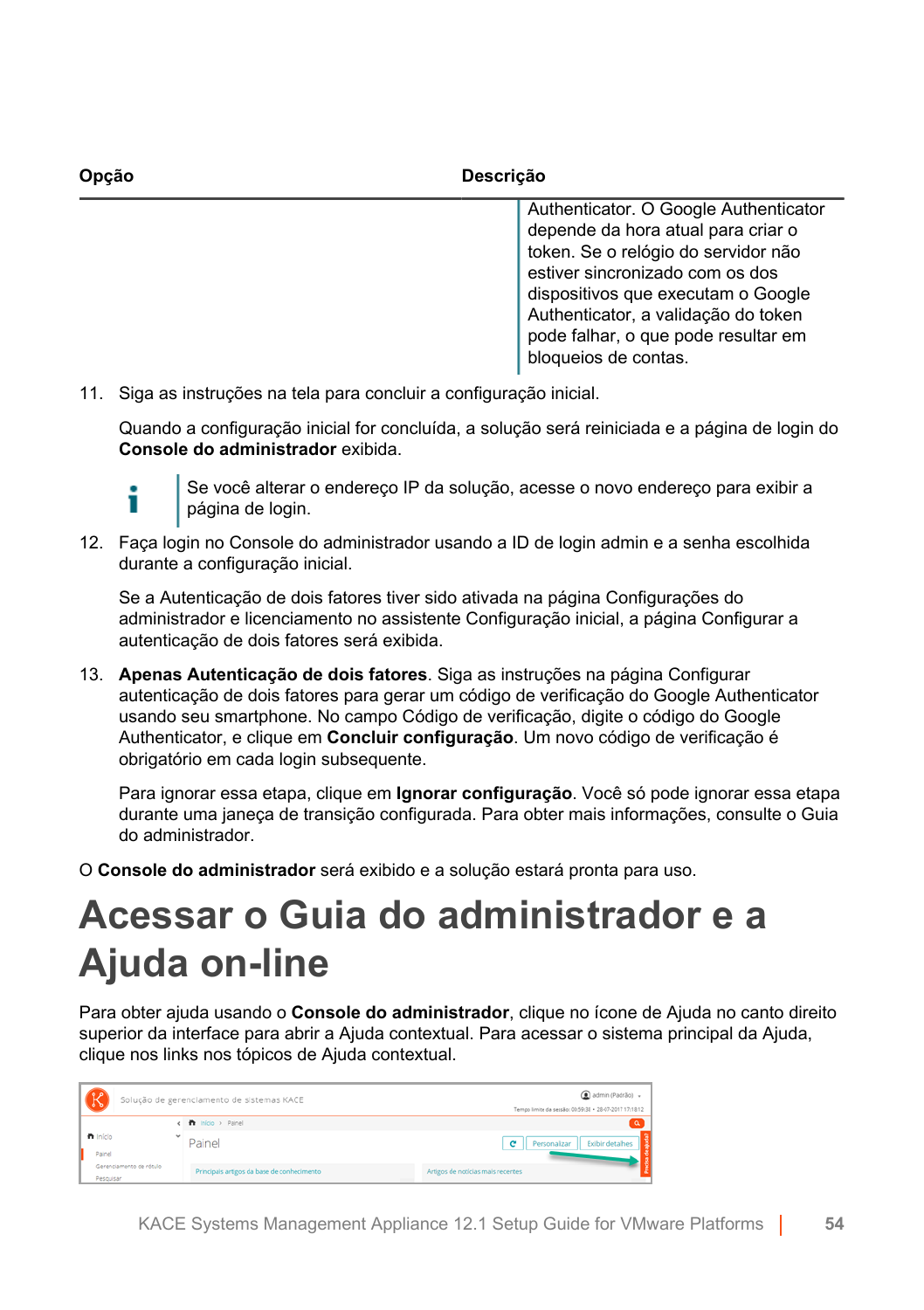### <span id="page-54-0"></span>**Programação de treinamento**

Para ajudá-lo a começar a usar a solução, a Quest oferece um programa de treinamento chamado QuickStart. Este programa oferece assistência remota para ajudar a preparar rapidamente a solução para uso e começar o provisionamento, o gerenciamento, a proteção e a manutenção de seus dispositivos conectados à rede.

Para saber mais sobre o programa, acesse um dos seguintes links:

- **Solução de gerenciamento de sistemas KACE**: [https://support.quest.com/kace-systems](https://support.quest.com/kace-systems-management-appliance/professional-services/332)[management-appliance/professional-services/332](https://support.quest.com/kace-systems-management-appliance/professional-services/332)
- **Solução de gerenciamento de ativos KACE**: [https://support.quest.com/kace-asset](https://support.quest.com/kace-asset-management-appliance/professional-services/331)[management-appliance/professional-services/331](https://support.quest.com/kace-asset-management-appliance/professional-services/331)

Para se registrar, envie uma solicitação em:

- **Solução de gerenciamento de sistemas KACE:** <https://www.quest.com/register/113381>
- **Solução de gerenciamento de ativos KACE**: <https://www.quest.com/register/113379>

#### <span id="page-54-1"></span>**Sobre nós**

A Quest cria soluções de software que tornam reais os benefícios da nova tecnologia em um cenário de TI cada vez mais complexo. Desde o gerenciamento de banco de dados e de sistemas até o gerenciamento do Active Directory e do Office 365 e a resiliência da segurança cibernética, a Quest ajuda os clientes a resolver seu próximo desafio de TI imediatamente. Em todo o mundo, mais de 130.000 empresas e 95% das empresas da Fortune 500 confiam na Quest para oferecer gerenciamento e monitoramento proativos para a próxima iniciativa empresarial, encontrar a próxima solução para desafios complexos da Microsoft e ficar à frente da próxima ameaça. Quest Software. Onde o futuro encontra o presente. Para obter mais informações, visite [www.quest.com](https://www.quest.com/company/contact-us.aspx).

#### <span id="page-54-2"></span>**Recursos de suporte técnico**

O suporte técnico está disponível para clientes da Quest com um contrato de manutenção válido e clientes que estão usando versões de teste. Acesse o Portal de suporte da Quest em [https://](https://support.quest.com/) [support.quest.com.](https://support.quest.com/)

O Portal de suporte oferece ferramentas de autoajuda que podem ser usadas para solucionar problemas de forma rápida e independente, 24 horas por dia, 365 dias por ano. O Portal de suporte permite:

- Enviar e gerenciar uma solicitação de serviço
- Consultar artigos da Base de conhecimento
- Inscrever-se para receber notificações de produtos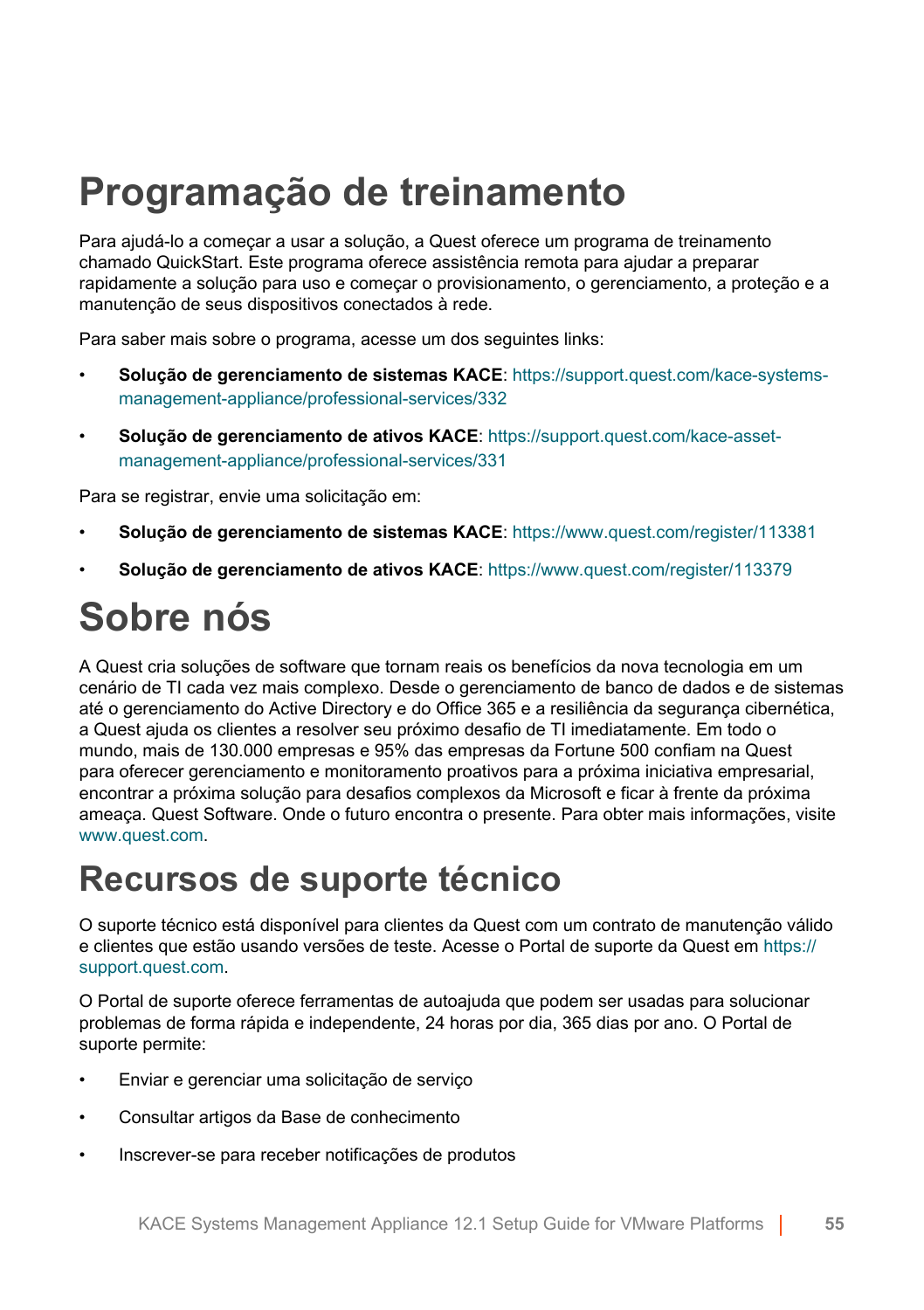- Fazer download de software e documentação técnica
- Assistir a vídeos de instruções
- Participar de discussões da comunidade
- Conversar com os engenheiros de suporte on-line
- Consultar os serviços disponíveis para ajudá-lo com o seu produto.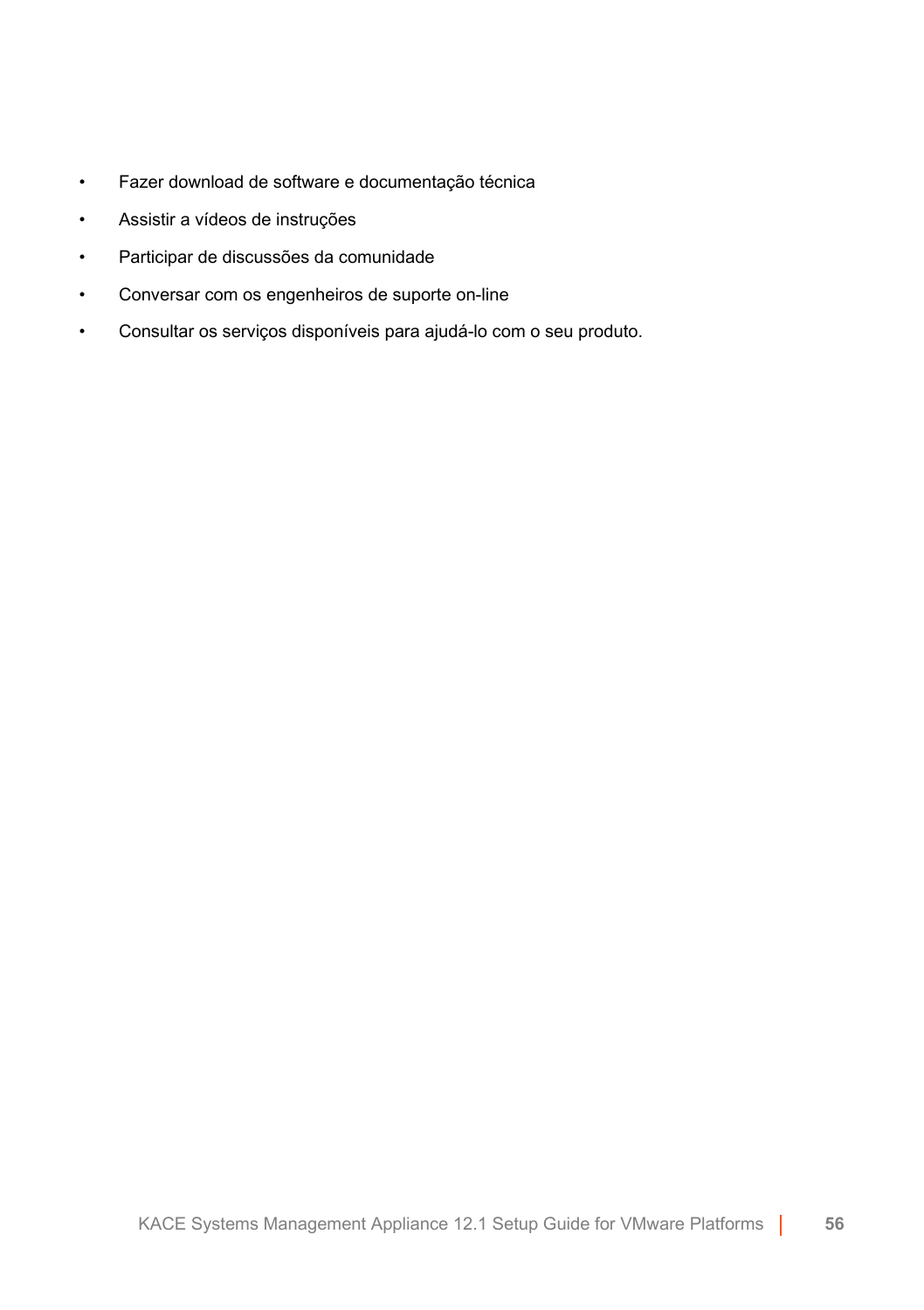## **Configuración del dispositivo**

<span id="page-56-0"></span>**En esta guía se explica cómo configurar el dispositivo virtual de administración de sistemas (SMA) KACE en los sistemas host VMware® ESX® o VMware ESXi™.El SMA virtual de KACE no requiere hardware dedicado.**

Para obtener documentación adicional, vaya a [https://support.quest.com/kace-systems](https://support.quest.com/kace-systems-management-appliance/technical-documents)[management-appliance/technical-documents](https://support.quest.com/kace-systems-management-appliance/technical-documents).

#### <span id="page-56-1"></span>**Antes de comenzar**

Antes de configurar el dispositivo, hay diversas medidas preliminares que debe tomar.

- 1. Adquiera una licencia de SMA virtual de KACE en ventas de Quest en [https://](https://www.quest.com/company/contact-us.aspx) [www.quest.com/company/contact-us.aspx](https://www.quest.com/company/contact-us.aspx).
- 2. Decida si desea utilizar un servidor DHCP para asignar automáticamente una dirección IP al dispositivo o para obtener una dirección IP estática para el dispositivo.
- 3. Si obtiene una dirección IP estática para el dispositivo, introduzca el nombre de host del dispositivo en el registro A del servidor DNS (sistema de nombres de dominio) interno. El registro A define el nombre de host para el registro MX, lo que habilita a los usuarios a enviar tickets por correo electrónico a la mesa de servicio. De manera predeterminada, el nombre de host del dispositivo es k1000, pero Quest recomienda cambiar este nombre por un valor más exclusivo durante la configuración inicial.
	- Si no cambia el nombre del dispositivo, puede causar problemas cuando se i incorporen dispositivos de SMA de KACE adicionales. Varios dispositivos de SMA de KACE con nombres idénticos que pertenezcan a la misma red tendrán la misma dirección IP, lo cual puede causarles problemas.
- 4. Decida si utilizará un DNS dividido. Esto resulta útil si el dispositivo se conecta a Internet mediante un proxy inverso o si coloca el dispositivo en una red perimetral o una subred filtrada. Una DMZ agrega una capa adicional de seguridad a una LAN (red de área local).

#### <span id="page-56-2"></span>**Instale el SMA virtual de KACE en un servidor VMware ESX o VMware ESXi**

Puede instalar el SMA virtual de KACE en un sistema de host que tenga instalado el cliente VMware vSphere® o el cliente web vSphere.

Antes de instalar el SMA virtual de KACE, debe instalar el cliente VMware vSphere o el cliente web vSphere en su sistema de host. Ejecute el cliente vSphere en un equipo que esté en la misma red que el host designado, la importación mediante una WAN no funciona.

1. Para descargar el SMA virtual de KACE, diríjase a [https://support.quest.com/kace-systems](https://support.quest.com/kace-systems-management-appliance/download-new-releases)[management-appliance/download-new-releases](https://support.quest.com/kace-systems-management-appliance/download-new-releases). Para obtener las credenciales de inicio de sesión como cliente, comuníquese con el Soporte de software de Quest en [https://](https://support.quest.com/contact-support) [support.quest.com/contact-support](https://support.quest.com/contact-support).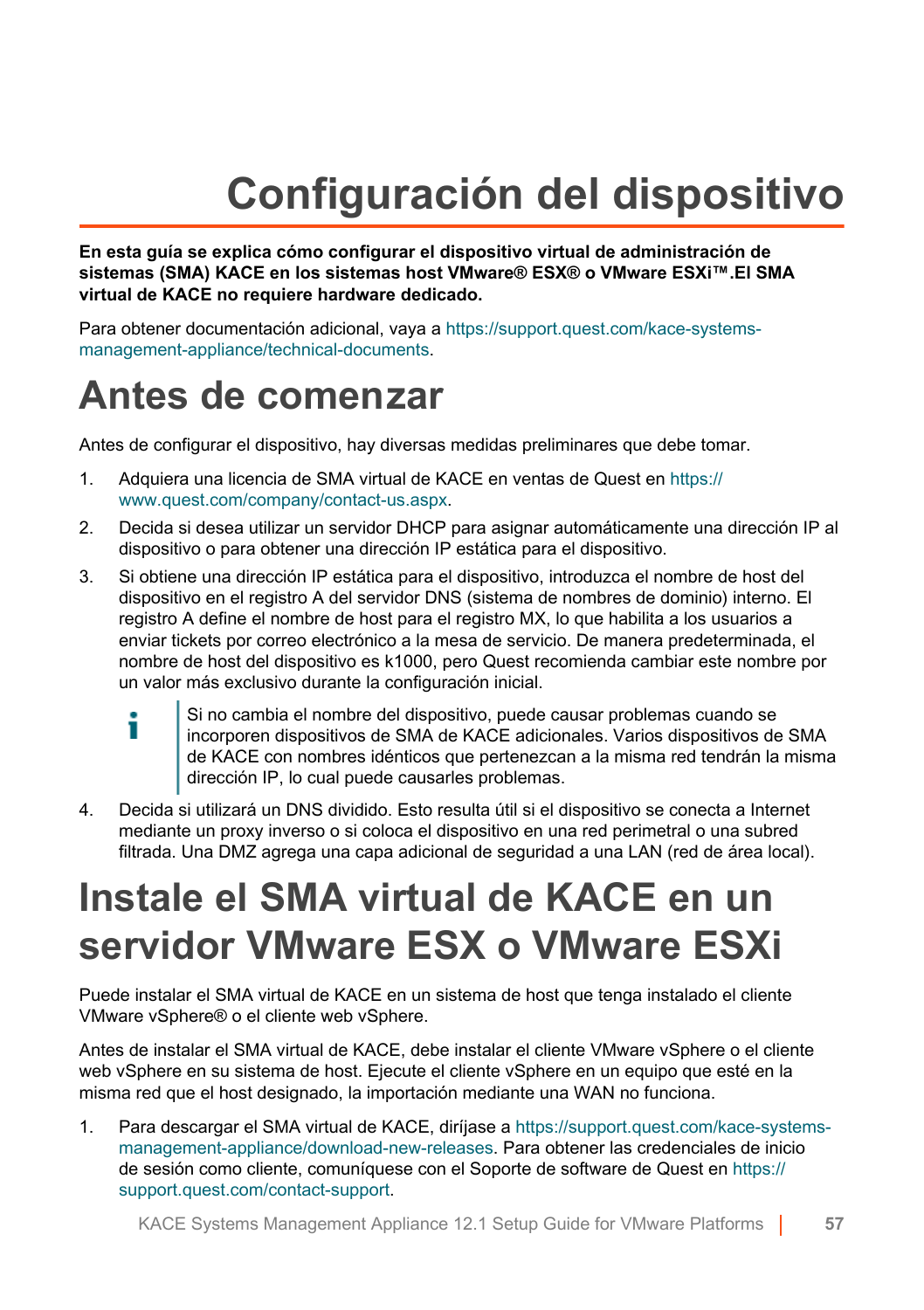- 2. En la sección Dispositivo virtual, descargue el archivo OVF (Open Virtualization Format) comprimido en su sistema cliente vSphere.
- 3. Extraiga los archivos.
- 4. Inicie el programa para el cliente de vSphere y haga clic en **Archivo** > **Implementar plantilla OVF**.
- 5. Vaya a la carpeta donde extrajo los archivos y seleccione el archivo OVF.

Aparecerá el asistente de instalación y le ofrecerá opciones de instalación.

- 6. Seleccione los componentes que se requieren en su implementación: centro de datos, almacén de datos, etc.
- 7. Haga clic en **Finalizar**.
- 8. Confirme los ajustes del dispositivo. Busque una red válida y cualquier otro ajuste que necesite.

### <span id="page-57-0"></span>**Encienda el dispositivo e inicie sesión en la Consola del administrador**

Cuando se enciende el dispositivo por primera vez, puede iniciar sesión en la **Consola del administrador** de SMA de KACE desde cualquier computadora en su LAN, siempre que haya disponible un servidor DHCP para asignar una dirección IP al dispositivo. Esto le permite utilizar el asistente de configuración para configurar los ajustes de red iniciales.

Si no está disponible un servidor DHCP, puede configurar los ajustes de redes iniciales mediante la **Consola de la línea de comandos**. Consulte [Configure los ajustes de red iniciales de forma](#page-59-0) [manual \(opcional\).](#page-59-0)

- i Los ajustes del navegador determinan los formatos regionales que se utilizan en cuanto a la información de hora y fecha que se muestra en la **Consola del administrador** la primera vez que inicia sesión. Para obtener información acerca de cómo cambiar los ajustes de idioma, consulte la **Guía para el administrador** del dispositivo: [Acceso a la](#page-64-0) [Guía para el administrador y la ayuda en línea.](#page-64-0)
- 1. Encienda la máquina virtual para arrancar el dispositivo. Este paso llevará entre 5 y 10 minutos.

Aparece la pantalla de inicio de sesión de la **Consola de la línea de comandos** y muestra los ajustes de redes DHCP del dispositivo.

2. En cualquier equipo conectado a su LAN, abra un navegador y vaya a la URL que se muestra en la pantalla de inicio de sesión de la Consola de la línea de comandos. Por ejemplo, http://<unique\_KACE\_SMA\_appliance\_name>.local/admin.

Aparece la página Acuerdo de transacción de software.

3. Acepte el acuerdo.

Aparece el asistente de Configuración inicial.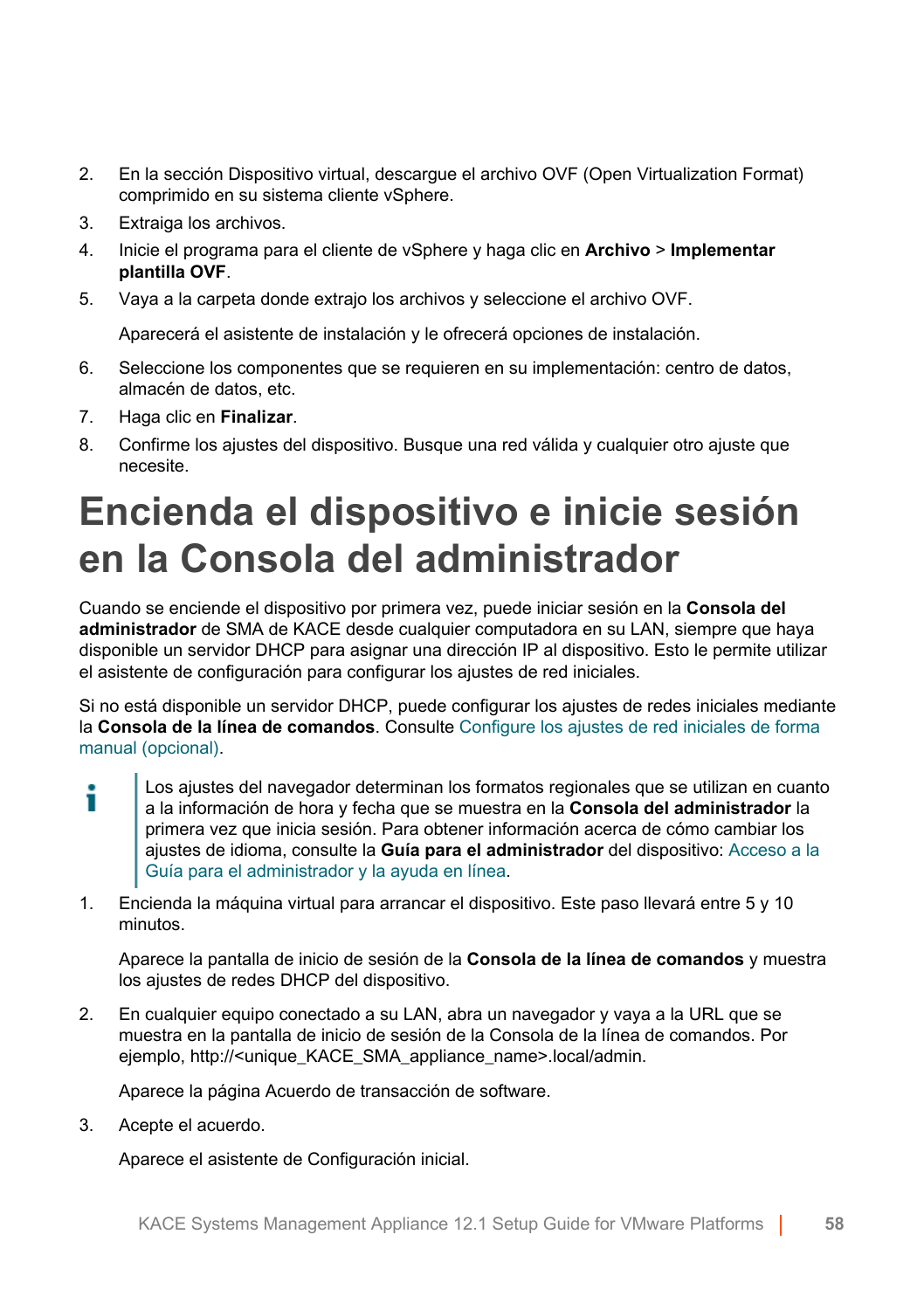- 4. Verifique que dispone de la información requerida para configurar el dispositivo y, luego, haga clic en **Siguiente**.
- 5. Revise la información en la página Autenticación de dos factores de la consola de diagnóstico que aparece y registre la clave secreta y los tokens fuera de línea en una ubicación segura, tal como se indica.
- 6. En la página Licencias y ajustes de administrador, proporcione la siguiente información:

| Opción                                                                  | <b>Descripción</b>                                                                                                                                                                                                                                                                                                                                                                                                                                                                                                                                                                                                                                                                                                                                                                                                                                                                                    |                                                                                                                                                                                                                                                                                                                                                       |  |
|-------------------------------------------------------------------------|-------------------------------------------------------------------------------------------------------------------------------------------------------------------------------------------------------------------------------------------------------------------------------------------------------------------------------------------------------------------------------------------------------------------------------------------------------------------------------------------------------------------------------------------------------------------------------------------------------------------------------------------------------------------------------------------------------------------------------------------------------------------------------------------------------------------------------------------------------------------------------------------------------|-------------------------------------------------------------------------------------------------------------------------------------------------------------------------------------------------------------------------------------------------------------------------------------------------------------------------------------------------------|--|
| Clave de licencia                                                       | La clave de licencia que recibió en el correo<br>electrónico de bienvenida de Quest. Si no<br>cuenta con una clave de licencia, comuníquese<br>con Soporte de software de Quest en https://<br>support.quest.com/contact-support.                                                                                                                                                                                                                                                                                                                                                                                                                                                                                                                                                                                                                                                                     |                                                                                                                                                                                                                                                                                                                                                       |  |
| Nombre de la compañía                                                   |                                                                                                                                                                                                                                                                                                                                                                                                                                                                                                                                                                                                                                                                                                                                                                                                                                                                                                       | El nombre de su compañía o grupo.                                                                                                                                                                                                                                                                                                                     |  |
| Correo electrónico del administrador                                    | La dirección de correo electrónico en la que<br>desea recibir las comunicaciones de Quest.                                                                                                                                                                                                                                                                                                                                                                                                                                                                                                                                                                                                                                                                                                                                                                                                            |                                                                                                                                                                                                                                                                                                                                                       |  |
| Contraseña                                                              | La contraseña para la cuenta de administrador<br>predeterminada, que es la cuenta que<br>utiliza para iniciar sesión en la Consola del<br>administrador del dispositivo. La cuenta de<br>administrador predeterminada es la única<br>cuenta en el dispositivo en este momento. Si<br>olvida la contraseña de esta cuenta, el sistema<br>podría tener que reajustarse a los ajustes de<br>fábrica que pueden resultar en pérdida de datos.<br>Si cuenta con varios dispositivos<br>Т<br>de SMA de KACE o SDA de KACE<br>(implementación de sistemas),<br>Quest recomienda que use la<br>misma contraseña para la cuenta<br>de administrador en todos los<br>dispositivos. Esto le permitirá vincular<br>los dispositivos posteriormente. Para<br>obtener más información, consulte<br>la Guía para el administrador del<br>dispositivo: Acceso a la Guía para el<br>administrador y la ayuda en línea. |                                                                                                                                                                                                                                                                                                                                                       |  |
| Autenticación de dos factores                                           |                                                                                                                                                                                                                                                                                                                                                                                                                                                                                                                                                                                                                                                                                                                                                                                                                                                                                                       | Si desea proporcionar una mayor seguridad para<br>los usuarios que inician sesión en el dispositivo,<br>establezca este valor como Habilitado. Esta<br>función agrega un paso adicional en el proceso<br>de inicio de sesión. Se basa en la aplicación<br>Google Authenticator para generar códigos de<br>verificación. La aplicación genera un nuevo |  |
| KACE Systems Management Annliance 12.1 Setun Guide for VMware Platforms |                                                                                                                                                                                                                                                                                                                                                                                                                                                                                                                                                                                                                                                                                                                                                                                                                                                                                                       | 50                                                                                                                                                                                                                                                                                                                                                    |  |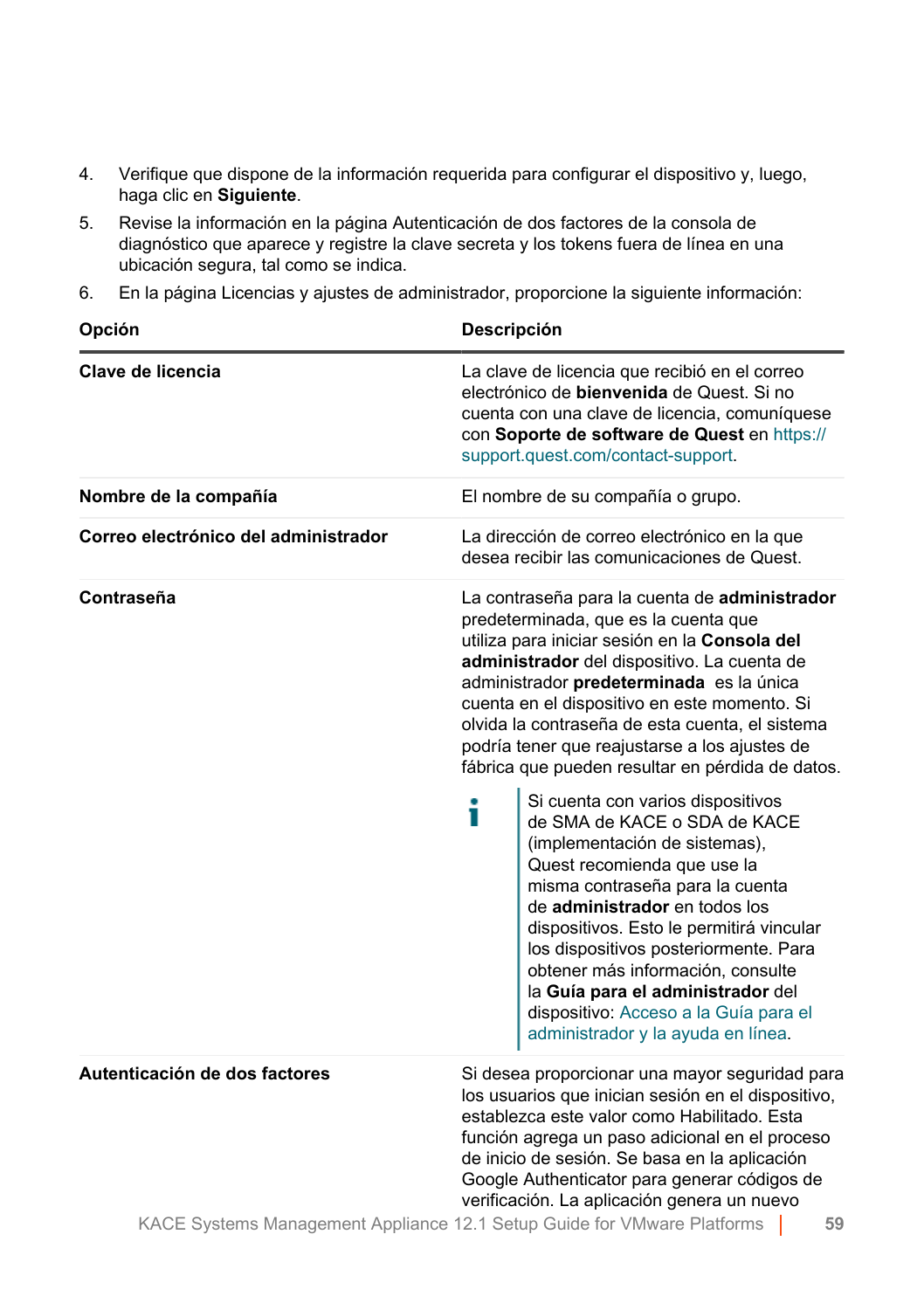| Opción | Descripción                                                                                                                                                                                                                                                                                                                                                                                                                                           |
|--------|-------------------------------------------------------------------------------------------------------------------------------------------------------------------------------------------------------------------------------------------------------------------------------------------------------------------------------------------------------------------------------------------------------------------------------------------------------|
|        | código de seis dígitos a intervalos regulares.<br>Cuando esta opción esté habilitada, a los<br>usuarios finales se les solicitará el código de<br>verificación cada vez que inicien sesión.                                                                                                                                                                                                                                                           |
|        | Si habilita esta función, asegúrese de<br>que la hora del servidor KACE SMA<br>sea exacta, así como los dispositivos<br>que ejecutan Google Authenticator.<br>Google Authenticator se basa en la hora<br>actual para crear el token. Si la hora del<br>servidor no está sincronizada con la de<br>los dispositivos que ejecutan Google<br>Authenticator, la validación del token<br>puede fallar, lo que podría ocasionar un<br>bloqueo de la cuenta. |

7. Siga las instrucciones en pantalla para completar la configuración inicial.

Cuando finaliza la configuración inicial, el dispositivo se reinicia y aparece la página de inicio de sesión de **Consola del administrador**.

- Si modifica la dirección IP del dispositivo, vaya a la nueva dirección para visualizar Ť la página de inicio de sesión.
- 8. Inicie sesión en Consola del administrador con la ID de inicio de sesión admin y la contraseña que eligió en la configuración inicial.

Si la autenticación de dos factores está habilitada en la página Licencias y ajustes de administrador, en el asistente de Configuración inicial, aparecerá la pantalla Configurar autenticación de dos factores.

9. **Autenticación de dos factores solamente**. Siga las instrucciones que aparecen en la página Configurar autenticación de dos factores para generar un código de verificación de Google Authenticator utilizando su teléfono inteligente. En el campo Código de verificación, escriba el código de Google Authenticator y haga clic en **Finalizar configuración**. Se necesita un nuevo código de verificación para cada inicio de sesión posterior.

Para omitir este paso, haga clic en **Omitir configuración**. Solo se puede omitir este paso durante un período de transición configurado. Para obtener más información, consulte la Guía para el administrador.

Aparece la **Consola del administrador** y el dispositivo está listo para usarse.

#### <span id="page-59-0"></span>**Configure los ajustes de red iniciales de forma manual (opcional)**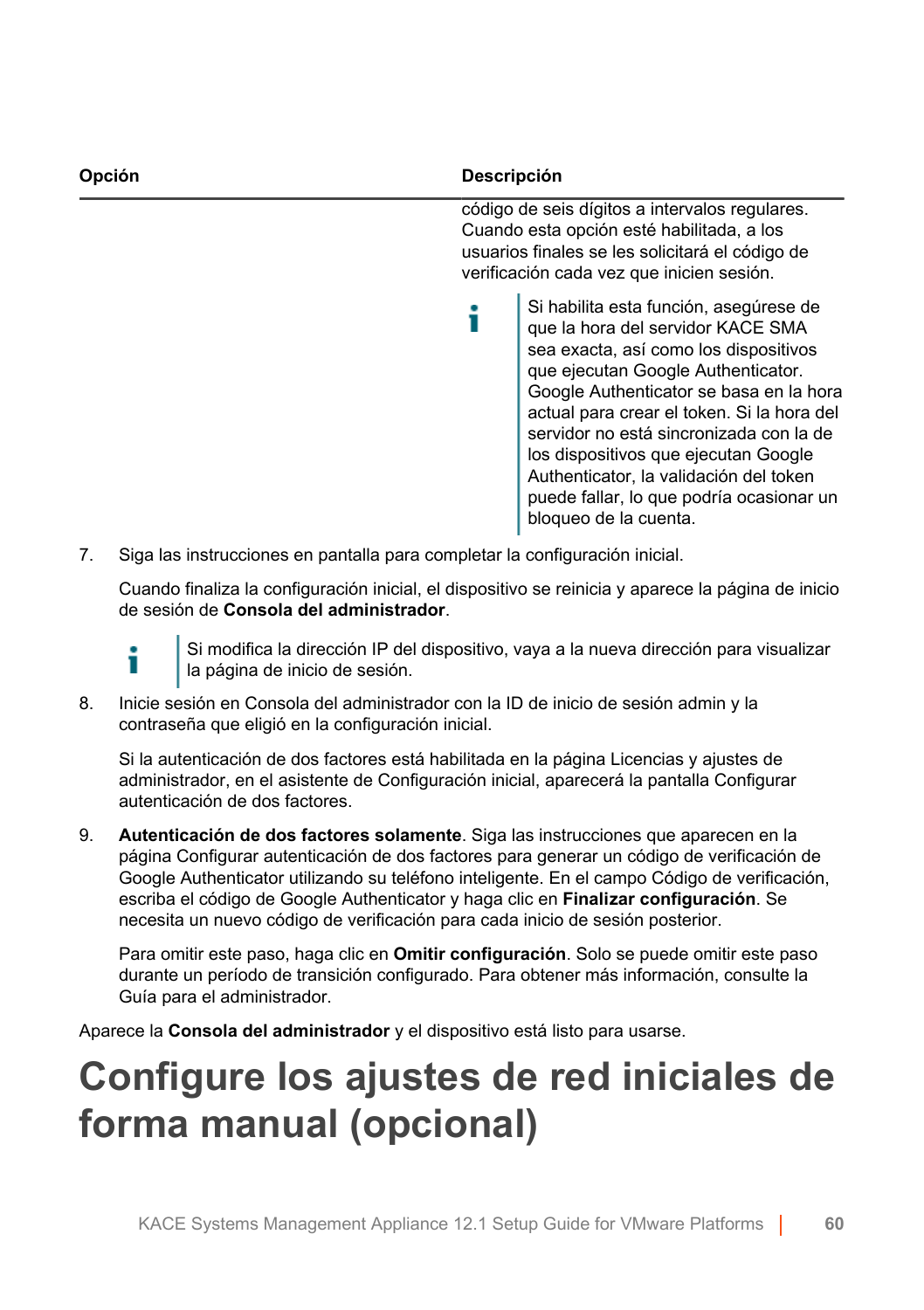Si no está disponible un servidor DHCP y no puede iniciar sesión en el dispositivo **Consola de la línea de comandos**, puede configurar los ajustes de redes iniciales en forma manual mediante la **Consola del administrador**.

1. Encienda la máquina virtual para arrancar el dispositivo. Este paso llevará entre 5 y 10 minutos.

Aparece la pantalla de inicio de sesión de la **Consola de la línea de comandos**.

2. En la ventana de inicio de sesión, escriba:

Inicio de sesión: konfig

Contraseña: konfig

- 3. Seleccione el idioma que se usará en la Consola de la línea de comandos. Use las teclas de flecha arriba y abajo para moverse entre los campos.
- 4. Configure los siguientes ajustes de redes. Use las teclas de flecha derecha e izquierda para seleccionar las opciones en un campo; use las teclas de flecha arriba y abajo para moverse entre los campos.

| <b>Descripción</b><br>Opción                      |                                                                                                                                                                                                                                                                                                                                                                                                                                                                                                                                                                                                               |  |  |
|---------------------------------------------------|---------------------------------------------------------------------------------------------------------------------------------------------------------------------------------------------------------------------------------------------------------------------------------------------------------------------------------------------------------------------------------------------------------------------------------------------------------------------------------------------------------------------------------------------------------------------------------------------------------------|--|--|
| Nombre de host DNS de SMA de KACE                 | Escriba el nombre de host del dispositivo.<br>El nombre predeterminado es k1000, pero<br>Quest recomienda cambiar este nombre por un<br>valor más exclusivo durante la configuración<br>inicial. Si no cambia el nombre del dispositivo,<br>puede causar problemas cuando se incorporen<br>dispositivos de SMA de KACE adicionales.                                                                                                                                                                                                                                                                           |  |  |
|                                                   | Varios dispositivos de SMA de KACE<br>con nombres idénticos que pertenezcan<br>a la misma red tendrán la misma<br>dirección IP, lo cual puede causarles<br>problemas.                                                                                                                                                                                                                                                                                                                                                                                                                                         |  |  |
| Generar automáticamente el nombre del<br>servidor | Seleccione esta casilla para permitir que<br>el sistema genere el nombre de servidor<br>web de SMA de KACE con este formato:<br>Nombre de host Dominio. Por ejemplo:<br><unique_kace_sma_appliance_name>.example.com.<br/>Desactive esta casilla para introducir un nombre<br/>de servidor web personalizado.</unique_kace_sma_appliance_name>                                                                                                                                                                                                                                                                |  |  |
| Nombre del servidor web de SMA de KACE            | Escriba el nombre completo del dominio<br>del dispositivo. Este es el Nombre de<br>host junto con el Dominio. Por ejemplo:<br><unique_kace_sma_appliance_name>.example.com.<br/>Los clientes se conectan al dispositivo mediante<br/>este nombre. Quest recomienda agregar al<br/>servidor DNS una entrada de dirección IP<br/><math>\overline{A}</math> <math>\overline{O}</math> if <math>\overline{O}</math> is the <math>\overline{O}</math> in <math>\overline{A}</math> is the <math>\overline{O}</math> is <math>\overline{O}</math> is the <math>\overline{O}</math></unique_kace_sma_appliance_name> |  |  |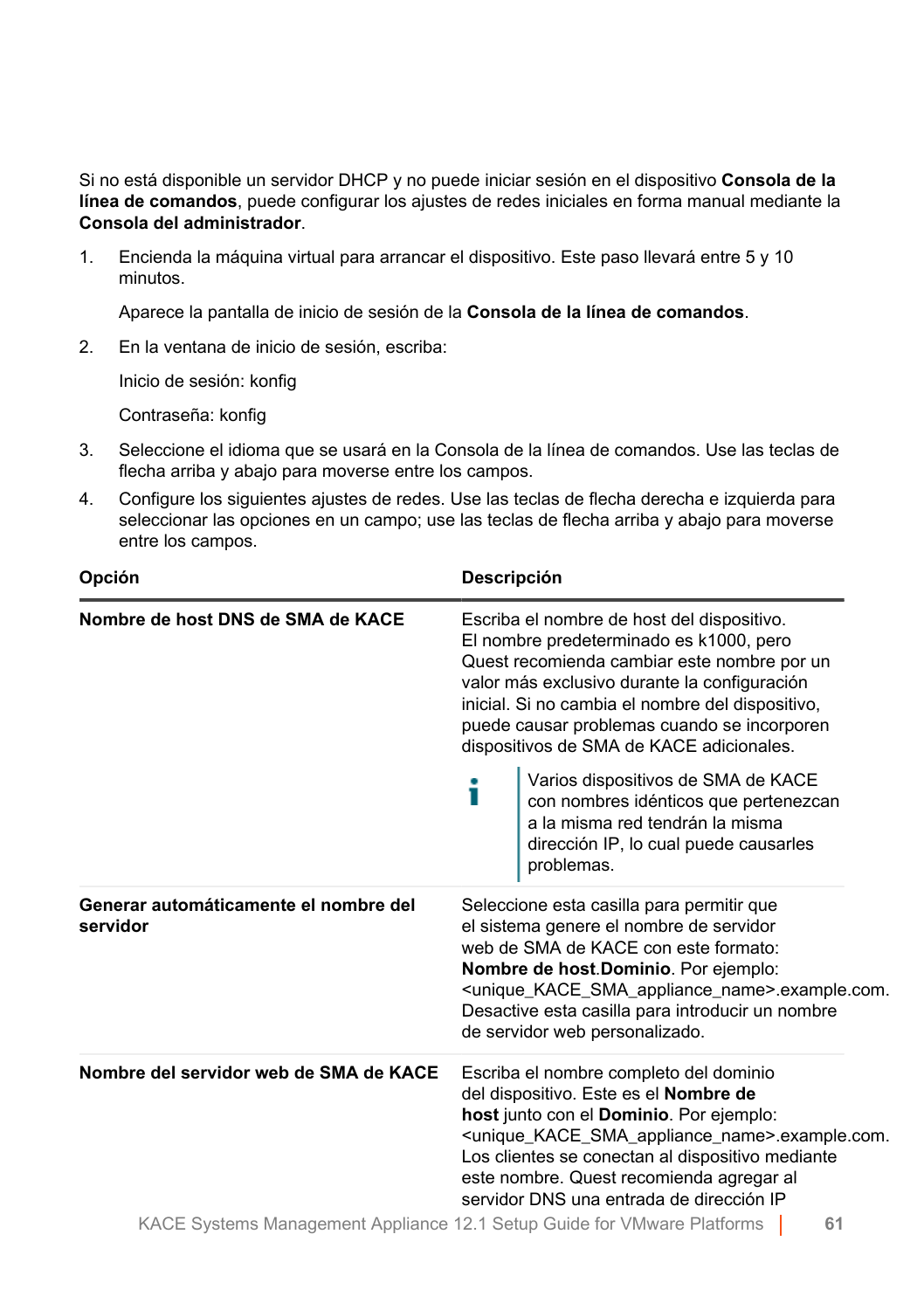| Opción                       | <b>Descripción</b>                                                                                                                                                                                                                                                                                                                                                                                                                                |  |  |
|------------------------------|---------------------------------------------------------------------------------------------------------------------------------------------------------------------------------------------------------------------------------------------------------------------------------------------------------------------------------------------------------------------------------------------------------------------------------------------------|--|--|
|                              | estática para el dispositivo. Si usa un certificado<br>SSL, el nombre de host debe estar completo y<br>debe coincidir con el nombre que aparece en el<br>certificado.                                                                                                                                                                                                                                                                             |  |  |
| <b>DHCP</b>                  | (Opcional) Seleccione esta opción para utilizar<br>el DHCP (protocolo de configuración dinámica<br>de host) y obtener automáticamente la dirección<br>IPv4 y otra información de configuración de red<br>del dispositivo. Si selecciona esta opción, no<br>es necesario que proporcione la dirección IP<br>estática, el dominio, la máscara de subred, la<br>puerta de enlace predeterminada, los ajustes de<br>DNS primario o de DNS secundario. |  |  |
| Configuración manual de IPv4 | Especifique la dirección IPv4 y proporcione la<br>dirección IP estática, el dominio, la máscara de<br>subred, la puerta de enlace predeterminada, el<br>DNS primario o los ajustes de DNS secundario<br>del dispositivo.                                                                                                                                                                                                                          |  |  |
|                              | La dirección IPv4 es obligatoria, sin<br>T<br>importar si hay una dirección IPv6<br>disponible. La dirección IPv6 es<br>opcional.                                                                                                                                                                                                                                                                                                                 |  |  |
| <b>SLAAC</b>                 | Seleccione esta opción si desea utilizar SLAAC<br>(configuración automática sin estado de<br>direcciones), que ofrece IPv6, para configurar<br>los ajustes de redes del dispositivo. SLAAC<br>permite a los dispositivos seleccionar sus<br>propias direcciones IPv6 en función del prefijo<br>que se anuncia desde su interfaz conectada.                                                                                                        |  |  |
| Configuración manual de IPv6 | Seleccione esta opción si desea especificar<br>manualmente la dirección IPv6. Si selecciona<br>esta opción, debe especificar la dirección IPv6,<br>la longitud del prefijo y la puerta de enlace<br>predeterminada del dispositivo.                                                                                                                                                                                                               |  |  |
|                              | La dirección IPv6 es opcional. La<br>T<br>dirección IPv4 es obligatoria, sin<br>importar si hay una dirección IPv6<br>disponible.                                                                                                                                                                                                                                                                                                                 |  |  |
| <b>Deshabilitar IPv6</b>     | Seleccione esta opción si desea deshabilitar<br>una dirección IPv6 para el dispositivo. Esta es la<br>configuración predeterminada.                                                                                                                                                                                                                                                                                                               |  |  |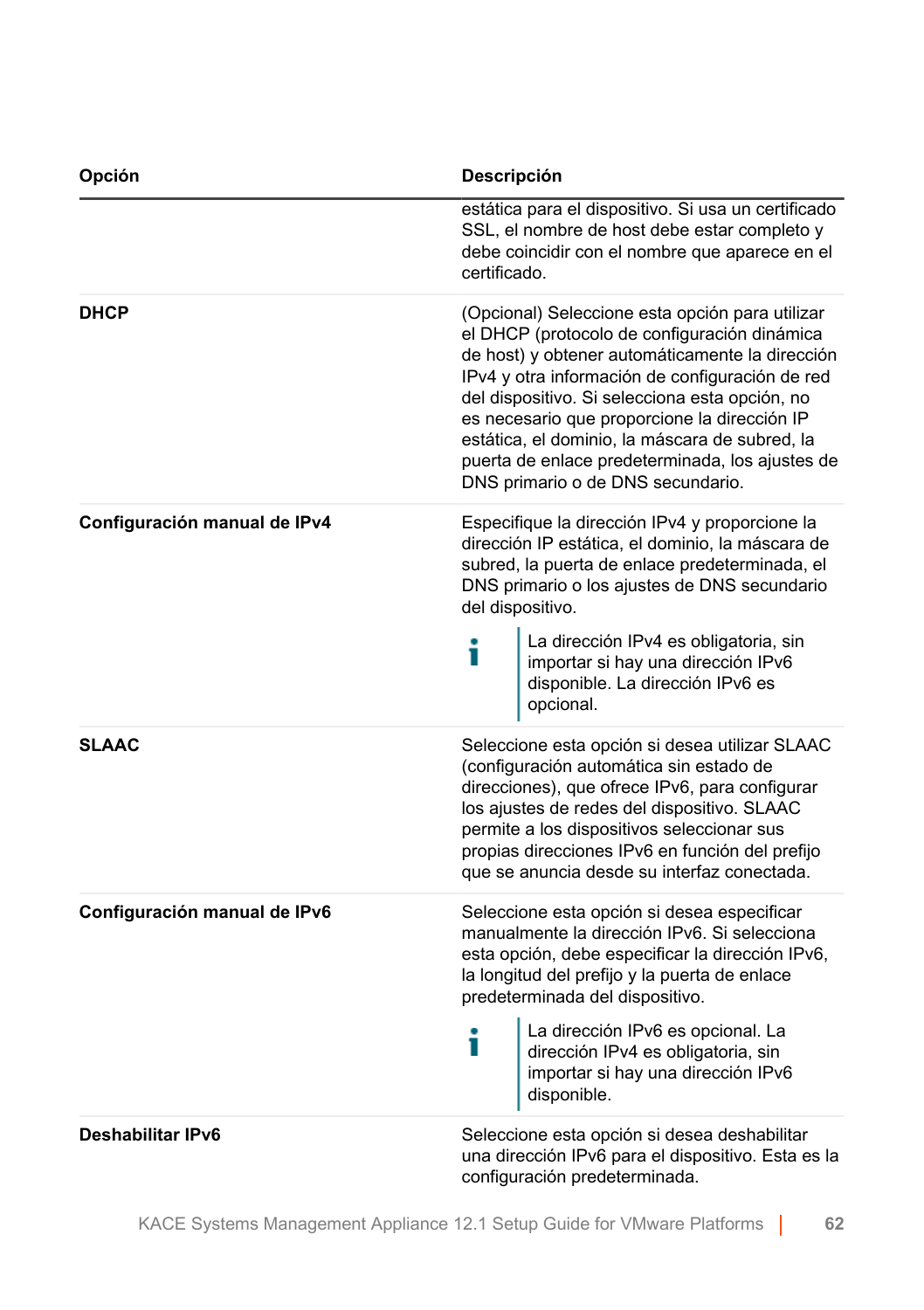| Opción                | Descripción                                                                                                                                                                                                                                                                                                                                                                                                                                                                                                                                                                                                                                                            |  |
|-----------------------|------------------------------------------------------------------------------------------------------------------------------------------------------------------------------------------------------------------------------------------------------------------------------------------------------------------------------------------------------------------------------------------------------------------------------------------------------------------------------------------------------------------------------------------------------------------------------------------------------------------------------------------------------------------------|--|
| <b>Servidor SMTP</b>  | (Opcional) Especifique el nombre de host o<br>la dirección IP de un servidor SMTP externo,<br>como smtp.gmail.com. Los servidores SMTP<br>externos deben permitir el transporte de<br>correos electrónicos de salida anónimos (no<br>autenticados). Asegúrese de que las políticas<br>de red permitan que el dispositivo se comunique<br>con el servidor SMTP directamente. Además, el<br>servidor de correo debe estar configurado para<br>confiar en el correo electrónico proveniente del<br>dispositivo sin autenticación. Si no proporciona<br>la información del servidor SMTP, el SMA de<br>KACE envía correos electrónicos usando su<br>servidor SMTP interno. |  |
| <b>SSH habilitado</b> | (Opcional) Seleccione esta opción para<br>habilitar el acceso SSH (seguro) a la Consola<br>del administrador del dispositivo. Quest<br>recomienda que habilite SSH durante la<br>configuración inicial. Cuando la instalación<br>haya finalizado, puede cambiar la configuración<br>en la Consola del administrador según sea<br>necesario.                                                                                                                                                                                                                                                                                                                            |  |
| <b>Proxy</b>          | De manera opcional, puede escribir información<br>sobre el servidor proxy.<br>El dispositivo es compatible con<br>i<br>servidores proxy que usan autenticación<br>básica, basada en dominios y que<br>requiere de nombres de usuarios y<br>contraseñas. Si el servidor proxy usa un<br>tipo diferente de autenticación, agregue<br>la dirección IP del dispositivo a la lista<br>de excepciones del servidor proxy.                                                                                                                                                                                                                                                    |  |

5. Use la tecla de flecha abajo para mover el cursor hasta Guardar y luego presione **Ingresar**  o **Regresar**.

Se reinicia el dispositivo.

6. En cualquier equipo conectado a su LAN, abra un navegador y vaya a la URL de la Consola del administrador del dispositivo. Por ejemplo, http:// <unique\_KACE\_SMA\_appliance\_name>.local/admin.

Aparece la página Acuerdo de transacción de software.

7. Acepte el acuerdo.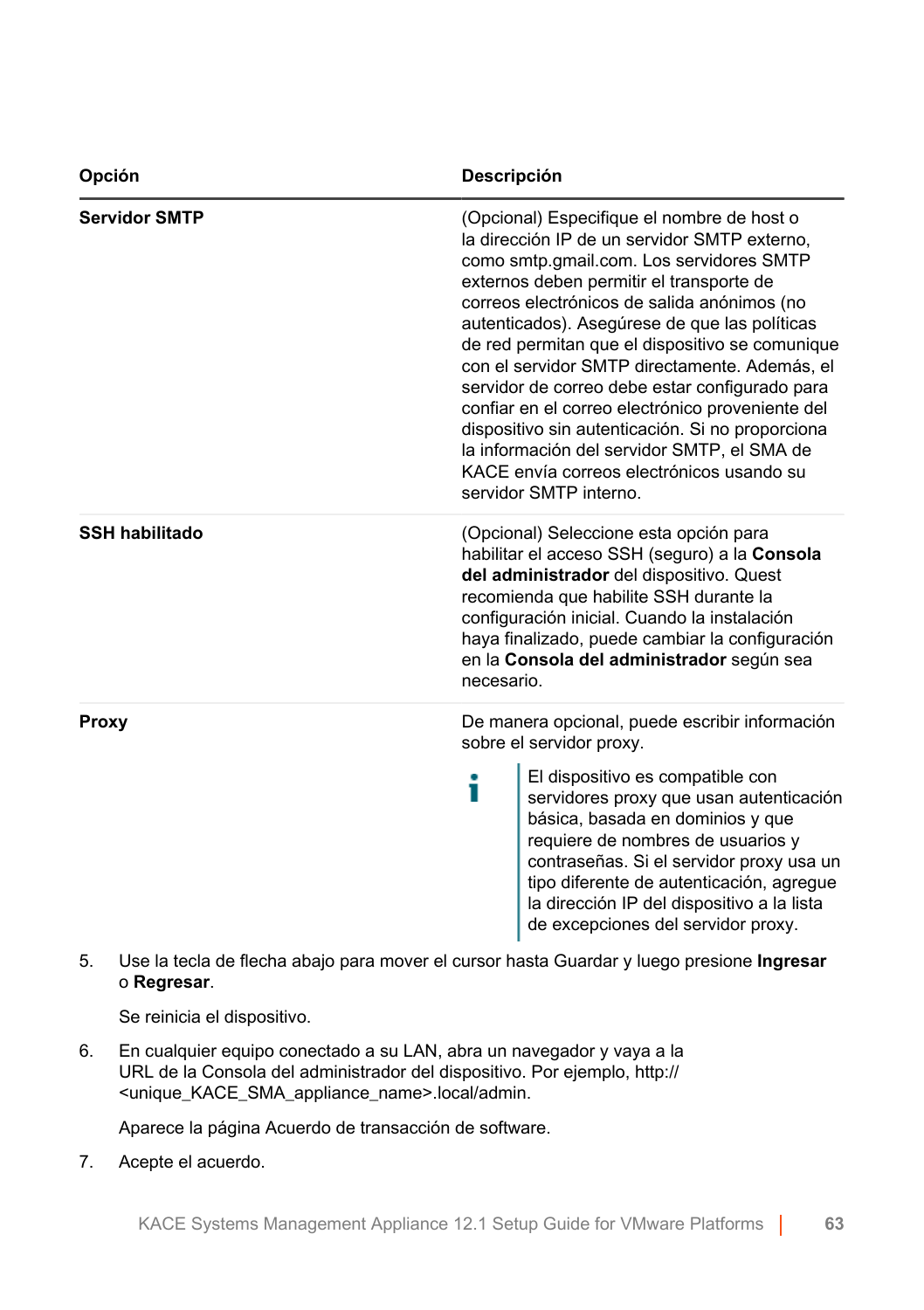Aparece el asistente de Configuración inicial.

- 8. Verifique que dispone de la información requerida para configurar el dispositivo y, luego, haga clic en **Siguiente**.
- 9. Revise la información en la página Autenticación de dos factores de la consola de diagnóstico que aparece y registre la clave secreta y los tokens fuera de línea en una ubicación segura, tal como se indica.
- 10. En la página Licencias y ajustes de administrador, proporcione la siguiente información:

| Opción                               | Descripción                                                                                                                                                                                                                                                                                                                                                                                                                                                                                                                                                                                                                                                                                                                                                                                                                                                                                           |  |  |
|--------------------------------------|-------------------------------------------------------------------------------------------------------------------------------------------------------------------------------------------------------------------------------------------------------------------------------------------------------------------------------------------------------------------------------------------------------------------------------------------------------------------------------------------------------------------------------------------------------------------------------------------------------------------------------------------------------------------------------------------------------------------------------------------------------------------------------------------------------------------------------------------------------------------------------------------------------|--|--|
| Clave de licencia                    | La clave de licencia que recibió en el correo<br>electrónico de <b>bienvenida</b> de Quest. Si no<br>cuenta con una clave de licencia, comuníquese<br>con Soporte de software de Quest en https://<br>support.quest.com/contact-support.                                                                                                                                                                                                                                                                                                                                                                                                                                                                                                                                                                                                                                                              |  |  |
| Nombre de la compañía                | El nombre de su compañía o grupo.                                                                                                                                                                                                                                                                                                                                                                                                                                                                                                                                                                                                                                                                                                                                                                                                                                                                     |  |  |
| Correo electrónico del administrador | La dirección de correo electrónico en la que<br>desea recibir las comunicaciones de Quest.                                                                                                                                                                                                                                                                                                                                                                                                                                                                                                                                                                                                                                                                                                                                                                                                            |  |  |
| Contraseña                           | La contraseña para la cuenta de administrador<br>predeterminada, que es la cuenta que<br>utiliza para iniciar sesión en la Consola del<br>administrador del dispositivo. La cuenta de<br>administrador predeterminada es la única<br>cuenta en el dispositivo en este momento. Si<br>olvida la contraseña de esta cuenta, el sistema<br>podría tener que reajustarse a los ajustes de<br>fábrica que pueden resultar en pérdida de datos.<br>Si cuenta con varios dispositivos<br>Т<br>de SMA de KACE o SDA de KACE<br>(implementación de sistemas),<br>Quest recomienda que use la<br>misma contraseña para la cuenta<br>de administrador en todos los<br>dispositivos. Esto le permitirá vincular<br>los dispositivos posteriormente. Para<br>obtener más información, consulte<br>la Guía para el administrador del<br>dispositivo: Acceso a la Guía para el<br>administrador y la ayuda en línea. |  |  |
| Autenticación de dos factores        | Si desea proporcionar una mayor seguridad para<br>los usuarios que inician sesión en el dispositivo,<br>establezca este valor como Habilitado. Esta<br>función agrega un paso adicional en el proceso<br>de inicio de sesión. Se basa en la aplicación                                                                                                                                                                                                                                                                                                                                                                                                                                                                                                                                                                                                                                                |  |  |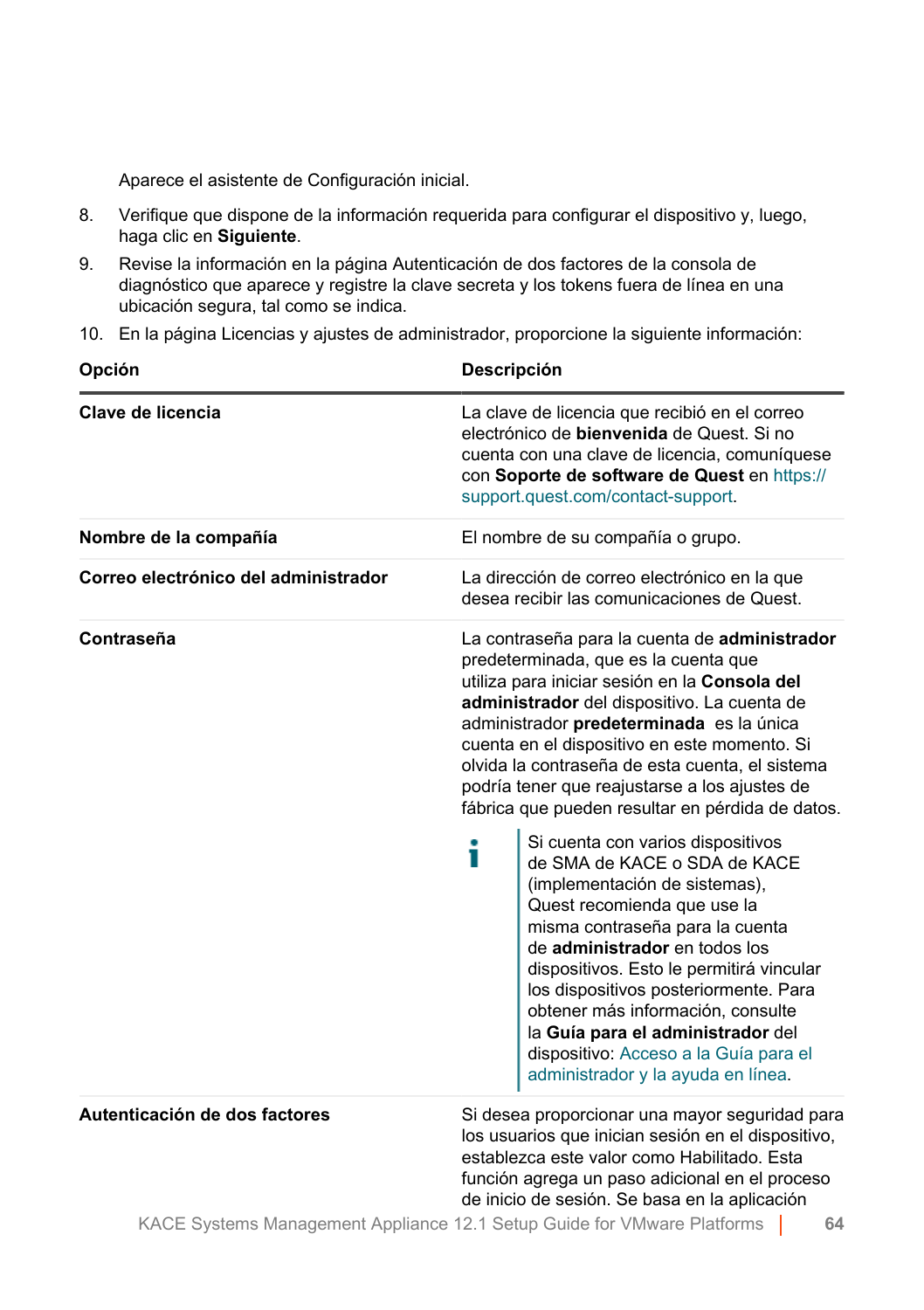| Opción | <b>Descripción</b>                                                                                                                                                                                                                                                                                                                                                                                                                                    |
|--------|-------------------------------------------------------------------------------------------------------------------------------------------------------------------------------------------------------------------------------------------------------------------------------------------------------------------------------------------------------------------------------------------------------------------------------------------------------|
|        | Google Authenticator para generar códigos de<br>verificación. La aplicación genera un nuevo<br>código de seis dígitos a intervalos regulares.<br>Cuando esta opción esté habilitada, a los<br>usuarios finales se les solicitará el código de<br>verificación cada vez que inicien sesión.                                                                                                                                                            |
|        | Si habilita esta función, asegúrese de<br>que la hora del servidor KACE SMA<br>sea exacta, así como los dispositivos<br>que ejecutan Google Authenticator.<br>Google Authenticator se basa en la hora<br>actual para crear el token. Si la hora del<br>servidor no está sincronizada con la de<br>los dispositivos que ejecutan Google<br>Authenticator, la validación del token<br>puede fallar, lo que podría ocasionar un<br>bloqueo de la cuenta. |

11. Siga las instrucciones en pantalla para completar la configuración inicial.

Cuando finaliza la configuración inicial, el dispositivo se reinicia y aparece la página de inicio de sesión de **Consola del administrador**.



Si modifica la dirección IP del dispositivo, vaya a la nueva dirección para visualizar la página de inicio de sesión.

12. Inicie sesión en Consola del administrador con la ID de inicio de sesión admin y la contraseña que eligió en la configuración inicial.

Si la autenticación de dos factores está habilitada en la página Licencias y ajustes de administrador, en el asistente de Configuración inicial, aparecerá la pantalla Configurar autenticación de dos factores.

13. **Autenticación de dos factores solamente**. Siga las instrucciones que aparecen en la página Configurar autenticación de dos factores para generar un código de verificación de Google Authenticator utilizando su teléfono inteligente. En el campo Código de verificación, escriba el código de Google Authenticator y haga clic en **Finalizar configuración**. Se necesita un nuevo código de verificación para cada inicio de sesión posterior.

Para omitir este paso, haga clic en **Omitir configuración**. Solo se puede omitir este paso durante un período de transición configurado. Para obtener más información, consulte la Guía para el administrador.

Aparece la **Consola del administrador** y el dispositivo está listo para usarse.

#### <span id="page-64-0"></span>**Acceso a la Guía para el administrador y la ayuda en línea**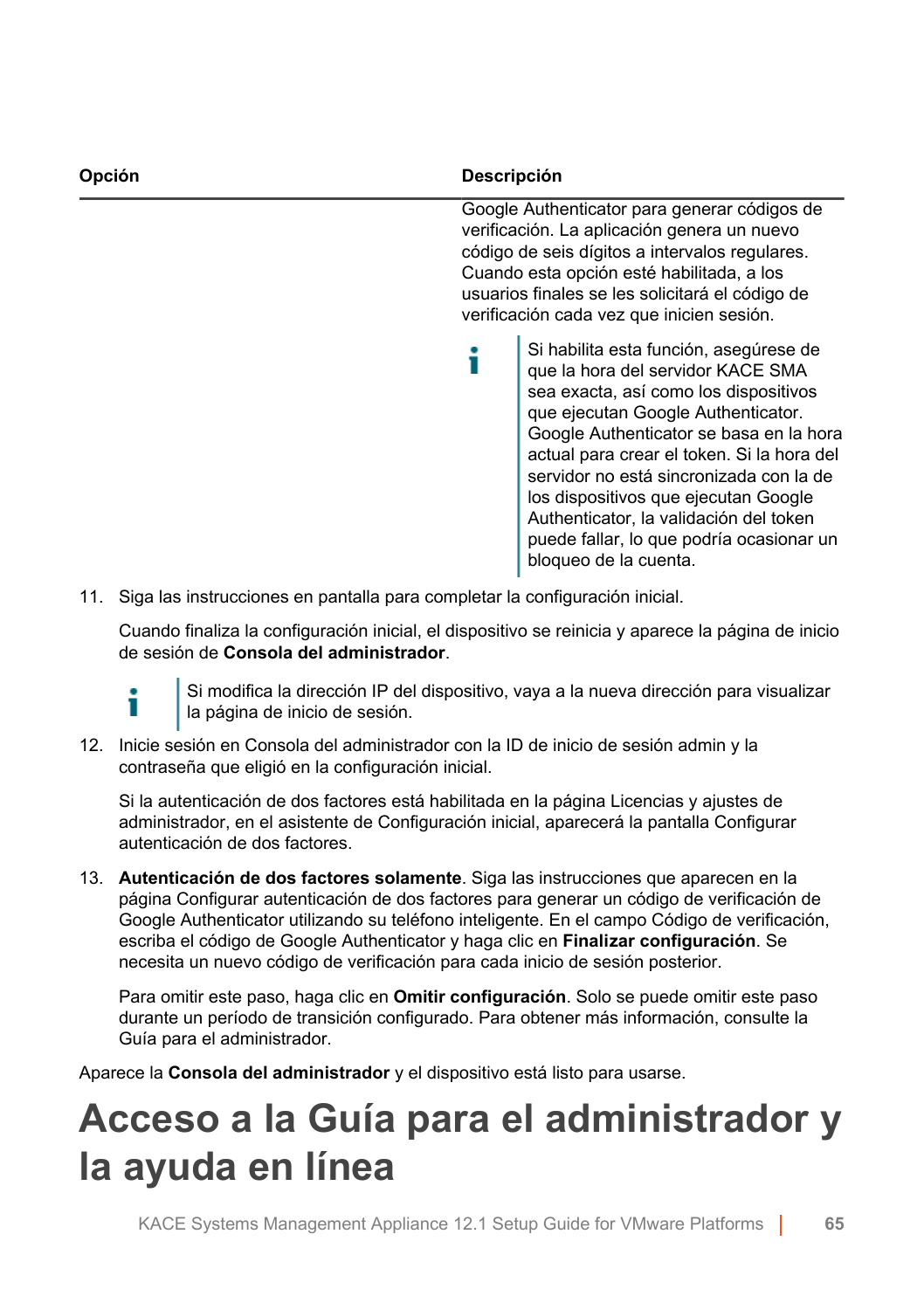Para obtener ayuda a través de la **Consola del administrador**, haga clic en el vínculo de Ayuda en la esquina superior derecha de la interfaz para abrir la ayuda contextual. Para acceder al sistema de ayuda principal, haga clic en los vínculos incluidos en los temas de ayuda contextual.

| $\sqrt{2}$<br>Dispositivo de administración de sistemas KACE |                             |  | admin (Predeterminado) v<br>Tiempo de espera de la sesión: 00:59:46 + 28/07/2017 17:02:50 |                               |
|--------------------------------------------------------------|-----------------------------|--|-------------------------------------------------------------------------------------------|-------------------------------|
|                                                              |                             |  | < inicio > Panel                                                                          | $\alpha$                      |
| n Inicio                                                     |                             |  | Panel                                                                                     | e<br>Personalizar             |
| Panel                                                        |                             |  |                                                                                           |                               |
|                                                              | Administración de etiquetas |  | Artículos principales de la base de conocimientos                                         | Últimos artículos de noticias |
| Buscar                                                       |                             |  |                                                                                           |                               |

#### <span id="page-65-0"></span>**Programación de la capacitación**

Para ayudarlo a comenzar a usar el dispositivo, Quest proporciona un programa de capacitación denominado QuickStart. En este programa se proporciona asistencia remota para ayudarlo a poner en marcha su solución rápidamente y comenzar el aprovisionamiento, la gestión, la protección y el mantenimiento de sus dispositivos conectados a la red.

Para obtener más información acerca de este programa, visite uno de los siguientes vínculos:

- **KACE Systems Management Appliance**: [https://support.quest.com/kace-systems](https://support.quest.com/kace-systems-management-appliance/professional-services/332)[management-appliance/professional-services/332](https://support.quest.com/kace-systems-management-appliance/professional-services/332)
- **KACE Asset Management Appliance**: [https://support.quest.com/kace-asset-management](https://support.quest.com/kace-asset-management-appliance/professional-services/331)[appliance/professional-services/331](https://support.quest.com/kace-asset-management-appliance/professional-services/331)

Para registrarse, envíe una solicitud a:

- **KACE Systems Management Appliance**: <https://www.quest.com/register/113381>
- **KACE Asset Management Appliance**: <https://www.quest.com/register/113379>

#### <span id="page-65-1"></span>**Acerca de nosotros**

Quest crea soluciones de software que hacen reales los beneficios de las nuevas tecnologías en un panorama de TI cada vez más complejo. Desde administración de bases de datos y de sistemas hasta administración de Active Directory y Office 365 y resistencia a la seguridad cibernética, Quest ayuda a los clientes a resolver su próximo desafío de TI ahora. En todo el mundo, más de 130 000 empresas y el 95 % de la lista Fortune 500 confían en Quest para disfrutar de administración y monitoreo proactivos en la próxima iniciativa empresarial, encontrar la siguiente solución para los desafíos complejos de Microsoft y mantenerse a la vanguardia ante la próxima amenaza. Quest Software. Donde convergen el futuro y el presente. Para obtener más información, visite [www.quest.com.](https://www.quest.com/company/contact-us.aspx)

#### <span id="page-65-2"></span>**Recursos del soporte técnico**

El soporte técnico se encuentra disponible para los clientes de Quest con un contrato válido de mantenimiento y para los clientes que poseen versiones de prueba. Puede acceder al portal del Soporte de Quest en [https://support.quest.com.](https://support.quest.com/)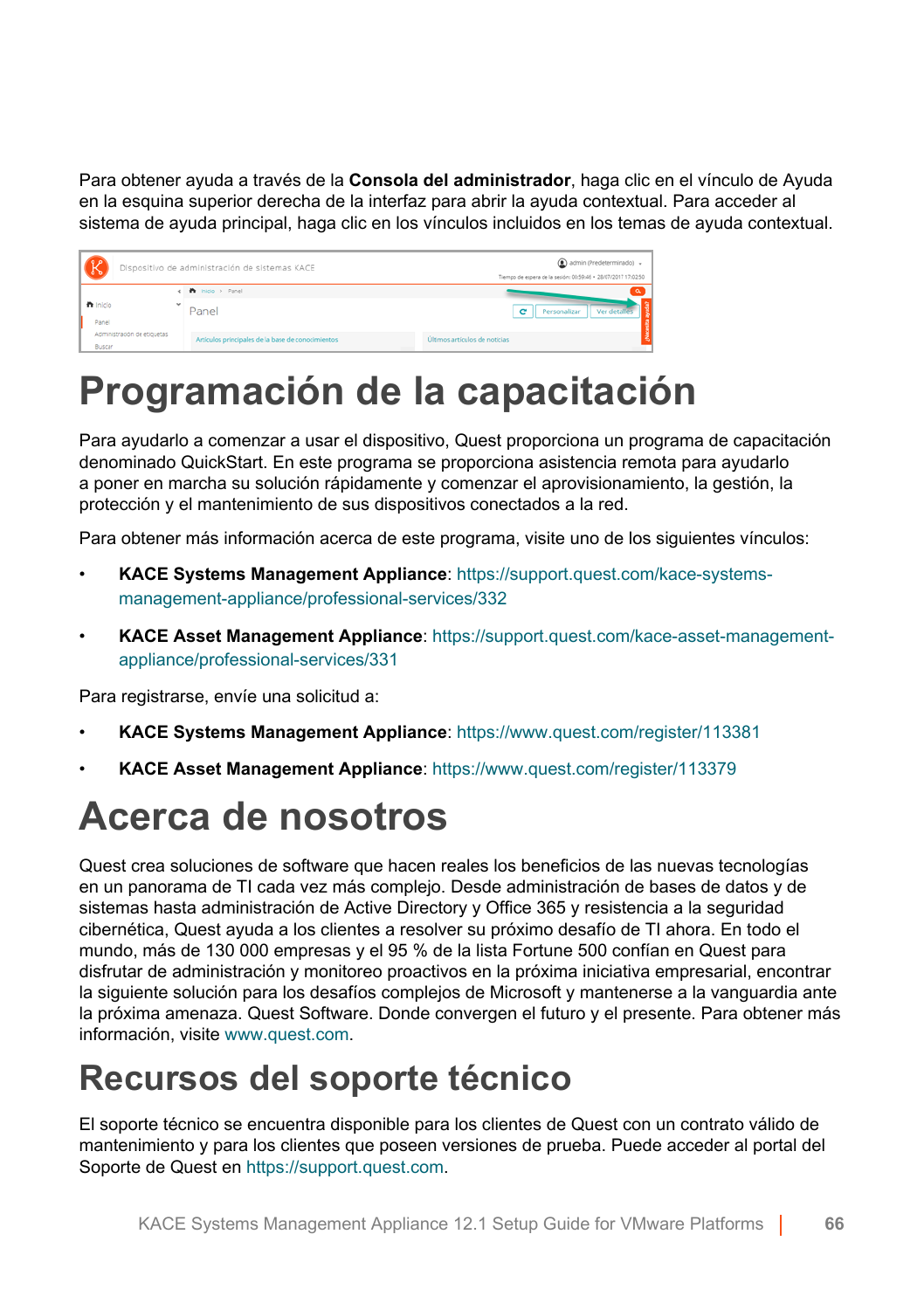El portal de soporte proporciona herramientas de autoayuda que puede utilizar para resolver problemas de forma rápida e independiente, las 24 horas al día, los 365 días del año. El portal de soporte le permite:

- Enviar y gestionar una solicitud de servicio
- Consultar los artículos de la base de conocimientos
- Suscribirse a las notificaciones de productos
- Descargar documentación del software y técnica
- Ver videos de procedimientos
- Participar en debates de la comunidad
- Chatear en línea con ingenieros de soporte
- Ver servicios para ayudarlo con su producto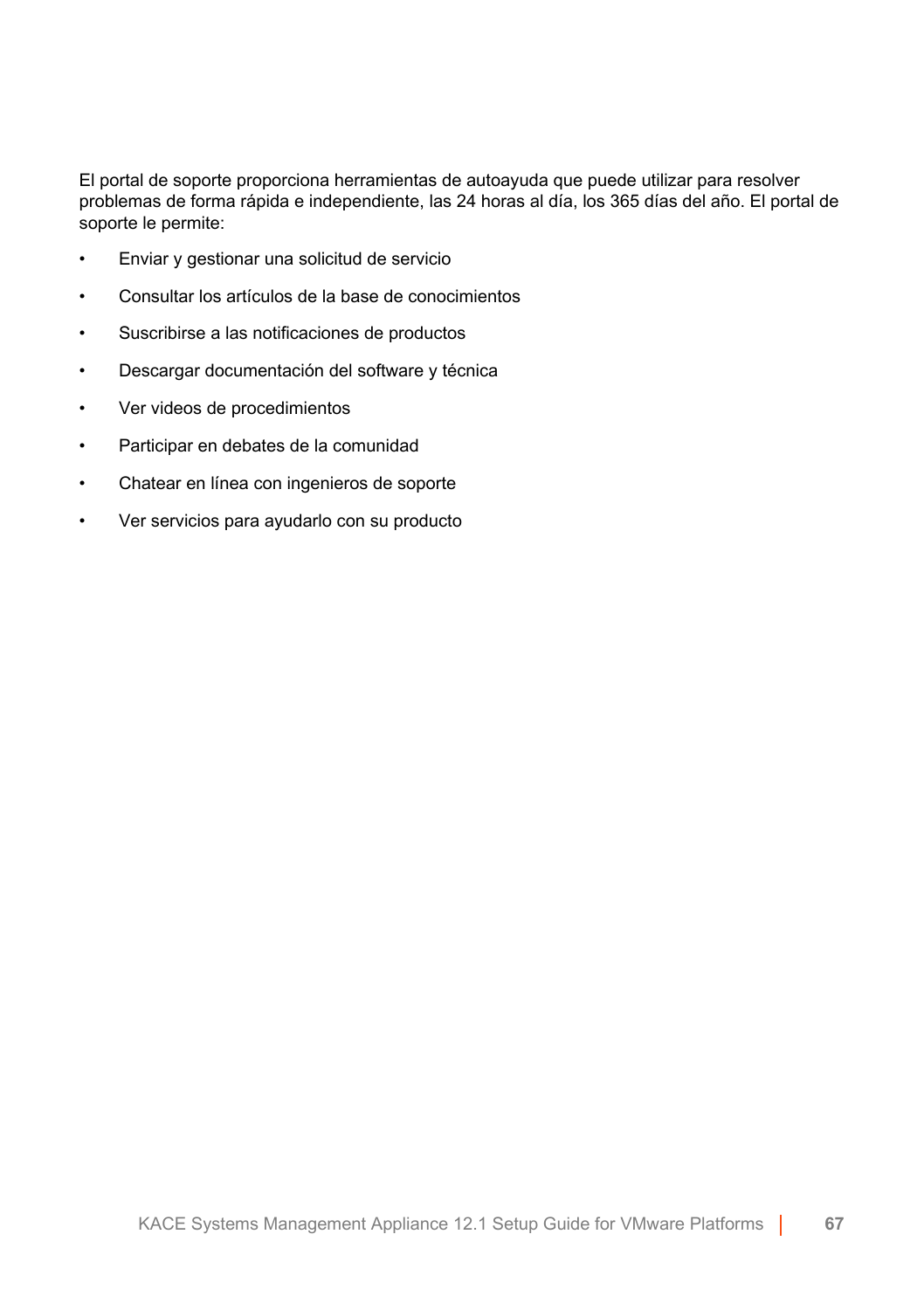## **Legal notices**

#### <span id="page-67-0"></span>**© 2022 Quest Software Inc. ALL RIGHTS RESERVED.**

This guide contains proprietary information protected by copyright. The software described in this guide is furnished under a software license or nondisclosure agreement. This software may be used or copied only in accordance with the terms of the applicable agreement. No part of this guide may be reproduced or transmitted in any form or by any means, electronic or mechanical, including photocopying and recording for any purpose other than the purchaser's personal use without the written permission of Quest Software Inc.

The information in this document is provided in connection with Quest Software products. No license, express or implied, by estoppel or otherwise, to any intellectual property right is granted by this document or in connection with the sale of Quest Software products. EXCEPT AS SET FORTH IN THE TERMS AND CONDITIONS AS SPECIFIED IN THE LICENSE AGREEMENT FOR THIS PRODUCT, QUEST SOFTWARE ASSUMES NO LIABILITY WHATSOEVER AND DISCLAIMS ANY EXPRESS, IMPLIED OR STATUTORY WARRANTY RELATING TO ITS PRODUCTS INCLUDING, BUT NOT LIMITED TO, THE IMPLIED WARRANTY OF MERCHANTABILITY, FITNESS FOR A PARTICULAR PURPOSE, OR NON-INFRINGEMENT. IN NO EVENT SHALL QUEST SOFTWARE BE LIABLE FOR ANY DIRECT, INDIRECT, CONSEQUENTIAL, PUNITIVE, SPECIAL OR INCIDENTAL DAMAGES (INCLUDING, WITHOUT LIMITATION, DAMAGES FOR LOSS OF PROFITS, BUSINESS INTERRUPTION OR LOSS OF INFORMATION) ARISING OUT OF THE USE OR INABILITY TO USE THIS DOCUMENT, EVEN IF QUEST SOFTWARE HAS BEEN ADVISED OF THE POSSIBILITY OF SUCH DAMAGES. Quest Software makes no representations or warranties with respect to the accuracy or completeness of the contents of this document and reserves the right to make changes to specifications and product descriptions at any time without notice. Quest Software does not make any commitment to update the information contained in this document.

If you have any questions regarding your potential use of this material, contact:

Quest Software Inc.

Attn: LEGAL Dept

4 Polaris Way

Aliso Viejo, CA 92656

Refer to our Web site [\(https://www.quest.com\)](https://www.quest.com) for regional and international office information.

#### **Patents**

Quest Software is proud of our advanced technology. Patents and pending patents may apply to this product. For the most current information about applicable patents for this product, please visit our website at [https://www.quest.com/legal.](https://www.quest.com/legal)

#### **Trademarks**

Quest, the Quest logo, Join the Innovation, and KACE are trademarks and registered trademarks of Quest Software Inc. For a complete list of Quest marks, visit [https://www.quest.com/legal/](https://www.quest.com/legal/trademark-information.aspx)